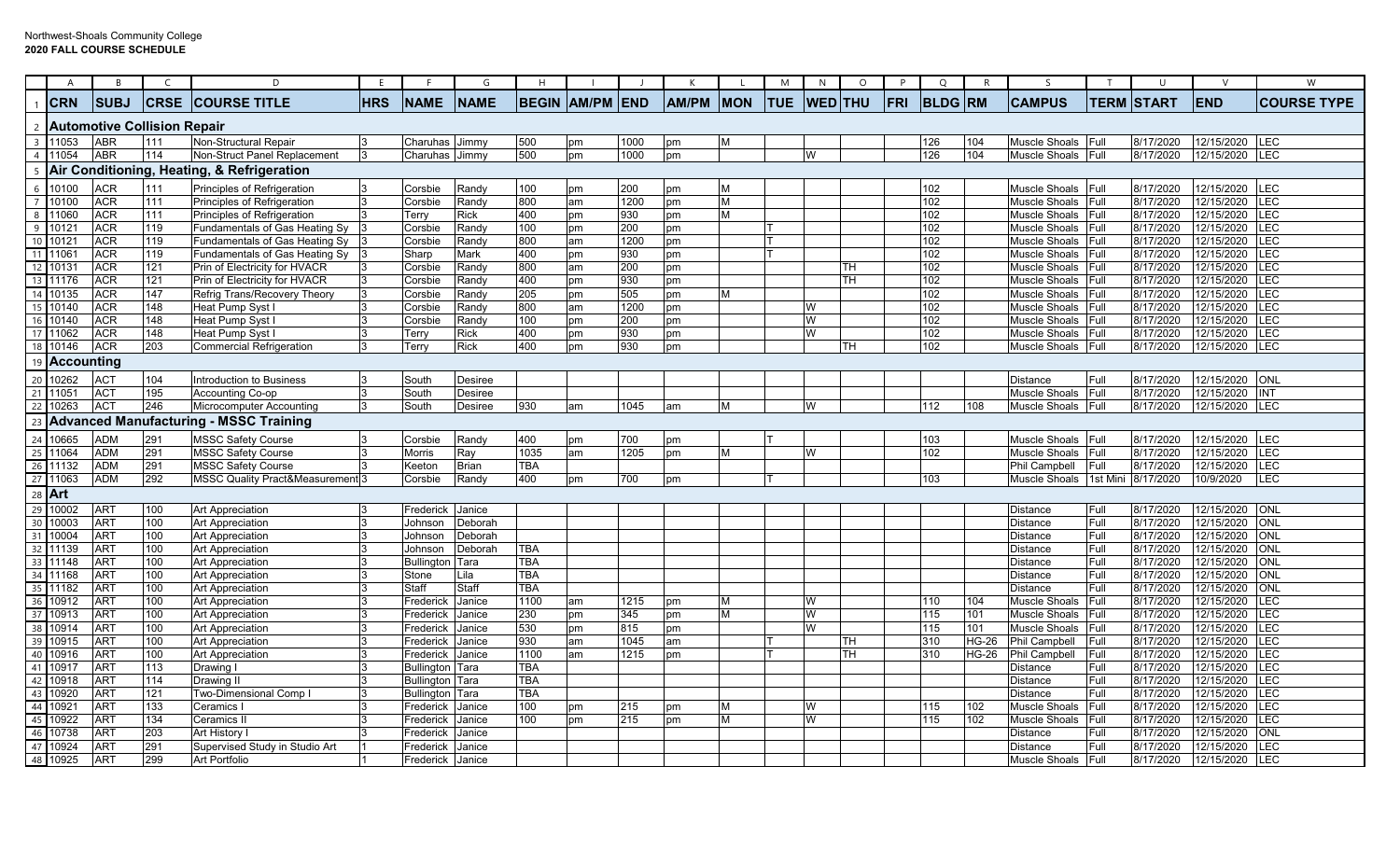|    | A                    | R.                       |             | D                                                                   | F. |                  | G              | H           |          |         |          |   | M | N  | $\circ$  | P | Q          | R          | ς.                        |              | U                      | $\vee$                   | W                 |
|----|----------------------|--------------------------|-------------|---------------------------------------------------------------------|----|------------------|----------------|-------------|----------|---------|----------|---|---|----|----------|---|------------|------------|---------------------------|--------------|------------------------|--------------------------|-------------------|
|    |                      |                          |             | 49  Automotive Service Technology                                   |    |                  |                |             |          |         |          |   |   |    |          |   |            |            |                           |              |                        |                          |                   |
|    | 50 10194             | AUM                      | 101         | Fund of Auto Technology                                             |    | Creekmore Eric   |                | 800         | am       | 1200    | pm       | M |   |    |          |   | 129        |            | Muscle Shoals             | Full         | 8/17/2020              | 12/15/2020               | LEC               |
|    | 51 10194             | AUM                      | 101         | Fund of Auto Technology                                             |    | Creekmore Eric   |                | 1230        | pm       | 300     | pm       | M |   |    |          |   | 129        |            | Muscle Shoals             | Full         | 8/17/2020              | 12/15/2020 LEC           |                   |
|    | 52 10212             | <b>AUM</b>               | 112         | <b>Electrical Fundamentals</b>                                      |    | Creekmore Eric   |                | 800         | am       | 1200    | pm       |   |   |    |          |   | 129        |            | Muscle Shoals             | Full         | 8/17/2020              | 12/15/2020               | LEC               |
|    | 53 10212             | <b>AUM</b>               | 112         | <b>Electrical Fundamentals</b>                                      |    | Creekmore Eric   |                | 1230        | pm       | 300     | pm       |   |   |    |          |   | 129        |            | Muscle Shoals             | Full         | 8/17/2020              | 12/15/2020               | LEC               |
|    | 54 10214             | <b>AUM</b>               | 121         | <b>Braking Systems</b>                                              |    | Creekmore Eric   |                | 1230        | pm       | 300     | pm       |   |   | W  |          |   | 129        |            | Muscle Shoals             | Full         | 8/17/2020              | 12/15/2020               | LEC               |
|    | 55 10214             | <b>AUM</b>               | 121         | <b>Braking Systems</b>                                              |    | Creekmore Eric   |                | 800         | am       | 1200    | pm       |   |   | W  |          |   | 129        |            | Muscle Shoals             | Full         | 8/17/2020              | 12/15/2020               | LEC               |
|    | 56 11045             | AUM                      | 121         | <b>Braking Systems</b>                                              |    | Charuhas         | Demetrious     | 500         | pm       | 1000    | pm       | M |   |    |          |   | 129        |            | Muscle Shoals             | Full         | 8/17/2020              | 12/15/2020               | LEC               |
|    | 57 11048             | AUM                      | 130         | <b>Drive Train and Axles</b>                                        |    | Springer         | Marvin         | 500         | pm       | 1000    | pm       |   |   |    | TН       |   | 129        |            | Muscle Shoals             | Full         | 8/17/2020              | 12/15/2020               | <b>LEC</b>        |
|    | 58 10224             | <b>AUM</b>               | 133         | Motor Vehicle AC                                                    |    | Creekmo          | Eric           | 800         | am       | 1200    | pm       |   |   |    |          |   | 129        |            | Muscle Shoals             | Full         | 8/17/2020              | 12/15/2020               | LEC               |
|    | 59 11046             | <b>AUM</b>               | 162         | <b>Electrical and Electronic Syst</b>                               |    | Charuhas         | Demetrious     | 500         | pm       | 1000    | pm       |   |   |    |          |   | 129        |            | Muscle Shoals             | Full         | 8/17/2020              | 12/15/2020               | LEC               |
|    | 60 10235             | <b>AUM</b>               | 220         | <b>ADV Automotive Engines</b>                                       |    | Creekmore Eric   |                | 800         | am       | 1200    | pm       |   |   |    | TН       |   | 129        |            | Muscle Shoals             | Full         | 8/17/2020              | 12/15/2020               | LEC               |
|    | 61 10235             | <b>AUM</b>               | 220         | <b>ADV Automotive Engines</b>                                       |    | Creekmore Eric   |                | 1230        | pm       | 300     | pm       |   |   |    | TН       |   | 129        |            | Muscle Shoals             | Full         | 8/17/2020              | 12/15/2020               | <b>LEC</b>        |
|    | 62 11047             | <b>AUM</b>               | 224         | <b>Manual Transmission/Transaxle</b>                                |    | Springer         | Marvin         | 500         | pm       | 1000    | pm       |   |   | IW |          |   | 129        |            | Muscle Shoals             | Full         | 8/17/2020              | 12/15/2020               | LEC               |
|    | 63 Biology           |                          |             |                                                                     |    |                  |                |             |          |         |          |   |   |    |          |   |            |            |                           |              |                        |                          |                   |
|    | 64 10532             | <b>BIO</b>               | 101         | Introduction to Biology I                                           |    | Johnsor          | Heather        |             |          |         |          |   |   |    |          |   |            |            | Muscle Shoals             |              | 2nd Mini 10/6/2020     | 12/15/2020 LEC           |                   |
|    | 65 10532             | <b>BIO</b>               | 101         | Introduction to Biology                                             |    | Johnsor          | Heather        | 1000        | am       | 1200    | pm       |   |   |    | TH       |   | 123        | 125        | <b>Muscle Shoals</b>      |              | 2nd Mini 10/6/2020     | 12/15/2020               | LAB               |
|    | 66 10533             | <b>BIO</b>               | 101         | Introduction to Biology                                             |    | Staff            | Staff          |             |          |         |          |   |   |    |          |   |            |            | <b>Phil Campbell</b>      | 2nd Mini     | 10/6/2020              | 12/15/2020               | LEC               |
|    | 67 10533             | <b>BIO</b>               | 101         | Introduction to Biology                                             |    | Staff            | Staff          | 530         | pm       | 930     | pm       |   |   | W  |          |   | 303        | $S-17$     | <b>Phil Campbell</b>      | 2nd Mini     | 10/6/2020              | 12/15/2020               | LAB               |
|    | 68 11106             | <b>BIO</b>               | 101         | Introduction to Biology                                             |    | Johnsor          | Heather        |             |          |         |          |   |   |    |          |   |            |            | Muscle Shoals             |              | 2nd Mini 10/6/2020     | 12/15/2020               | LEC               |
|    | 69 11106             | <b>BIO</b>               | 101         | Introduction to Biology I                                           |    | Staff            | Staff          | 530         | pm       | 930     | pm       |   |   |    | ГΗ       |   | 123        | 125        | Muscle Shoals             |              | 2nd Mini 10/6/2020     | 12/15/2020               | LAB               |
|    | 70 11107             | <b>BIO</b>               | 101         | Introduction to Biology                                             |    | Staff            | Staff          |             |          |         |          |   |   |    |          |   |            |            | <b>Phil Campbell</b>      |              | 2nd Mini 10/6/2020     | 12/15/2020               | LEC               |
|    | 71 11107             | <b>BIO</b>               | 101         | Introduction to Biology                                             |    | Staff            | Staff          | 1000        | am       | 1200    | pm       | M |   | W  |          |   | 303        | $S-17$     | Phil Campbell             | 2nd Min      | 10/6/2020              | 12/15/2020               | LAB               |
|    | 72 11115             | <b>BIO</b>               | 102         | Introduction to Biology II                                          |    | Staff            | Staff          | TBA         |          |         |          |   |   |    |          |   |            |            | Distance                  | Full         | 8/17/2020              | 12/15/2020               | ONI               |
|    | 73 10534             | <b>BIO</b>               | 103         | Principles of Biology I                                             |    | Loveless         | Kathleen       | 930         | am       | 1200    | pm       | М |   | W  |          |   | 303        | $S-11$     | Phil Campbell             | Full         | 8/17/2020              | 12/15/2020               | LEC               |
|    | 74 10535             | <b>BIO</b>               | 103         | Principles of Biology                                               |    | Loveless         | Kathleen       | 930         | am       | 1200    | pm       |   |   |    | гн       |   | 303        | $S-11$     | Phil Campbell             | Full         | 8/17/2020              | 12/15/2020               | LEC               |
|    | 75 10536             | <b>BIO</b>               | 103         | Principles of Biology                                               |    | Staff            | Staff          |             |          |         |          |   |   |    |          |   |            |            | Distance                  | Full         | 8/17/2020              | 12/15/2020               | <b>ONI</b>        |
|    | 76 10537             | <b>BIO</b>               | 103         | Principles of Biology                                               |    | Loveless         | Kathleen       | 100         | pm       | 330     | pm       |   |   |    | TН       |   | 303        | $S-17$     | Phil Campbell             | Full         | 8/17/2020              | 12/15/2020               | LEC               |
|    | 77 11166             | <b>BIO</b>               | 103         | Principles of Biology                                               |    | <b>Staff</b>     | Staff          | TBA         |          |         |          |   |   |    |          |   |            |            | Distance                  | Full         | 8/17/2020              | 12/15/2020               | ONI               |
|    | 78 10540             | <b>BIO</b>               | 103A        | Principles of Biology I                                             |    | <b>Staff</b>     | Staff          | 800         | am       | 915     | am       | M |   |    |          |   | 121        | 147        | Muscle Shoals             | Full         | 8/17/2020              | 12/15/2020               | <b>LEC</b>        |
|    | 79 10541             | $\overline{BIO}$         | 103A        | Principles of Biology I                                             |    | Johnsor          | Heather        | 100         | pm       | 215     | pm       | M |   | W  |          |   | 126        |            | Muscle Shoals             | Full         | 8/17/2020              | 12/15/2020               | <b>ILEC</b>       |
|    | 80 10542             | <b>BIO</b>               | 103A        | Principles of Biology I                                             |    | Grosso           | Sheri          | 1105        | am       | 1220    | pm       | M |   | W  |          |   | 121        | 147        | Muscle Shoals             | Full         | 8/17/2020              | 12/15/2020               | <b>LEC</b>        |
|    | 81 10543             | <b>BIO</b>               | 103A        | Principles of Biology                                               |    | Staff            | Staff          | 100         | pm       | 215     | pm       |   |   |    | TН       |   | 123        | 131        | Muscle Shoals             | Full         | 8/17/2020              | 12/15/2020               | <b>LEC</b>        |
| 82 | 10594                | <b>BIO</b>               | 103L        | Principles of Biology I Lab                                         |    | Koonce           | _anetta        | 1000        | am       | 1200    | pm       |   |   |    |          |   | 123        | 125        | Muscle Shoals             | Full         | 8/17/2020              | 12/15/2020               | LAB               |
|    | 83 10595             | <b>BIO</b>               | 103L        | Principles of Biology I Lab                                         |    | Staff            | Staff          | 300         | pm       | 500     | pm       |   |   | W  |          |   | 123        | 125        | Muscle Shoals             | Full         | 8/17/2020              | 12/15/2020               | <b>LAB</b>        |
|    | 84 10596             | <b>BIO</b>               | 103L        | Principles of Biology I Lab                                         |    | Goodloe          | Daron          | 1000        | am       | 1200    | pm       |   |   | W  |          |   | 123        | 125        | Muscle Shoals             | Full         | 8/17/2020              | 12/15/2020               | LAB               |
| 85 | 10599<br>86 10558    | <b>BIO</b><br><b>BIO</b> | 103L<br>104 | Principles of Biology I Lab                                         |    | Grosso           | Sheri<br>Staff | 220         | pm       | 420     | pm       |   |   |    |          |   | 123        | 125        | Muscle Shoals<br>Distance | Full<br>Full | 8/17/2020<br>8/17/2020 | 12/15/2020<br>12/15/2020 | LAB<br><b>NO</b>  |
|    |                      |                          |             | Principles of Biology II                                            |    | Staff            |                |             |          |         |          |   |   |    |          |   |            |            |                           |              |                        |                          |                   |
| 87 | 10559                | <b>BIO</b><br><b>BIO</b> | 104         | Principles of Biology II                                            |    | Staff            | Staff          | 800         | am       | 1100    | am       |   |   |    | TН<br>ΓН |   | 121        | 147        | Muscle Shoals             | Full<br>Full | 8/17/2020              | 12/15/2020               | LLB<br><b>LLB</b> |
|    | 88 10560<br>89 1056  | <b>BIO</b>               | 201<br>201  | Human Anatomy and Physiology I  4<br>Human Anatomy and Physiology I |    | Grosso<br>Grosso | Sheri<br>Sheri | 1130<br>830 | am<br>am | 200     | pm       |   |   | W  |          |   | 123<br>123 | 103<br>103 | Muscle Shoals             | Full         | 8/17/2020<br>8/17/2020 | 12/15/2020<br>12/15/2020 | LLB               |
| 90 | 10562                | <b>BIO</b>               | 201         | Human Anatomy and Physiology I                                      |    | Smith            | Lelas          |             |          | 1100 am |          | М |   |    |          |   |            |            | Muscle Shoals<br>Distance | Full         | 8/17/2020              | 12/15/2020               | ONL               |
|    |                      | <b>BIO</b>               | 201         |                                                                     |    |                  |                |             |          |         |          | M |   |    |          |   |            |            |                           | Full         |                        |                          |                   |
|    | 91 10562<br>92 10563 | <b>BIO</b>               | 201         | Human Anatomy and Physiology I<br>Human Anatomy and Physiology I    |    | Smith<br>Grosso  | Lelas<br>Sheri | 500         | pm       | 700     | pm       |   |   |    |          |   | 123        | 124        | Muscle Shoals<br>Distance | Full         | 8/17/2020<br>8/17/2020 | 12/15/2020<br>12/15/2020 | ONL               |
|    | 93 10563             | <b>BIO</b>               | 201         | Human Anatomy and Physiology I 4                                    |    | Grosso           | Sheri          | 205         |          | 405     |          |   |   |    |          |   | 123        | 124        | Muscle Shoals             | Full         | 8/17/2020              | 12/15/2020               |                   |
| 94 | 10565                | <b>BIO</b>               | 201         | Human Anatomy and Physiology I                                      |    | Carter           | Erika          | 930         | pm<br>am | 1130    | pm<br>am |   |   |    |          |   | 123        | 124        | Muscle Shoals             | Full         | 8/17/2020              | 12/15/2020               | <b>LLB</b>        |
| 95 | 10565                | <b>BIO</b>               | 201         | Human Anatomy and Physiology I                                      |    | Carter           | Erika          | 800         | am       | 915     | am       |   |   |    | TН       |   | 123        | 103        | <b>Muscle Shoals</b>      | Full         | 8/17/2020              | 12/15/2020               | LLB               |
|    | 96 10566             | <b>BIO</b>               | 201         | Human Anatomy and Physiology I                                      |    | Smith            | Lelas          | 930         | am       | 1200    | pm       |   |   |    | TH       |   | 303        | $S-9$      | Phil Campbell             | Full         | 8/17/2020              | 12/15/2020               | LLB               |
|    | 97 10567             | <b>BIO</b>               | 201         | Human Anatomy and Physiology I                                      |    | Smith            | Lelas          |             |          |         |          |   |   |    |          |   |            |            | Distance                  | Full         | 8/17/2020              | 12/15/2020               | ONI               |
|    | 98 10567             | <b>BIO</b>               | 201         | Human Anatomy and Physiology I                                      |    | Smith            | Lelas          | 1000        | am       | 1200    |          |   |   |    |          |   | 123        | 124        | Muscle Shoals             | Full         | 8/17/2020              | 12/15/2020               | <b>LLB</b>        |
|    | 99 11167             | <b>BIO</b>               | 201         | Human Anatomy and Physiology I 4                                    |    | Grosso           | Sheri          | TBA         |          |         | рm       |   |   |    |          |   |            |            | <b>Distance</b>           | Full         |                        |                          |                   |
|    |                      |                          |             |                                                                     |    |                  |                |             |          |         |          |   |   |    |          |   |            |            |                           |              |                        |                          |                   |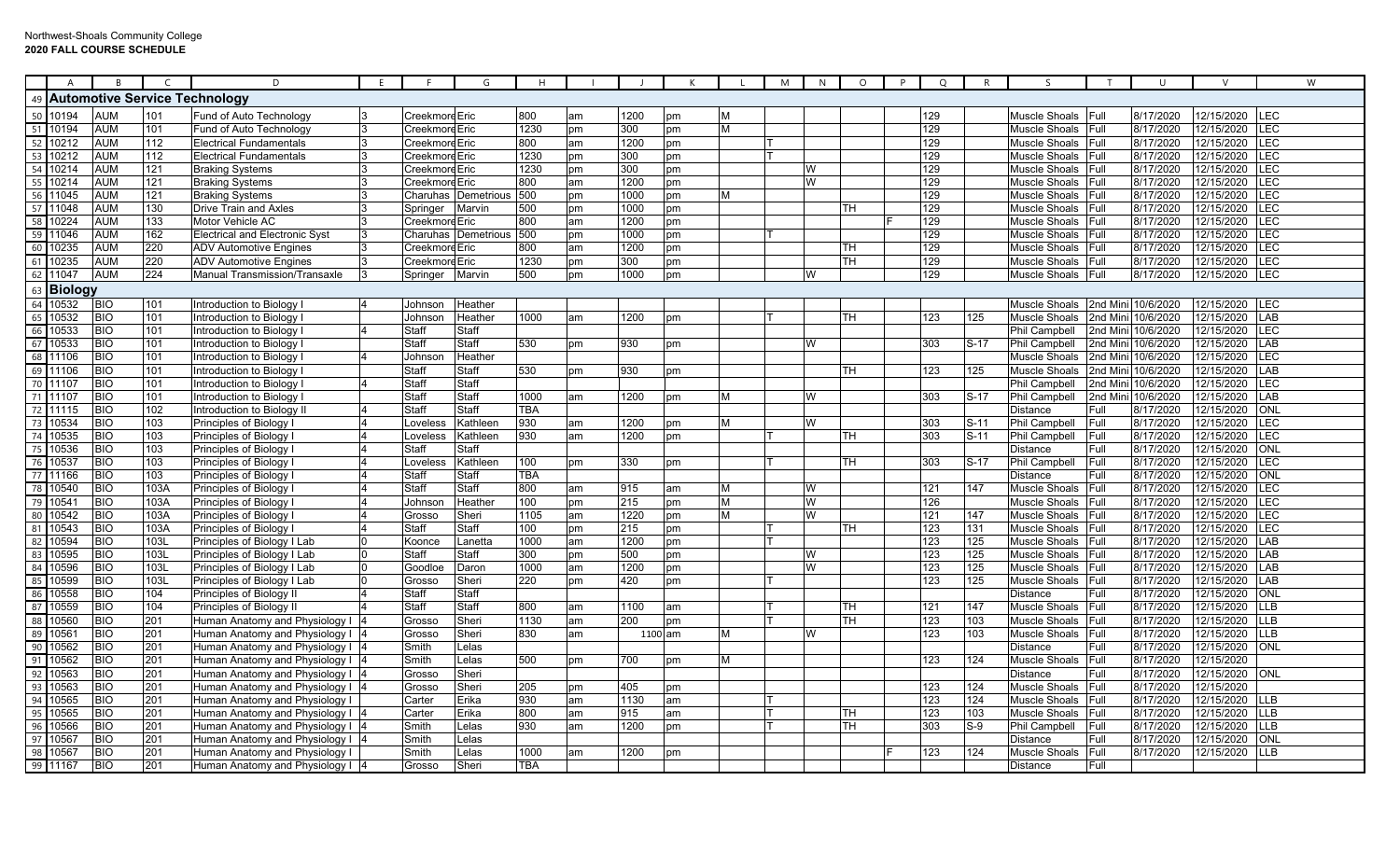|                   | $\overline{A}$        | B                       |                                | D                                     | F. |                  | G              | H    |    |      |    |   | M<br>N | $\circ$   | P | $\Omega$ | $\mathsf{R}$ | $\varsigma$          |             | $\mathbf{H}$ |            |             | W |
|-------------------|-----------------------|-------------------------|--------------------------------|---------------------------------------|----|------------------|----------------|------|----|------|----|---|--------|-----------|---|----------|--------------|----------------------|-------------|--------------|------------|-------------|---|
| 100               | 10568                 | <b>BIO</b>              | 201                            | Human Anatomy and Physiology I        |    | oveless          | Kathleen       | 100  | pm | 330  | pm |   | W      |           |   | 303      | $S-17$       | Phil Campbell        | Full        | 8/17/2020    | 12/15/2020 | LLB         |   |
| 101               | 10569                 | <b>BIO</b>              | 201                            | Human Anatomy and Physiology I        |    | Smith            | Lelas          | 100  | pm | 330  | pm |   |        | TH        |   | 303      | $S-9$        | Phil Campbell        | Full        | 8/17/2020    | 12/15/2020 | <b>LLB</b>  |   |
| 102               | 10570                 | <b>BIO</b>              | 201                            | Human Anatomy and Physiology I        |    | Smith            | Lelas          | 800  | am | 915  | am | M | W      |           |   | 123      | 103          | Muscle Shoals        | Full        | 8/17/2020    | 12/15/2020 | <b>LLB</b>  |   |
| 103               | 10570                 | <b>BIO</b>              | 201                            | Human Anatomy and Physiology I        |    | Smith            | Lelas          | 800  | am | 1000 | pm |   |        |           |   | 123      | 124          | Muscle Shoals        | Full        | 8/17/2020    | 12/15/2020 | <b>LLB</b>  |   |
| 104               | 10571                 | <b>BIO</b>              | 201                            | Human Anatomy and Physiology I        |    | Grosso           | Sheri          | 1230 | pm | 300  | pm | M | W      |           |   | 123      | 103          | Muscle Shoals        | Full        | 8/17/2020    | 12/15/2020 | <b>LLB</b>  |   |
| 105               | 10572                 | <b>BIO</b>              | 201                            | Human Anatomy and Physiology I        |    | Carter           | Erika          | 500  | pm | 730  | pm |   |        | TН        |   | 121      | 147          | Muscle Shoals        | Full        | 8/17/2020    | 12/15/2020 | <b>LLB</b>  |   |
| 106               | 10573                 | <b>BIO</b>              | 202                            | Human Anatomy & Physiology II         |    | _andrum          | Megan          |      |    |      |    |   |        |           |   |          |              | Distance             | Full        | 8/17/2020    | 12/15/2020 | ONL         |   |
| 107               | 10573                 | <b>BIO</b>              | 202                            | Human Anatomy & Physiology II         |    | .andrum          | Megan          | 1230 | pm | 230  | pm |   |        | <b>TH</b> |   | 123      | 130          | <b>Distance</b>      | Full        | 8/17/2020    | 12/15/2020 | ONL         |   |
| 108               | 10574                 | <b>BIO</b>              | 202                            | Human Anatomy & Physiology II         |    | .andrun          | Megan          | 930  | am | 1200 | pm |   |        | <b>TH</b> |   | 123      | 130          | Muscle Shoals        | Full        | 8/17/2020    | 12/15/2020 | <b>LLB</b>  |   |
|                   | 109 10575             | <b>BIO</b>              | 202                            | Human Anatomy & Physiology II         |    | Smith            | Ches           | 100  | pm | 330  | pm | M | W      |           |   | 303      | $S-11$       | Phil Campbell        | Full        | 8/17/2020    | 12/15/2020 | <b>LLB</b>  |   |
|                   | 110 10576             | <b>BIO</b>              | 202                            | Human Anatomy & Physiology II         |    | .andrum          | Megan          | 500  | pm | 730  | pm |   |        | <b>TH</b> |   | 123      | 130          | Muscle Shoals        | Full        | 8/17/2020    | 12/15/2020 | <b>LLB</b>  |   |
|                   | 111 11120             | <b>BIO</b>              | 202                            | Human Anatomy & Physiology II         |    | _andrum          | Megan          |      |    |      |    |   |        |           |   |          |              | Distance             | Full        | 8/17/2020    | 12/15/2020 | ONL         |   |
| 112               | 10687                 | <b>BIO</b>              | 220                            | General Microbiology                  |    | Johnson          | Heather        |      |    |      |    |   |        |           |   |          |              | <b>Distance</b>      | <b>Full</b> | 8/17/2020    | 12/15/2020 | ONL         |   |
| 113               | 10687                 | <b>BIO</b>              | 220                            | General Microbiology                  |    | .andrum          | Megan          | 500  | pm | 900  | pm |   |        |           |   |          |              | Muscle Shoals        | Full        | 8/17/2020    | 12/15/2020 | <b>LLB</b>  |   |
| 114               | 10688                 | <b>BIO</b>              | 220                            | General Microbiology                  |    | .andrum          | Megan          | 930  | am | 1230 | pm | M | W      |           |   | 123      | 130          | Muscle Shoals        | Full        | 8/17/2020    | 12/15/2020 | <b>LLB</b>  |   |
|                   | 115 10689             | <b>BIO</b>              | 220                            | General Microbiology                  |    | _andrum          | Megan          | 1235 | pm | 335  | pm | M | W      |           |   | 123      | 130          | Muscle Shoals        | Full        | 8/17/2020    | 12/15/2020 | LLB         |   |
|                   | 116 10690             | <b>BIO</b>              | 220                            | General Microbiology                  |    | Johnson          | Heather        |      |    |      |    |   |        |           |   |          |              | Distance             | Full        | 8/17/2020    | 12/15/2020 | ONL         |   |
|                   | 117 <b>Business</b>   |                         |                                |                                       |    |                  |                |      |    |      |    |   |        |           |   |          |              |                      |             |              |            |             |   |
|                   |                       |                         |                                |                                       |    |                  |                |      |    |      |    |   |        |           |   |          |              |                      |             |              |            |             |   |
|                   | 118 10265             | <b>BUS</b>              | 215                            | <b>Business Communication</b>         | B. | McClinton        | Leslyn         |      |    |      |    |   |        |           |   |          |              | Distance             | Full        | 8/17/2020    | 12/15/2020 | ONL         |   |
|                   | 119 10266             | <b>BUS</b>              | 241                            | Principles of Accounting              | 3  | South            | <b>Desiree</b> | 1100 | am | 1215 | pm |   |        | TН        |   | 112      | 103          | Muscle Shoals Full   |             | 8/17/2020    | 12/15/2020 | <b>ILEC</b> |   |
| 120               | 10267                 | <b>BUS</b>              | 241                            | Principles of Accounting              |    | James            | Jeffery        | 1100 | am | 1215 | pm | M | W      |           |   | 302      | OC-309       | <b>Phil Campbell</b> | <b>Full</b> | 8/17/2020    | 12/15/2020 | LEC         |   |
| 122               | 10268                 | <b>BUS</b>              | 241                            | Principles of Accounting              |    | South            | <b>Desiree</b> | 530  | pm | 800  | pm | M |        |           |   | 112      | 103          | Muscle Shoals        | Full        | 8/17/2020    | 12/15/2020 | LEC         |   |
|                   | 10269                 | <b>BUS</b>              | 242                            | Principles of Accounting II           | 3  | South            | <b>Desiree</b> | 230  | pm | 345  | pm |   |        | <b>TH</b> |   | 112      | 103          | Muscle Shoals        | Full        | 8/17/2020    | 12/15/2020 | LEC         |   |
| 123               | 11052                 | <b>BUS</b>              | 242                            | Principles of Accounting II           |    | South            | <b>Desiree</b> |      |    |      |    |   |        |           |   |          |              | Distance             | Full        | 8/17/2020    | 12/15/2020 | ONL         |   |
| $\frac{124}{125}$ | 10270                 | <b>BUS</b>              | 263                            | The Legal & Social Env of Bus         | 3  | McClinton        | Leslyn         |      |    |      |    |   |        |           |   |          |              | Distance             | Full        | 8/17/2020    | 12/15/2020 | ONL         |   |
|                   | 11165                 | <b>BUS</b>              | 263                            | The Legal & Social Env of Bus         |    | McClinton        | Leslyn         | TBA  |    |      |    |   |        |           |   |          |              | Distance             | Full        | 8/17/2020    | 12/15/2020 | ONL         |   |
| 126               | 10272                 | <b>BUS</b>              | 271                            | <b>Business Statistics</b>            |    | James            | Jeffery        | 100  | pm | 215  | pm |   |        | <b>TH</b> |   | 112      | 108          | Muscle Shoals        | Full        | 8/17/2020    | 12/15/2020 | <b>LEC</b>  |   |
| 127               | 10273                 | <b>BUS</b>              | 271                            | <b>Business Statistics</b>            |    | James            | Jeffery        |      |    |      |    |   |        |           |   |          |              | Distance             | Full        | 8/17/2020    | 12/15/2020 | ONL         |   |
| 128               | 10274                 | <b>BUS</b>              | 275                            | <b>Principles of Management</b>       | 3  | McClinton Leslyn |                |      |    |      |    |   |        |           |   |          |              | <b>Distance</b>      | Full        | 8/17/2020    | 12/15/2020 | ONL         |   |
|                   |                       |                         | <b>Carpentry/Cabinetmaking</b> |                                       |    |                  |                |      |    |      |    |   |        |           |   |          |              |                      |             |              |            |             |   |
| 130               | 10242                 | CAB                     | 101                            | Introduction to Cabinetmaking         | 3  | Grisham          | <b>Titus</b>   | 1200 | pm | 230  | pm | M | W      |           |   | 109      |              | Muscle Shoals        | Full        | 8/17/2020    | 12/15/2020 | LEC         |   |
| 131               | 10747                 | CAB                     | 102                            | Introduction to Lumber                |    | Grisham          | <b>Titus</b>   | 1000 | am | 1200 | pm |   |        | TН        |   | 109      |              | Muscle Shoals        | Full        | 8/17/2020    | 12/15/2020 | <b>LEC</b>  |   |
| 132               | 10244                 | CAB                     | 103                            | Sizes, Dimension, and Joints          |    | Grisham          | Titus          | 1200 | pm | 230  | pm |   |        | <b>TH</b> |   | 109      |              | Muscle Shoals        | Full        | 8/17/2020    | 12/15/2020 | LEC         |   |
|                   | 10748                 | CAB                     | 104                            | <b>Cabinet Shop Operations</b>        |    | Grisham          | Titus          | 100  | pm | 230  | pm |   |        | TН        |   | 109      |              | Muscle Shoals        | <b>Full</b> | 8/17/2020    | 12/15/2020 | <b>LEC</b>  |   |
| 134               | 10245                 | CAB                     | 110                            | Basic Safety, Tools, and Equip        |    | Grisham          | <b>Titus</b>   | 800  | am | 1130 | am | M | W      |           |   | 109      |              | Muscle Shoals        | <b>Full</b> | 8/17/2020    | 12/15/2020 | LEC         |   |
| 135               | 10745                 | CAB                     | 141                            | Woodfinishing                         |    | Grisham          | Titus          | 800  | am | 1230 | pm | M | W      |           |   | 109      |              | Muscle Shoals        | Full        | 8/17/2020    | 12/15/2020 | LEC         |   |
| 136               | 10246                 | CAB                     | 204                            | Cabinetmaking and Millwork            |    | Grisham          | <b>Titus</b>   | 800  | am | 1130 | am |   |        | <b>TH</b> |   | 109      |              | Muscle Shoals        | Full        | 8/17/2020    | 12/15/2020 | <b>LEC</b>  |   |
| 137               | 10746                 | CAB                     | 230                            | <b>Estimating Costs in Cabinetmak</b> |    | Grisham          | <b>Titus</b>   | 100  | pm | 230  | pm | M | W      |           |   | 109      |              | Muscle Shoals        | <b>Full</b> | 8/17/2020    | 12/15/2020 | <b>LEC</b>  |   |
|                   | 138 Child Development |                         |                                |                                       |    |                  |                |      |    |      |    |   |        |           |   |          |              |                      |             |              |            |             |   |
| 139               | 10397                 | CHD                     | 201                            | Child Growth & Dev Principles         |    | Durdun           | Diann          |      |    |      |    |   |        |           |   |          |              | Distance             | Full        | 8/17/2020    | 12/15/2020 | ONL         |   |
| 140               | 10398                 | $\overline{\text{CHD}}$ | 202                            | <b>Children's Creative Experience</b> |    | Jefferys         | Jacqueline     | 530  | pm | 815  | pm | M |        |           |   | 127      | 102          | Muscle Shoals        | 1st Min     | 8/17/2020    | 10/9/2020  | LEC         |   |
| 141               | 10399                 | CHD                     | 203                            | Children's Lit & Language Dev         |    | Jefferys         | Jacqueline     | 530  | pm | 815  | pm | M |        |           |   |          |              | Muscle Shoals        | 2nd Min     | 10/6/2020    | 12/15/2020 | <b>LEC</b>  |   |
| 142               | 10400                 | <b>CHD</b>              | 204                            | Methods & Materials for Teachi        |    | Durduni          | Diann          | 930  | am | 1045 | am |   |        | TH        |   | 127      | 102          | Muscle Shoals        | Full        | 8/17/2020    | 12/15/2020 | <b>LEC</b>  |   |
| 143               | 10401                 | CHD                     | 205                            | Prog Planning for Ed Young Chi        |    | Durdun           | Diann          |      |    |      |    |   |        |           |   |          |              | Distance             | <b>Full</b> | 8/17/2020    | 12/15/2020 | LEC         |   |
| 144               | 10403                 | CHD                     | 210                            | <b>Educating Exp Young Children</b>   |    | Durdun           | Diann          | 930  | am | 1045 | am | M | W      |           |   | 127      | 102          | Muscle Shoals Full   |             | 8/17/2020    | 12/15/2020 | LEC         |   |
| 145               | 10404                 | <b>CHD</b>              | 215                            | Sup Practical Exp in Early Ch         |    | Durdun           | Diann          | 1100 | am | 1130 | am | M |        |           |   | 127      | 102          | Muscle Shoals Full   |             | 8/17/2020    | 12/15/2020 | LEC         |   |
| 146               | 10405                 | CHD                     | 215                            | Sup Practical Exp in Early Ch         |    | Durdun           | Diann          | 1100 | am | 1130 | am | M |        |           |   | 127      | 102          | Muscle Shoals        | Full        | 8/17/2020    | 12/15/2020 | LEC         |   |
| 147               | 10406                 | CHD                     | 215                            | Sup Practical Exp in Early Ch         |    | Durdun           | Diann          | 1100 | am | 1130 | am | M |        |           |   | 127      | 102          | Muscle Shoals        | <b>Full</b> | 8/17/2020    | 12/15/2020 | <b>LEC</b>  |   |
|                   | 148 10407             | CHD                     | 215                            | Sup Practical Exp in Early Ch         |    | Durdun           | Diann          | 500  | pm | 520  | pm | M |        |           |   | 127      | 102          | Muscle Shoals        | Full        | 8/17/2020    | 12/15/2020 | <b>LEC</b>  |   |
|                   | 149 10408             | CHD                     | 215                            | Sup Practical Exp in Early Ch         |    | Durdunii         | Diann          | 500  | pm | 520  | pm | M |        |           |   | 127      | 102          | Muscle Shoals        | Full        | 8/17/2020    | 12/15/2020 | LEC         |   |
|                   |                       |                         |                                |                                       |    |                  |                |      |    |      |    |   |        |           |   |          |              |                      |             |              |            |             |   |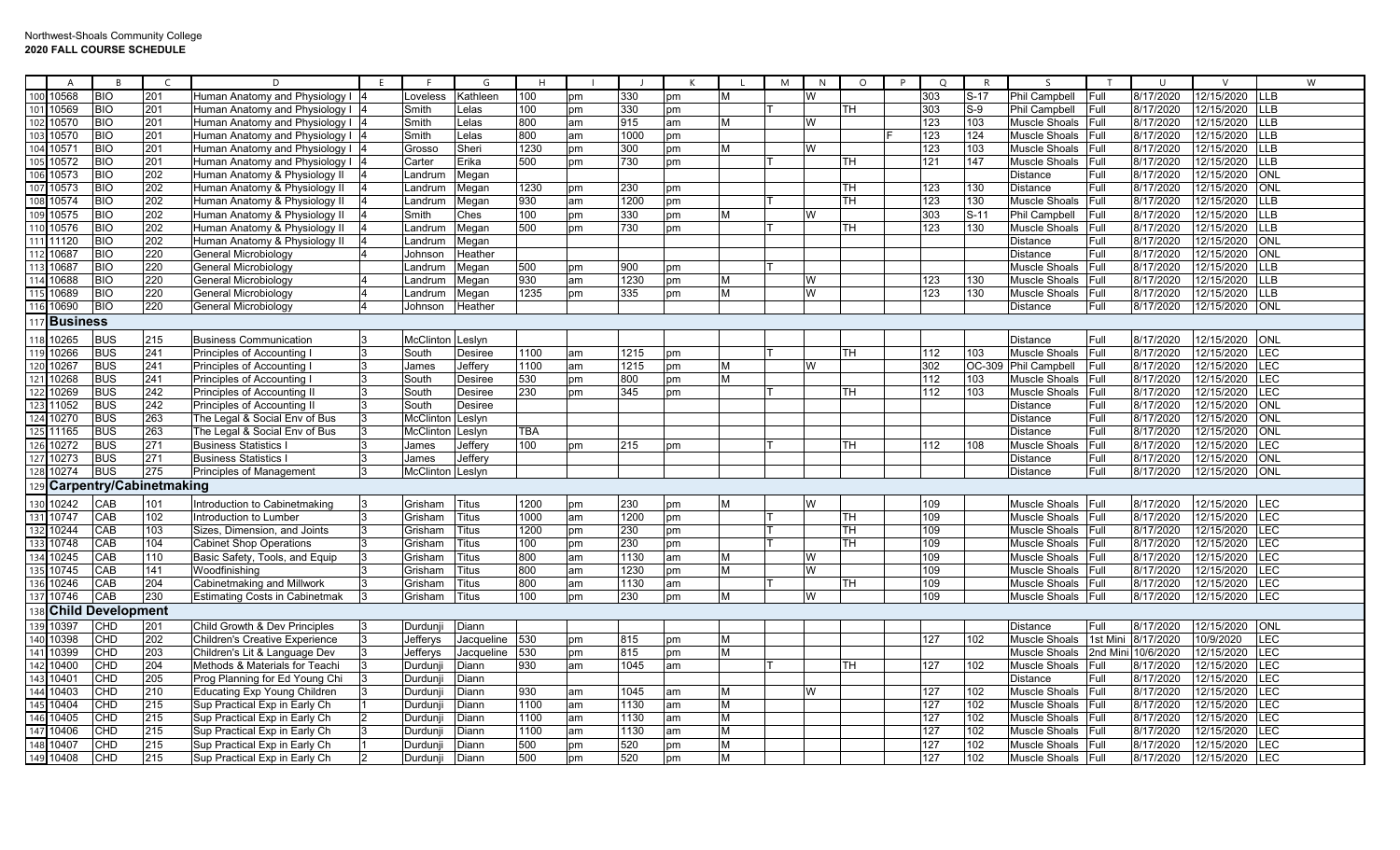|                 | $\overline{A}$ | $\overline{B}$    | $\epsilon$       | D                                         |                 | G              |                  |    |       |    |   | M | N              | $\circ$   | P | Q   | R                | S                    | $\mathsf{T}$ | $\cup$    |            | W          |
|-----------------|----------------|-------------------|------------------|-------------------------------------------|-----------------|----------------|------------------|----|-------|----|---|---|----------------|-----------|---|-----|------------------|----------------------|--------------|-----------|------------|------------|
|                 | Chemistry      |                   |                  |                                           |                 |                |                  |    |       |    |   |   |                |           |   |     |                  |                      |              |           |            |            |
|                 | 10482          | <b>CHM</b>        | 104              | Intro to Inorganic Chem                   | Murphy          | Michael        |                  |    |       |    |   |   |                |           |   |     |                  | <b>Distance</b>      | Full         | 8/17/2020 | 12/15/2020 | ONL        |
|                 | 10484          | <b>CHM</b>        | 104              | Intro to Inorganic Chem                   | Choron          | Jeffery        | 1230             | рm | 330   | pm |   |   |                |           |   | 123 | 102              | Muscle Shoals        | Full         | 8/17/2020 | 12/15/2020 | <b>LLB</b> |
| 153             | 10484          | <b>CHM</b>        | 104              | Intro to Inorganic Chem                   | Choron          | Jefferv        | 1100             | am | 1215  | pm | M |   | W              |           |   | 123 | 101              | Muscle Shoals        | Full         | 8/17/2020 | 12/15/2020 | <b>LLB</b> |
| 154             | 10491          | <b>CHM</b>        | 111              | <b>College Chemistry</b>                  | Murphy          | Michael        |                  |    |       |    |   |   |                |           |   |     |                  | Distance             | Full         | 8/17/2020 | 12/15/2020 | <b>ONL</b> |
| 155             | 10492          | <b>CHM</b>        | 111              | <b>College Chemistry</b>                  | Murphy          | Maureen        | 1100             | am | 1215  | pm | м |   | W              |           |   | 303 | S-9              | Phil Campbell        | Full         | 8/17/2020 | 12/15/2020 | <b>LLB</b> |
|                 | 10492          | <b>CHM</b>        | 111              | College Chemistry I                       | Murphy          | Maureen        | 215              | pm | 515   | pm |   |   | W              |           |   | 303 | $S-10$           | Phil Campbell        | Full         | 8/17/2020 | 12/15/2020 | <b>LLB</b> |
|                 | 10493          | <b>CHM</b>        | 111              | College Chemistry                         | Choron          | Jeffery        | 800              | am | 1100  | am |   |   |                |           |   | 123 | 102              | Muscle Shoals        | Full         | 8/17/2020 | 12/15/2020 | <b>LLB</b> |
| 158             | 10493          | <b>CHM</b>        | 111              | <b>College Chemistry</b>                  | Choron          | Jeffery        | 800              | am | 915   | am | м |   | W              |           |   | 123 | 101              | Muscle Shoals        | Full         | 8/17/2020 | 12/15/2020 | LLB        |
| 159             | 11099          | <b>CHM</b>        | 111              | College Chemistry I                       | Choron          | <b>JEffery</b> | 800              | am | 10:55 | am |   |   |                | TH        |   | 123 | 101              | Muscle Shoals        | Full         | 8/17/2020 | 12/15/2020 | <b>LLB</b> |
| 16C             | 10494          | <b>CHM</b>        | 221              | <b>Organic Chemistry I</b>                | Choron          | Jeffery        | 1130             | am | 1245  | pm |   |   |                | <b>TH</b> |   | 123 | 101              | <b>Muscle Shoals</b> | Full         | 8/17/2020 | 12/15/2020 | <b>LLB</b> |
| 161             | 10494          | <b>CHM</b>        | 221              | Organic Chemistry                         | Choron          | Jeffery        | 100              | pm | 400   | pm |   |   |                | <b>TH</b> |   | 123 | 108              | Muscle Shoals        | Full         | 8/17/2020 | 12/15/2020 | <b>LLB</b> |
|                 |                |                   |                  | <b>Computer Information Systems (CIS)</b> |                 |                |                  |    |       |    |   |   |                |           |   |     |                  |                      |              |           |            |            |
|                 |                |                   |                  |                                           |                 |                |                  |    |       |    |   |   |                |           |   |     |                  |                      |              |           |            |            |
| 163             | 10281          | <b>CIS</b>        | 146              | <b>Microcomputer Applications</b>         | Roberson Teresa |                | 800              | am | 915   | am | M |   | W              |           |   | 112 | 112              | <b>Muscle Shoals</b> | Full         | 8/17/2020 | 12/15/2020 | LEC        |
| 164             | 10282          | <b>CIS</b>        | 146              | <b>Microcomputer Applications</b>         | Roberson        | Teresa         |                  |    |       |    |   |   |                |           |   |     |                  | Distance             | Full         | 8/17/2020 | 12/15/2020 | <b>ONL</b> |
| 165             | 10283          | <b>CIS</b>        | 146              | <b>Microcomputer Applications</b>         | Roberson Teresa |                |                  |    |       |    |   |   |                |           |   |     |                  | Distance             | Full         | 8/17/2020 | 12/15/2020 | <b>ONL</b> |
| 166             | 11153          | CIS               | 146              | <b>Microcomputer Applications</b>         | Staff           | Staff          | TBA              |    |       |    |   |   |                |           |   |     |                  | Distance             | Full         | 8/17/2020 | 12/15/2020 | ONL        |
| 167             | 10284          | <b>CIS</b>        | 146              | Microcomputer Applications                | Roberson        | Teresa         | 930              | am | 1045  | am | M |   | W              |           |   | 112 | 112              | Muscle Shoals        | 1st Min      | 8/17/2020 | 10/9/2020  | LEC        |
| 168             | 10287          | CIS               | 146              | <b>Microcomputer Applications</b>         | Staff           | Staff          | 530              | pm | 800   | pm |   |   | W              |           |   | 112 | $\overline{112}$ | Muscle Shoals        | Full         | 8/17/2020 | 12/15/2020 | LEC        |
| 169             | 10288          | <b>CIS</b>        | 146              | <b>Microcomputer Applications</b>         | James           | Jeffery        | 930              | am | 1045  | am | M |   | W              |           |   | 302 | OC-108           | <b>Phil Campbell</b> | Full         | 8/17/2020 | 12/15/2020 | LEC        |
|                 | 170 10289      | CIS               | 146              | Microcomputer Applications                | James           | Jeffery        | 930              | am | 1045  | am |   |   |                | TН        |   | 302 | OC-108           | Phil Campbell        | Full         | 8/17/2020 | 12/15/2020 | LEC        |
|                 | 171 10290      | <b>CIS</b>        | 155              | Intro. to Mobile App Dev                  | Chandler        | Steve          | 530              | pm | 645   | pm |   |   |                | TH        |   | 112 | 112              | Muscle Shoals        | Full         | 8/17/2020 | 12/15/2020 | LEC        |
|                 | 172 10292      | <b>CIS</b>        | 207              | Intro to Web Development                  | Chandleı        | Steve          | 215              | pm | 330   | pm | м |   | W              |           |   | 112 | 112              | Muscle Shoals        | Full         | 8/17/2020 | 12/15/2020 | <b>LEC</b> |
|                 | 10293          | <b>CIS</b>        | 207              | Intro to Web Development                  | Chandler        | Steve          | 215              | pm | 330   | pm | M |   | w              |           |   | 302 | OC-10            | Phil Campbell        | Full         | 8/17/2020 | 12/15/2020 | <b>LEC</b> |
| 174             | 10603          | <b>CIS</b>        | 227              | App Development with Swift I              | Chandler        | <b>Steve</b>   | 1245             | pm | 200   | pm |   |   |                | TH        |   | 112 | 101              | Muscle Shoals        | <b>IFull</b> | 8/17/2020 | 12/15/2020 | <b>LEC</b> |
| $\frac{175}{2}$ | 10294          | <b>CIS</b>        | 245              | <b>Cyber Defense</b>                      | Chandler        | <b>Steve</b>   | 1245             | pm | 200   | pm | M |   | W              |           |   | 112 | 113              | <b>Muscle Shoals</b> | Full         | 8/17/2020 | 12/15/2020 | LEC        |
|                 | 176 10295      | <b>CIS</b>        | 249              | Microcomputer Operating System            | Roberson        | Teresa         |                  |    |       |    |   |   |                |           |   |     |                  | Distance             | Full         | 8/17/2020 | 12/15/2020 | <b>ONL</b> |
|                 | 177 10296      | <b>CIS</b>        | 255              | <b>JAVA Programming</b>                   | Chandler        | Steve          | 345              | pm | 500   | pm | м |   | W              |           |   | 302 | OC-108           | Phil Campbell        | Full         | 8/17/2020 | 12/15/2020 | <b>LEC</b> |
| 178             | 10297          | <b>CIS</b>        | 255              | <b>JAVA Programming</b>                   | Chandler        | Steve          | 345              | pm | 500   | pm | М |   | W              |           |   | 112 | 112              | Muscle Shoals        | Full         | 8/17/2020 | 12/15/2020 | LEC        |
|                 | 10302          | CIS               | 297              | CO-OP FOR CIS II                          | Chandler        | Steve          |                  |    |       |    |   |   |                |           |   |     |                  | Muscle Shoals        | Full         | 8/17/2020 | 12/15/2020 | LEC        |
| 180             |                | Cosmetology       |                  | <b>Salon &amp; Spa Management</b>         |                 |                |                  |    |       |    |   |   |                |           |   |     |                  |                      |              |           |            |            |
| 181             | 10258          | <b>CIT</b>        | 211              | Teaching & Curriculum Dev                 | Grissom         | Melinda        | 800              | am | 1230  | pm | м |   |                |           |   | 131 |                  | Muscle Shoals        | Full         | 8/17/2020 | 12/15/2020 | LEC        |
| 182             | 10259          | <b>CIT</b>        | 212              | <b>Teacher Mentorship</b>                 | Grissom         | Melinda        | 100              | pm | 330   | pm | M |   | $\overline{M}$ |           |   | 131 |                  | <b>Muscle Shoals</b> | Full         | 8/17/2020 | 12/15/2020 | LEC        |
| 183             | 10260          | <b>CIT</b>        | 213              | Lesson Plan Development                   | Grissom         | Melinda        | $\overline{800}$ | am | 330   | pm |   |   |                | TH        |   | 131 |                  | Muscle Shoals        | Full         | 8/17/2020 | 12/15/2020 | LEC        |
| 184             | 10261          | <b>CIT</b>        | 214              | Lesson Plan Methods & Dev                 | Grissom         | Melinda        | 730              | am | 1200  | pm |   |   |                |           |   | 131 |                  | Muscle Shoals        | Full         | 8/17/2020 | 12/15/2020 | LEC        |
|                 | 185 11111      | <b>CIT</b>        | 221              | Lesson Plan Implementation                | Grissom         | Melinda        | 800              | am | 1230  | pm | M |   | W              |           |   | 131 |                  | Muscle Shoals        | Full         | 8/17/2020 | 12/15/2020 | LEC        |
|                 | 186 11112      | <b>CIT</b>        | $\overline{222}$ | Instructional Materials & Methods         | Grissom         | Melinda        | 100              | pm | 230   | pm | М |   | W              |           |   | 131 |                  | Muscle Shoals        | Full         | 8/17/2020 | 12/15/2020 | LEC        |
|                 | 187 11113      | <b>CIT</b>        | 223              | Instructional Mat & Meth Apps             | Grissom         | Melinda        | $\overline{800}$ | am | 130   | pm |   |   |                | TН        |   | 131 |                  | Muscle Shoals        | Full         | 8/17/2020 | 12/15/2020 | LEC        |
|                 | 188 11114      | <b>CIT</b>        | 224              | Special Topics in Cosmetology             | Grisson         | Melinda        | 730              | am | 1200  | pm |   |   |                |           |   | 131 |                  | <b>Muscle Shoals</b> | Full         | 8/17/2020 | 12/15/2020 | LEC        |
|                 | 189 10323      | $\overline{\cos}$ | 111              | Into to Cosmetology                       | Grissom         | Melinda        |                  |    |       |    |   |   |                |           |   |     |                  | Distance             | Full         | 8/17/2020 | 12/15/2020 | ONL        |
|                 | 190 10324      | COS               | 112              | Intro to Cosmetology Lab                  | Grissom         | Melinda        | 800              | am | 1230  | pm | М |   | w              |           |   | 131 | 110              | <b>Muscle Shoals</b> | Full         | 8/17/2020 | 12/15/2020 | LEC        |
|                 | 191 10325      | COS               | 113              | Theory of Chemical Services               | Grissom         | Melinda        |                  |    |       |    |   |   |                |           |   |     |                  | Distance             | Full         | 8/17/2020 | 12/15/2020 | <b>ONL</b> |
|                 | 192 10326      | COS               | 114              | <b>Chemical Services Lab</b>              | Grissom         | Melinda        | 800              | am | 1230  | pm |   |   |                | TН        |   | 131 | 107              | Muscle Shoals        | Full         | 8/17/2020 | 12/15/2020 | LEC        |
| 193             | 1088           | COS               | 115              | Hair Coloring Theory                      | Grissom         | Melinda        |                  |    |       |    |   |   |                |           |   |     |                  | Muscle Shoals        | Full         | 8/17/2020 | 12/15/2020 | LEC        |
| 194             | 11083          | COS               | 116              | Hair Coloring Lab                         | Grissom         | Melinda        | 800              | am | 1230  | pm |   |   |                | TН        |   |     |                  | Muscle Shoals        | Full         | 8/17/2020 | 12/15/2020 | <b>LEC</b> |
| 195             | 10332          | COS               | 123              | <b>Cosmetology Salon Practices</b>        | <b>Bankstor</b> | Callie         | 100              | pm | 530   | pm | M |   | W              |           |   |     |                  | Muscle Shoals        | Full         | 8/17/2020 | 12/15/2020 | LEC        |
| 196             | 11084          | COS               | 144              | Hair Shaping and Design                   | Grissom         | Melinda        | 800              | am | 1230  | pm | М |   |                |           |   | 131 |                  | Muscle Shoals        | Full         | 8/17/2020 | 12/15/2020 | LEC        |
|                 | 197 11084      | COS               | 144              | Hair Shaping and Design                   | Grissom         | Melinda        | TBA              |    |       |    |   |   |                |           |   |     |                  | <b>Distance</b>      | Full         | 8/17/2020 | 12/15/2020 | <b>ONL</b> |
|                 | 198 11085      | COS               | 145              | Hair Shaping Lab                          | Grissom         | Melinda        | 730              | am | 1200  | pm |   |   | W              |           |   | 131 |                  | Muscle Shoals        | <b>IFull</b> | 8/17/2020 | 12/15/2020 | <b>LEC</b> |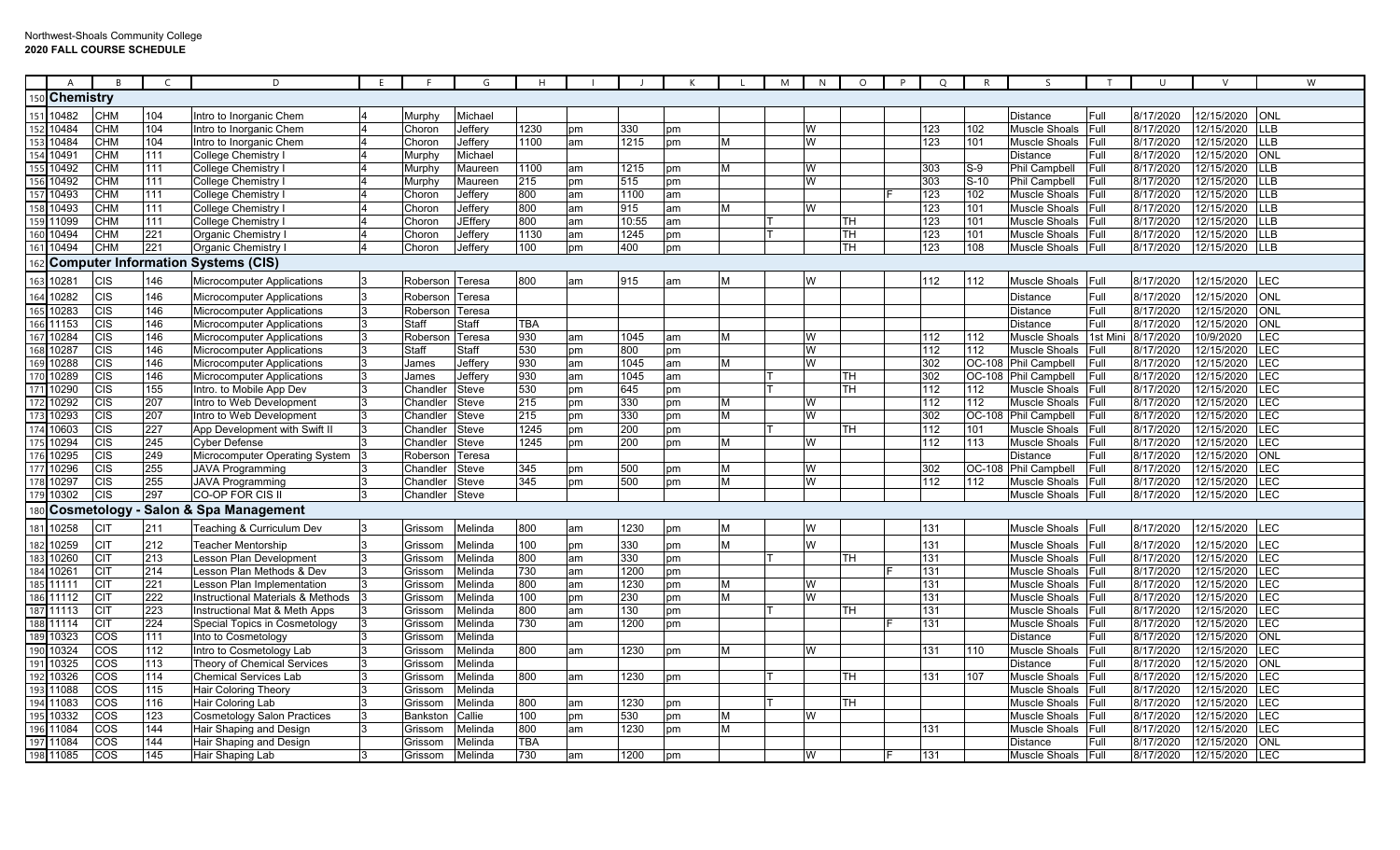|                  | A                | <b>R</b>                |                                   | D                                   | F. |                 | G            | H    |     |      |    |   | M | N | $\circ$                 | P | Q   | R      | $\varsigma$          |              | $\cup$    | $\mathsf{V}$ | W                      |
|------------------|------------------|-------------------------|-----------------------------------|-------------------------------------|----|-----------------|--------------|------|-----|------|----|---|---|---|-------------------------|---|-----|--------|----------------------|--------------|-----------|--------------|------------------------|
| 199              | 11119            | cos                     | 167                               | <b>State Board Exam Review</b>      |    | Grissom         | Melinda      | 100  | рm  | 430  | pm |   |   |   | гн                      |   |     |        | Muscle Shoals        | Full         | 817/2020  | 12/15/2020   | <b>LEC Added class</b> |
| 200              | 10334            | COS                     | 190                               | Intership in Cosmetology            |    | <b>Bankston</b> | Callie       |      |     |      |    |   |   |   |                         |   |     |        | Muscle Shoals        | Full         | 8/17/2020 | 12/15/2020   | INT                    |
|                  |                  | 201 Criminal Justice    |                                   |                                     |    |                 |              |      |     |      |    |   |   |   |                         |   |     |        |                      |              |           |              |                        |
| 202              | 1082             | <b>CRJ</b>              | 100                               | Intro to Criminal Justice           |    | Holt            | Michae       | 930  | am  | 1045 | am |   |   |   | <b>TH</b>               |   | 110 | 101    | Muscle Shoals        | Full         | 8/17/2020 | 12/15/2020   | <b>LEC</b>             |
| 203              | 0390             | <b>CRJ</b>              | 140                               | <b>Criminal Law and Procedures</b>  |    | Holt            | Michael      | 1100 | am  | 1215 | pm |   |   |   | TН                      |   | 110 | 101    | Muscle Shoals        | Full         | 8/17/2020 | 12/15/2020   | LEC                    |
| 204              | 10393            | <b>CRJ</b>              | 209                               | Juvenile Delinquency                |    | Holt            | Michael      |      |     |      |    |   |   |   |                         |   |     |        | Distance             | Full         | 8/17/2020 | 12/15/2020   | <b>ONL</b>             |
| 205              | 10394            | CRJ                     | 216                               | Police Org and Administration       |    | Holt            | Michael      | 1245 | pm  | 200  | pm | м |   | W |                         |   | 121 | 141    | Muscle Shoals        | Full         | 8/17/2020 | 12/15/2020   | LEC                    |
| 206              | 11081            | CRJ                     | 216                               | Police Org and Administration       |    | Holt            | Michael      | 1245 | pm  | 200  | pm | м |   | W |                         |   | 302 | OC-307 | APhil Campbell       | <b>IFull</b> | 8/17/2020 | 12/15/2020   | LEC                    |
| 207              | 10395            | CRJ                     | 280                               | Internship in Criminal Justice      |    | Holt            | Michael      |      |     |      |    |   |   |   |                         |   |     |        | Muscle Shoals        | Full         | 8/17/2020 | 12/15/2020   | <b>IINT</b>            |
| 208              | 10864            | <b>CRJ</b>              | 290                               | Sel Topics Seminar in CJ            |    |                 |              |      |     |      |    |   |   |   |                         |   |     |        | Muscle Shoals        | Full         | 8/17/2020 | 12/15/2020   | <b>IND</b>             |
|                  |                  |                         |                                   | 209 Design Engineering Technology   |    |                 |              |      |     |      |    |   |   |   |                         |   |     |        |                      |              |           |              |                        |
| 210              | 10335            | DDT                     | 104                               | Basic Comp Aided Drafting & De      |    | Defoor          | Stephen      | 800  | am  | 1025 | am |   |   | W |                         |   | 105 |        | Muscle Shoals        | Full         | 8/17/2020 | 12/15/2020   | LEC                    |
| 211              | 10337            | DDT                     | 111                               | Fund Drafting & Design Tech         |    | Defoor          | Stephen      | 1100 | am  | 100  | pm | M |   |   |                         |   | 105 |        | <b>Muscle Shoals</b> | 1st Mini     | 8/17/2020 | 10/9/2020    | LEC                    |
| 212              | 10339            | <b>DDT</b>              | 124                               | Intro to Technical Drawing          |    | Defoor          | Stephen      | 105  | am  | 335  | pm | M |   | W |                         |   | 105 |        | Muscle Shoals        | 2nd Min      | 10/6/2020 | 12/15/2020   | <b>LEC</b>             |
|                  | 213 11150        | DDT                     | 128                               | Intermediate Technical Drawing      |    | Defoor          | Stephen      | 1100 | 100 |      |    |   |   |   | TН                      |   | 105 |        | <b>Muscle Shoals</b> | Full         | 8/17/2020 | 12/15/2020   | <b>LEC</b>             |
|                  | 214 11149        | <b>DDT</b>              | 181E                              | <b>Special Topics Work Ethics</b>   |    | Defoor          | Stephen      | 800  | am  | 1025 | am |   |   |   | <b>TH</b>               |   | 105 |        | Muscle Shoals        | Full         | 8/17/2020 | 12/15/2020   | <b>LEC</b>             |
|                  | 215 11151        | <b>DDT</b>              | 220                               | <b>Advanced Technical Drawing</b>   |    | Defoor          | Stephen      | 100  | pm  | 335  | pm |   |   |   | TH                      |   | 105 |        | Muscle Shoals        | Full         | 8/17/2020 | 12/15/2020   | <b>LEC</b>             |
|                  |                  |                         |                                   | 216 Diagnostic Medical Sonography   |    |                 |              |      |     |      |    |   |   |   |                         |   |     |        |                      |              |           |              |                        |
| 217              | 10803            | <b>DMS</b>              | 202                               | Foundations of Sonography           |    | <b>Staff</b>    | Staff        | 830  | am  | 1030 | am |   |   |   |                         |   | 132 |        | Muscle Shoals        | Full         | 8/17/2020 | 12/15/2020   | <b>LLB</b>             |
| 218              | 10804            | <b>DMS</b>              | 204                               | Sectional Anatomy                   |    | Staff           | Staff        | 830  | am  | 1000 | am |   |   |   | TН                      |   | 132 |        | Muscle Shoals        | Full         | 8/17/2020 | 12/15/2020   | LEC                    |
| 219              | 10805            | $\overline{\text{DNS}}$ | 205                               | Abdominal Sonography                |    | Staff           | Staff        | 1005 | am  | 1205 | pm |   |   |   | <b>TH</b>               |   | 132 |        | Muscle Shoals        | Full         | 8/17/2020 | 12/15/2020   | <b>LLB</b>             |
| 220              | 10806            | $\overline{\text{DNS}}$ | 216                               | Sonog Prin & Instrumentation I      |    | <b>Staff</b>    | <b>Staff</b> | 100  | pm  | 230  | pm |   |   |   | TН                      |   | 132 |        | Muscle Shoals        | Full         | 8/17/2020 | 12/15/2020   | LEC                    |
| 221              | 10807            | <b>DMS</b>              | 229                               | Sonography Preceptorship I          |    | Staff           | Staff        |      |     |      |    |   |   |   |                         |   |     |        | Muscle Shoals        | Full         | 8/17/2020 | 12/15/2020   |                        |
| 222              | 11074            | <b>DMS</b>              | 232                               | Preceptorship IV                    |    | Gaisser         | Kimberly     |      |     |      |    |   |   |   |                         |   |     |        | Muscle Shoals        | Full         | 8/17/2020 | 12/15/2020   | P                      |
| $\overline{223}$ | 11071            | <b>DMS</b>              | 241                               | Abdominal and OB/GYN Sonograph      |    | Gaisser         | Kimberly     | 830  | am  | 1000 | am |   |   |   | TН                      |   | 132 |        | Muscle Shoals        | <b>Full</b>  | 8/17/2020 | 12/15/2020   | <b>LEC</b>             |
|                  | 224 11072        | <b>DMS</b>              | 245                               | Sonography Case Presentation        |    | Gaisser         | Kimberly     | 1140 | am  | 1240 | pm |   |   |   |                         |   | 132 |        | Muscle Shoals        | <b>Full</b>  | 8/17/2020 | 12/15/2020   | <b>LEC</b>             |
| 225              | 11073            | <b>DMS</b>              | 250                               | Intro to Advanced Sonography        |    | Gaisser         | Kimberly     | 1005 | am  | 1135 | am |   |   |   | <b>TH</b>               |   | 132 |        | Muscle Shoals        | Full         | 8/17/2020 | 12/15/2020   | <b>LEC</b>             |
| 26               | <b>Economics</b> |                         |                                   |                                     |    |                 |              |      |     |      |    |   |   |   |                         |   |     |        |                      |              |           |              |                        |
| 227              | 10275            | ECO                     | 231                               | Principles of Macroeconomics        |    | <b>Baltes</b>   | Joan         | 1245 | pm  | 200  | pm |   |   |   | <b>TH</b>               |   | 112 | 106    | <b>Muscle Shoals</b> | Full         | 8/17/2020 | 12/15/2020   | LEC                    |
| 228              | 10276            | ECO                     | 231                               | Principles of Macroeconomics        |    | <b>Baltes</b>   | Joan         | 530  | pm  | 645  | pm |   |   |   | ГH                      |   | 112 | 107    | Muscle Shoals        | Full         | 8/17/2020 | 12/15/2020   | LEC                    |
| 29               | 10277            | ECO                     | 231                               | Principles of Macroeconomics        |    | <b>Baltes</b>   | Joan         |      |     |      |    |   |   |   |                         |   |     |        | Distance             | Full         | 8/17/2020 | 12/15/2020   | ONL                    |
| 230              | 10278            | ECO                     | 231                               | Principles of Macroeconomics        |    | <b>Baltes</b>   | Joan         | 1245 | рm  | 200  | pm |   |   |   | TН                      |   | 302 | OC-307 | Phil Campbell        | Full         | 8/17/2020 | 12/15/2020   | LEC                    |
| 231              | 10279            | ECO                     | 232                               | Principles of Microeconomics        |    | <b>Baltes</b>   | Joan         | 930  | am  | 1045 | am |   |   |   | $\overline{\mathsf{H}}$ |   | 112 | 106    | Muscle Shoals        | Full         | 8/17/2020 | 12/15/2020   | LEC                    |
| 232              | 10280            | ECO                     | 232                               | Principles of Microeconomics        |    | <b>Baltes</b>   | Joan         |      |     |      |    |   |   |   |                         |   |     |        | Distance             | Full         | 8/17/2020 | 12/15/2020   | <b>ONL</b>             |
|                  |                  |                         | <b>Electrical Technology</b>      |                                     |    |                 |              |      |     |      |    |   |   |   |                         |   |     |        |                      |              |           |              |                        |
| 234              | 10345            | ELT                     | 108                               | <b>DC Fundamentals</b>              |    | Staff           | Staff        | 800  | pm  | 1130 | pm | M |   | W |                         |   | 105 |        | Muscle Shoals        | Full         | 8/17/2020 | 12/15/2020   | LEC                    |
| 235              | 10346            | <b>ELT</b>              | 108                               | <b>DC Fundamentals</b>              |    | <b>Bogus</b>    | Caleb        | 1035 | am  | 105  | pm |   |   |   | ГH                      |   | 105 |        | Muscle Shoals        | Full         | 8/17/2020 | 12/15/2020   | LEC                    |
| 236              | 10347            | <b>ELT</b>              | 110                               | <b>Wiring Methods</b>               |    | Morris          | Ray          | 800  | am  | 1130 | am |   |   |   | <b>TH</b>               |   | 102 |        | <b>Muscle Shoals</b> | Full         | 8/17/2020 | 12/15/2020   | LEC                    |
| 237              | 10348            | ELT                     | 114                               | <b>Residential Wiring Methods</b>   |    | Morris          | Ray          | 1215 | pm  | 245  | pm | м |   | W | <b>TH</b>               |   | 102 |        | Muscle Shoals        | 1st Mini     | 8/17/2020 | 10/9/2020    | LEC                    |
| 238              | 10349            | ELT                     | 115                               | <b>Residential Wiring Methods I</b> |    | Morris          | Ray          | 1215 | pm  | 245  | pm | M |   | W | TH                      |   | 102 |        | Muscle Shoals        | 2nd Mini     | 10/6/2020 | 12/15/2020   | <b>LEC</b>             |
| 239              | 0350             | ELT                     | 117                               | <b>AC/DC Machines</b>               |    | Penning         | r Jimmie     | 400  | pm  | 730  | pm | М |   | W |                         |   | 102 |        | Muscle Shoals        | Full         | 8/17/2020 | 12/15/2020   | LEC                    |
| 240              | 10785            | ELT                     | 131                               | Commercial/Indust Wiring I          |    | Morris          | Ray          | 800  | am  | 1030 | am | М |   | W |                         |   | 102 |        | Muscle Shoals        | <b>Full</b>  | 8/17/2020 | 12/15/2020   | LEC                    |
| 241              | 10825            | ELT                     | 131                               | Commercial/Indust Wiring I          |    | <b>Bogus</b>    | Caleb        | 800  | am  | 1030 | am |   |   |   | TH                      |   | 105 |        | Muscle Shoals        | <b>Full</b>  | 8/17/2020 | 12/15/2020   | LEC                    |
| 242              | 10353            | <b>ELT</b>              | 231                               | Programmable Controls I             |    | Rogers          | Jeffrey      | 730  | am  | 1000 | am | M |   | W |                         |   | 103 |        | Muscle Shoals        | <b>Full</b>  | 8/17/2020 | 12/15/2020   | LEC                    |
|                  |                  |                         | <b>Emergency Medical Services</b> |                                     |    |                 |              |      |     |      |    |   |   |   |                         |   |     |        |                      |              |           |              |                        |
| .44              | 10640            | <b>EMS</b>              | 100                               | Cardiopulmonary Resuscitation       |    | Simpson         | Mark         | 800  | am  | 1200 | pm |   |   |   |                         |   | 121 | 151    | Muscle Shoals        | Full         | 8/17/2020 | 12/15/2020   | LEC                    |
| 245              | 10641            | <b>EMS</b>              | 100                               | Cardiopulmonary Resuscitation       |    | Simpson         | Mark         | 800  | am  | 1200 | pm |   |   |   |                         |   |     |        | Muscle Shoals        | Full         | 8/17/2020 | 12/15/2020   | LEC                    |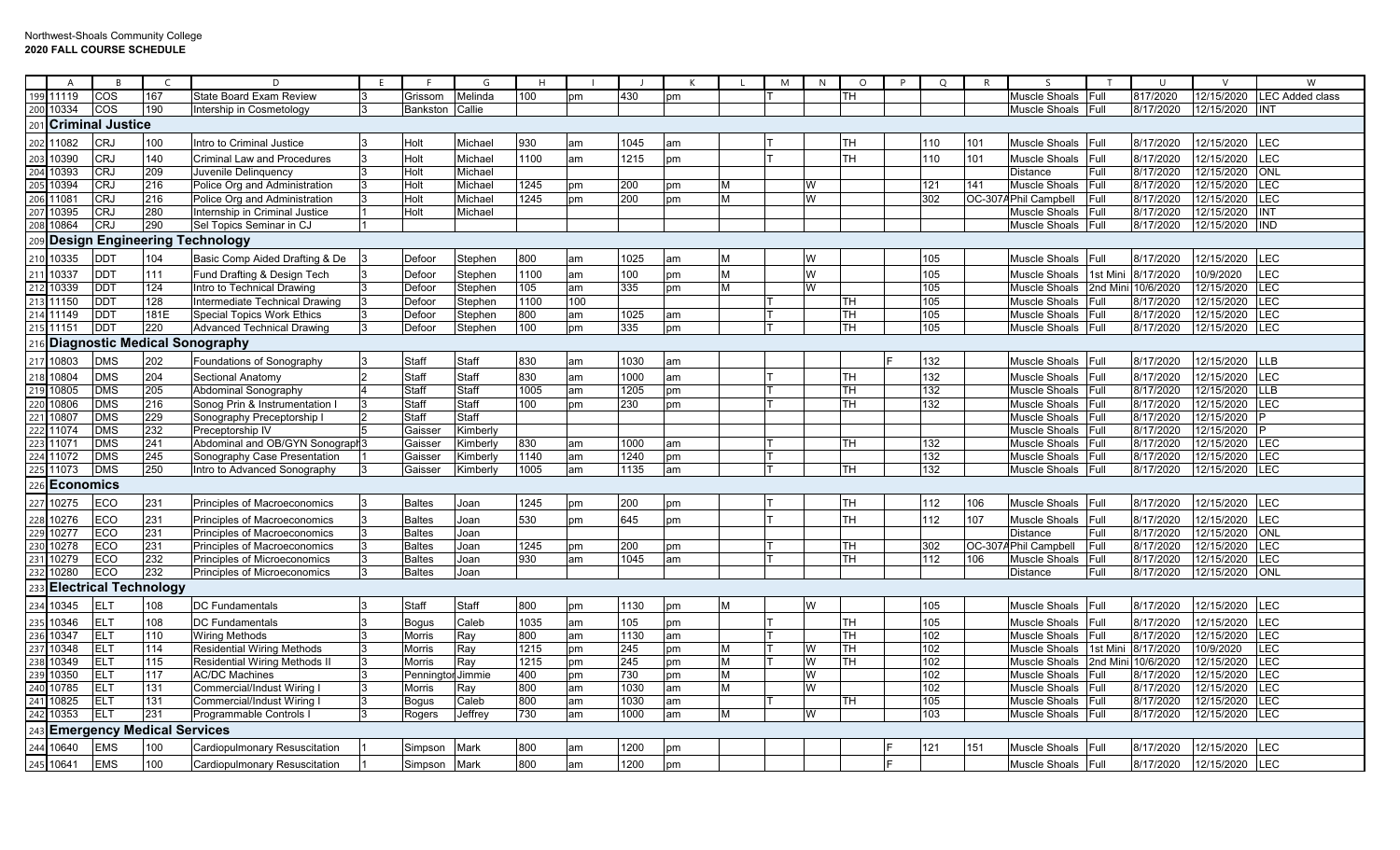|                 | A              | B          |     | D                                     |           | G               | Н    |           |      |    |   | M | N | $\circ$ | $\Omega$ | R       |                                   | $\cup$             |            | W           |
|-----------------|----------------|------------|-----|---------------------------------------|-----------|-----------------|------|-----------|------|----|---|---|---|---------|----------|---------|-----------------------------------|--------------------|------------|-------------|
| 246             | 10642          | <b>EMS</b> | 100 | Cardiopulmonary Resuscitation         | Demorse   | Christopher 500 |      | <b>pm</b> | 900  | pm |   |   |   | TH      | 121      | 151     | <b>Muscle Shoals</b><br>Full      | 8/17/2020          | 12/15/2020 | LEC         |
| 247             | 10644          | <b>EMS</b> | 100 | Cardiopulmonary Resuscitation         | Simpson   | Mark            |      |           |      |    |   |   |   |         |          |         | Muscle Shoals<br>Full             | 8/17/2020          | 12/15/2020 | <b>LEC</b>  |
| 248             | 10645          | <b>EMS</b> | 100 | Cardiopulmonary Resuscitation         | Simpson   | Mark            |      |           |      |    |   |   |   |         |          |         | Muscle Shoals<br>Full             | 8/17/2020          | 12/15/2020 | LEC         |
| 249             | 11075          | <b>EMS</b> | 100 | Cardiopulmonary Resuscitation         | Simpson   | Mark            | 500  | pm        | 900  | pm |   |   |   |         | 122      |         | Full<br>Muscle Shoals             | 8/17/2020          | 12/15/2020 | LEC         |
| 25 <sub>0</sub> | 0646           | <b>EMS</b> | 107 | <b>Emergency Vehicle Operator Amb</b> | Oyen      | Todd            |      |           |      |    |   |   |   |         |          |         | Full<br>Muscle Shoals             | 8/17/2020          | 12/15/2020 | E           |
|                 | 10647          | <b>EMS</b> | 107 | <b>Emergency Vehicle Operator Amb</b> | Oven      | Todd            |      |           |      |    |   |   |   |         |          |         | Muscle Shoals<br>Full             | 8/17/2020          | 12/15/2020 | E           |
| 252             | 10648          | <b>EMS</b> | 107 | <b>Emergency Vehicle Operator Amb</b> |           |                 |      |           |      |    |   |   |   |         |          |         | Muscle Shoals<br>Full             | 8/17/2020          | 12/15/2020 | LEC         |
|                 | 10649          | <b>EMS</b> | 107 | <b>Emergency Vehicle Operator Amb</b> |           |                 |      |           |      |    |   |   |   |         |          |         | <b>Muscle Shoals</b><br>Full      | 8/17/2020          | 12/15/2020 | $E$ C       |
|                 | 10651          | <b>EMS</b> | 118 | <b>Emergency Medical Technician</b>   | Oyen      | Todd            | 800  | am        | 1100 | am |   |   |   | TН      | 122      | 168     | Muscle Shoals<br>Full             | 8/17/2020          | 12/15/2020 | LEC         |
|                 | 10651          | <b>EMS</b> | 118 | <b>Emergency Medical Technician</b>   | Oven      | Todd            | 1105 | am        | 330  | pm |   |   |   | TH      |          |         | Muscle Shoals<br>Full             | 8/17/2020          | 12/15/2020 | LEC         |
| 256             | 10654          | <b>EMS</b> | 118 | <b>Emergency Medical Technician</b>   | Flannagin | Barry           | 500  | pm        | 700  | pm | M |   |   | TH      | 121      |         | Muscle Shoals<br>Full             | 8/17/2020          | 12/15/2020 | <b>LEC</b>  |
|                 | 10654          | <b>EMS</b> | 118 | <b>Emergency Medical Technician</b>   | Flannagin | Barry           | 705  | pm        | 1000 | pm | M |   |   | TH.     |          |         | Muscle Shoals<br>Full             | 8/17/2020          | 12/15/2020 | LEC         |
| 258             | 10655          | <b>EMS</b> | 119 | Emergency Medical Technician C        | Demorse   | Christopher     |      |           |      |    |   |   |   |         |          |         | Muscle Shoals<br>Full             | 8/17/2020          | 12/15/2020 | <b>LEC</b>  |
| 259             | 10658          | <b>EMS</b> | 119 | Emergency Medical Technician C        | Demorse   | Christopher     |      |           |      |    |   |   |   |         |          |         | Muscle Shoals<br>Full             | 8/17/2020          | 12/15/2020 | LEC         |
| 260             | 11076          | <b>EMS</b> | 155 | <b>Advanced Emergency Medical Tec</b> | Oven      | Todd            | 1035 | am        | 330  | pm | M |   | W |         |          |         | Muscle Shoals<br>Full             | 8/17/2020          | 12/15/2020 | EC.         |
| 261             | 11076          | <b>EMS</b> | 155 | <b>Advanced Emergency Medical Tec</b> | Oyen      | Todd            | 800  | am        | 1030 | am | M |   | W |         | 121      |         | Muscle Shoals<br>Full             | 8/17/2020          | 12/15/2020 | LEC         |
| 262             | 11077          | <b>EMS</b> | 156 | Advanced Emergency Medical T C        | Oyen      | Todd            |      |           |      |    |   |   |   |         |          |         | Muscle Shoals<br>Full             | 8/17/2020          | 12/15/2020 | E           |
| 263             | 10608          | <b>EMS</b> | 189 | Applied Anatomy and Physiology        | Simpson   | Mark            |      |           |      |    |   |   |   |         |          |         | Full<br>Muscle Shoals             | 8/17/2020          | 12/15/2020 | <b>LEC</b>  |
| 264             | 10609          | <b>EMS</b> | 244 | Paramedic Clinical                    | Demorse   | Christopher     |      |           |      |    |   |   |   |         |          |         | Full<br>Muscle Shoals             | 8/17/2020          | 12/15/2020 | E           |
|                 | 10610          | <b>EMS</b> | 245 | Paramedic Medical Emergencies         | Demorse   | Christopher 800 |      | am        | 900  | am | M |   | W |         | 121      |         | <b>Muscle Shoals</b><br>Full      | 8/17/2020          | 12/15/2020 | LEC         |
| 266             | 10610          | <b>EMS</b> | 245 | Paramedic Medical Emergencies         | Demorse   | Christopher     | 905  | am        | 1100 | am | M |   | W |         |          |         | Muscle Shoals<br>Full             | 8/17/2020          | 12/15/2020 | LEC         |
| 267             | 10611          | <b>EMS</b> | 246 | Paramedic Trauma Management           | Demorse   | Christopher     | 1205 | pm        | 130  | pm | M |   | W |         |          |         | Muscle Shoals<br>Full             | 8/17/2020          | 12/15/2020 | LEC         |
| 268             | 10611          | <b>EMS</b> | 246 | Paramedic Trauma Management           | Demorse   | Christopher     | 1105 | am        | 1200 | pm | M |   | W |         | 121      |         | Full<br>Muscle Shoals             | 8/17/2020          | 12/15/2020 | <b>LEC</b>  |
|                 | 10613          | <b>EMS</b> | 247 | <b>Paramedic Special Populations</b>  | Demorse   | Christopher     | 205  | pm        | 230  | pm | M |   | W |         | 121      |         | Full<br>Muscle Shoals             | 8/17/2020          | 12/15/2020 | LEC         |
|                 | 10613          | <b>EMS</b> | 247 | <b>Paramedic Special Populations</b>  | Demorse   | Christopher     | 235  | pm        | 400  | pm | M |   | W |         |          |         | Full<br>Muscle Shoals             | 8/17/2020          | 12/15/2020 | <b>LEC</b>  |
|                 | 10614          | <b>EMS</b> | 248 | Paramedic Clinical II                 | Demorse   | Christopher     |      |           |      |    |   |   |   |         |          |         | Muscle Shoals<br>Full             | 8/17/2020          | 12/15/2020 | <b>LEC</b>  |
|                 | <b>English</b> |            |     |                                       |           |                 |      |           |      |    |   |   |   |         |          |         |                                   |                    |            |             |
|                 |                |            |     |                                       |           |                 |      |           |      |    |   |   |   |         |          |         |                                   |                    |            |             |
| 273             | 10179          | <b>ENG</b> | 99  | Intro to College Writing              | Tubbs     | Sandra          | 205  | pm        | 255  | pm |   |   |   |         | 120      | 120     | <b>DVMuscle Shoa Full</b>         | 8/17/2020          | 12/15/2020 | <b>DEV</b>  |
|                 | 274 10180      | <b>ENG</b> | 99  | Intro to College Writing              | Williams  | Daniel          | 205  | pm        | 255  | pm | M |   |   |         | 120      | 121     | <b>DVMuscle Shoa Full</b>         | 8/17/2020          | 12/15/2020 | <b>DEV</b>  |
| 275             | 10181          | <b>ENG</b> | 99  | Intro to College Writing              | Cain      | Shelly          | 205  | pm        | 255  | pm |   |   | W |         | 120      | 120     | DVMuscle Shoa Full                | 8/17/2020          | 12/15/2020 | <b>DEV</b>  |
| 276             | 10182          | <b>ENG</b> | 99  | Intro to College Writing              | Williams  | Daniel          | 1216 | pm        | 1240 | pm |   |   |   | TH      | 114      | 101     | DVMuscle Shoa 2nd Mini 10/6/2020  |                    | 12/15/2020 | DEV         |
| 277             | 10183          | <b>ENG</b> | 99  | Intro to College Writing              | Sutton    | Wanda           | 901  | pm        | 951  | pm |   |   |   |         | 114      | 101     | DVMuscle Shoa 2nd Mini 10/6/2020  |                    | 12/15/2020 | DEV         |
| 278             | 10184          | <b>ENG</b> | 99  | Intro to College Writing              | Taylor    | Katie           | 205  | pm        | 255  | pm |   |   |   |         | 120      | 121     | <b>DVMuscle Shoa Full</b>         | 8/17/2020          | 12/15/2020 | <b>IDEV</b> |
| 279             | 10185          | <b>ENG</b> | 99  | Intro to College Writing              | Hood      | Amanda          | 901  | pm        | 951  | pm | M |   |   |         | 302      | OC-10   | DVPhil Campbel 2nd Mini 10/6/2020 |                    | 12/15/2020 | <b>DEV</b>  |
| 280             | 10186          | <b>ENG</b> | 99  | Intro to College Writing              | Morgar    | Justin          | 1216 | pm        | 1240 | pm | M |   | W |         | 307      | $AV-31$ | DVPhil Campbel 2nd Mini 10/6/2020 |                    | 12/15/2020 | <b>DEV</b>  |
| 281             | 10187          | <b>ENG</b> | 99  | Intro to College Writing              | McClung   | Michael         | 205  | pm        | 255  | pm |   |   |   |         | 302      | OC-104  | <b>DVPhil Campbel Full</b>        | 8/17/2020          | 12/15/2020 | <b>DEV</b>  |
| 282             | 10809          | <b>ENG</b> | 99  | Intro to College Writing              | Tinkham   | Jane            | 646  | pm        | 736  | pm | M |   |   |         | 120      | 121     | <b>DVMuscle Shoa Full</b>         | 8/17/2020          | 12/15/2020 | <b>IDEV</b> |
|                 | 10834          | ENG        | 99  | Intro to College Writing              | DeArman   | Susan           | 505  | pm        | 555  | pm | M |   |   |         | 120      | 120     | DVMuscle Shoa Full                | 8/17/2020          | 12/15/2020 | <b>DEV</b>  |
| 284             | 10843          | <b>ENG</b> | 99  | Intro to College Writing              | Macdonalo | Pamela          | 505  | pm        | 555  | pm |   |   |   |         | 120      | 120     | DVMuscle Shoa Full                | 8/17/2020          | 12/15/2020 | DEV         |
| 285             | 1009           | <b>ENG</b> | 99  | Intro to College Writing              | McClung   | Michael         | 205  | pm        | 255  | pm | M |   |   |         | 302      | OC-10   | <b>DVPhil Campbel Full</b>        | 8/17/2020          | 12/15/2020 | <b>DEV</b>  |
| 286             | 11024          | <b>ENG</b> | 99  | Intro to College Writing              | Taylor    | Katie           | 1041 | am        | 1131 | am |   |   |   |         | 120      | 120     | DVMuscle Shoa Full                | 8/17/2020          | 12/15/2020 | <b>DEV</b>  |
| 287             | 11102          | <b>ENG</b> | 100 | <b>Vocational Technical English</b>   | Morris    | Jennifer        |      |           |      |    |   |   |   |         |          |         | Distance<br>Full                  | 8/17/2020          | 12/15/2020 | ONL         |
| 288             | 11183          | ENG        | 101 | English Composition                   | Staff     | Staff           | TBA  |           |      |    |   |   |   |         |          |         | Full<br>Distance                  | 8/17/2020          | 12/15/2020 | <b>ONL</b>  |
| 289             | 10188          | <b>ENG</b> | 101 | English Composition                   | Tubbs     | Sandra          | 800  | am        | 915  | am | M |   | W |         | 120      | 121     | Full<br>Muscle Shoals             | 8/17/2020          | 12/15/2020 | LEC         |
| 290             | 10189          | <b>ENG</b> | 101 | <b>English Composition I</b>          | Benson    | Debra           | 1100 | am        | 1215 | pm | M |   | W |         | 120      | 121     | Muscle Shoals<br>Full             | 8/17/2020          | 12/15/2020 | <b>LEC</b>  |
| 291             | 10190          | <b>ENG</b> | 101 | <b>English Composition I</b>          | Cain      | Shelly          | 1245 | pm        | 200  | pm | M |   | W |         | 120      | 120     | Muscle Shoals<br>Full             | 8/17/2020          | 12/15/2020 | <b>LEC</b>  |
| 292             | 10191          | <b>ENG</b> | 101 | English Composition                   | Cain      | Shelly          | 930  | am        | 1045 | am |   |   |   | TH      | 120      | 120     | Muscle Shoals<br>Full             | 8/17/2020          | 12/15/2020 | LEC         |
|                 | 10192          | ENG        | 101 | <b>English Composition I</b>          | Morris    | Jennifeı        | 1100 | am        | 1215 | pm |   |   |   | TH.     | 120      | 120     | Muscle Shoals<br>Full             | 8/17/2020          | 12/15/2020 | E           |
| 294             | 10193          | <b>ENG</b> | 101 | <b>English Composition</b>            | Williams  | Daniel          | 1100 | am        | 1215 | pm | M |   | W |         | 120      | 120     | Muscle Shoals<br>Full             | 8/17/2020          | 12/15/2020 | <b>LEC</b>  |
| 295             | 10195          | <b>ENG</b> | 101 | <b>English Composition I</b>          | Williams  | Daniel          | 1015 | am        | 1215 | pm |   |   |   | TH      | 114      | 101     | Muscle Shoals                     | 2nd Mini 10/6/2020 | 12/15/2020 | <b>LEC</b>  |
|                 | 296 10197      | <b>ENG</b> | 101 | English Composition                   | Taylor    | Katie           | 1245 | pm        | 200  | pm |   |   |   | TH      | 120      | 121     | Muscle Shoals<br>Full             | 8/17/2020          | 12/15/2020 | LEC         |
|                 |                |            |     |                                       |           |                 |      |           |      |    |   |   |   |         |          |         |                                   |                    |            |             |

┯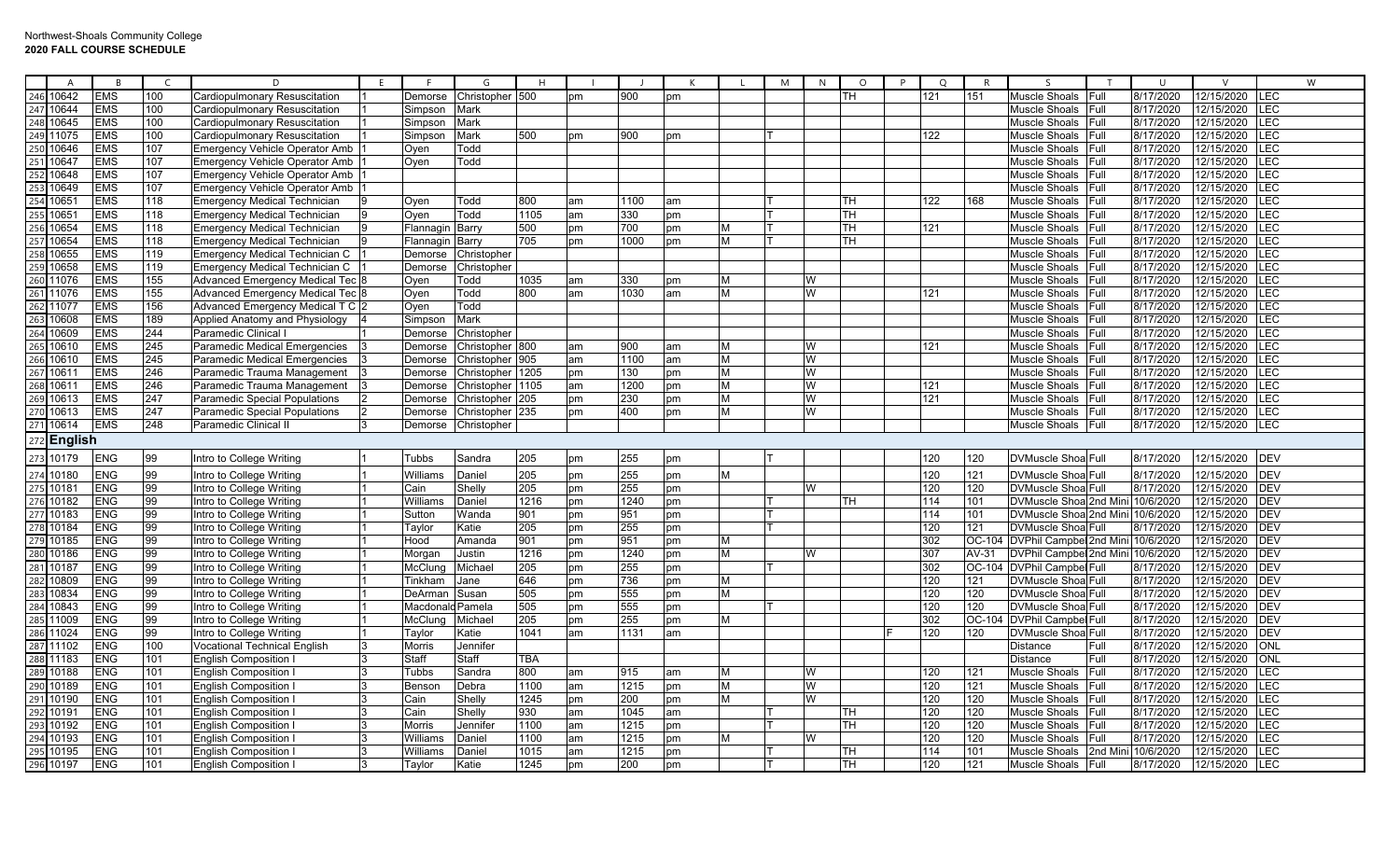| A                        |            | <b>B</b>   | C    | D.                             | E |                | G        | H          |    |      | $\mathsf{K}$ |   | M | N | $\circ$ | $\circ$<br>P | $\mathsf{R}$ | <sub>S</sub>         | T            | $\cup$             | $\mathcal{U}$ | W           |
|--------------------------|------------|------------|------|--------------------------------|---|----------------|----------|------------|----|------|--------------|---|---|---|---------|--------------|--------------|----------------------|--------------|--------------------|---------------|-------------|
| 10198<br>297             |            | <b>ENG</b> | 101  | <b>English Composition</b>     |   | <b>Гіnkham</b> | Jane     | 530        | pm | 645  | pm           | M |   | W |         | 120          | 121          | Muscle Shoals        | Full         | 8/17/2020          | 12/15/2020    | <b>ILEC</b> |
| 10199                    | <b>ENG</b> |            | 101  | <b>English Composition</b>     |   | Sutton         | Wanda    | 530        | pm | 900  | pm           |   |   |   |         | 114          | 101          | Muscle Shoals        | 2nd Min      | 10/6/2020          | 12/15/2020    | LEC         |
| 10200<br>299             | <b>ENG</b> |            | 101  | <b>English Composition</b>     |   | Cain           | Shelly   | 930        | am | 1045 | am           | M |   | W |         | 120          | 120          | Muscle Shoals        | Full         | 8/17/2020          | 12/15/2020    | LEC         |
| $1020^{\circ}$           | <b>ENG</b> |            | 101  | <b>English Composition</b>     |   | William        | Daniel   | 1245       | pm | 200  | pm           | M |   | W |         | 120          | 121          | Muscle Shoals        | <b>IFull</b> | 8/17/2020          | 12/15/2020    | <b>LEC</b>  |
| 10202                    | <b>ENG</b> |            | 101  | <b>English Composition</b>     |   | Tubbs          | Sandra   | 1245       | pm | 200  | pm           |   |   |   | TН      | 120          | 120          | Muscle Shoals Full   |              | 8/17/2020          | 12/15/2020    | LEC         |
| 10203                    | <b>ENG</b> |            | 101  | <b>English Composition</b>     |   | Williams       | Daniel   | 800        | am | 915  | am           |   |   |   | TН      | 120          | 120          | Muscle Shoals        | <b>IFull</b> | 8/17/2020          | 12/15/2020    | LEC         |
| 10204                    | <b>ENG</b> |            | 101  | <b>English Composition</b>     |   | Sides          | Meredith |            |    |      |              |   |   |   |         |              |              | Distance             | Full         | 8/17/2020          | 12/15/2020    | ONL         |
| 10206<br>304             | <b>ENG</b> |            | 101  | Enalish Composition            |   | Morgar         | Justin   | 930        | am | 1045 | am           |   |   |   | TН      | 302          | OC-104       | <b>Phil Campbell</b> | <b>Full</b>  | 8/17/2020          | 12/15/2020    | LEC         |
| 10207                    | <b>ENG</b> |            | 101  | <b>English Composition</b>     |   | Morgan         | Justin   | 1015       | am | 1215 | pm           | M |   | W |         | 307          | AV-31        | Phil Campbell        |              | 2nd Mini 10/6/2020 | 12/15/2020    | LEC         |
| 10208<br>306             |            | ENG        | 101  | <b>English Composition</b>     |   | McClun         | Michael  | 1245       | pm | 200  | pm           | M |   | W |         | 302          | OC-104       | Phil Campbell        | Full         | 8/17/2020          | 12/15/2020    | <b>LEC</b>  |
| 10209                    | <b>ENG</b> |            | 101  | <b>English Composition</b>     |   | Hood           | Amanda   | 530        | pm | 900  | pm           | M |   |   |         | 302          | OC-104       | <b>Phil Campbell</b> | 2nd Mini     | 10/6/2020          | 12/15/2020    | LEC         |
| 10210                    | <b>ENG</b> |            | 101  | <b>English Composition</b>     |   | Morgan         | Justin   | 1100       | am | 1215 | pm           |   |   |   | TН      | 302          | OC-104       | <b>Phil Campbell</b> | Full         | 8/17/2020          | 12/15/2020    | LEC         |
| 1021'                    | <b>ENG</b> |            | 101  | <b>English Composition</b>     |   | McClung        | Michael  | 1245       | pm | 200  | pm           |   |   |   | TН      | 302          |              | OC-104 Phil Campbell | Full         | 8/17/2020          | 12/15/2020    | LEC         |
| 10836                    | <b>ENG</b> |            | 101  | <b>English Composition</b>     |   | DeArman        | Susan    | 345        | pm | 500  | pm           | M |   | W |         | 120          | 120          | Muscle Shoals        | Full         | 8/17/2020          | 12/15/2020    | LEC         |
| $1084^{\circ}$           | <b>ENG</b> |            | 101  | <b>English Composition</b>     |   | Macdonald      | Pamela   | 345        | pm | 500  | pm           |   |   |   | TН      | 120          | 120          | Muscle Shoals        | <b>Full</b>  | 8/17/2020          | 12/15/2020    | LEC         |
| 10842                    | <b>ENG</b> |            | 101  | <b>English Composition</b>     |   | Taylor         | Katie    | 800        | am | 1040 | am           |   |   |   |         | 120          | 120          | Muscle Shoals        | Full         | 8/17/2020          | 12/15/2020    | <b>LEC</b>  |
| 11117                    | <b>ENG</b> |            | 101  | <b>English Composition</b>     |   | Gibson         | ∟isa     |            |    |      |              |   |   |   |         |              |              | Distance             | Full         | 8/17/2020          | 12/15/2020    | ONL         |
| 11161                    | <b>ENG</b> |            | 101  | <b>English Composition</b>     |   | Staff          | Staff    |            |    |      |              |   |   |   |         |              |              | Distance             | Full         | 8/17/2020          | 12/15/2020    | <b>ONL</b>  |
| 11140                    | <b>ENG</b> |            | 101  | <b>English Composition</b>     |   | Gibsor         | Lisa     |            |    |      |              |   |   |   |         |              |              | Distance             | Full         | 8/17/2020          | 12/15/2020    | ONI         |
| 11174                    | <b>ENG</b> |            | 101  | <b>English Composition</b>     |   | Staff          | Staff    |            |    |      |              |   |   |   |         |              |              | Distance             | Full         | 8/17/2020          | 12/15/2020    | <b>ONL</b>  |
| 1097'                    | <b>ENG</b> |            | 101A | <b>English Compostition</b>    |   | <b>Tubbs</b>   | Sandra   | 1245       | pm | 200  | pm           |   |   |   | TН      | 120          | 120          | Muscle Shoals Full   |              | 8/17/2020          | 12/15/2020    | LEC         |
| 10975                    | <b>ENG</b> |            | 101A | <b>English Compostition</b>    |   | Williams       | Daniel   | 1245       | pm | 200  | pm           |   |   |   |         | 120          | 121          | Muscle Shoals        | Full         | 8/17/2020          | 12/15/2020    | LEC         |
| 10980                    | <b>ENG</b> |            | 101A | <b>English Compostition</b>    |   | Cain           | Shell\   | 1245       | pm | 200  | pm           | M |   | W |         | 120          | 120          | <b>Muscle Shoals</b> | Full         | 8/17/2020          | 12/15/2020    | LEC         |
| 10982<br>32(             | <b>ENG</b> |            | 101A | <b>English Compostition</b>    |   | William        | Daniel   | 1015       | am | 1215 | pm           |   |   |   | TН      | 114          | 101          | Muscle Shoals        |              | 2nd Mini 10/6/2020 | 12/15/2020    | LEC         |
| 10983<br>32'             | <b>ENG</b> |            | 101A | <b>English Compostition</b>    |   | Sutton         | Wanda    | 530        | pm | 900  | pm           |   |   |   |         | 114          | 101          | Muscle Shoals        | 2nd Mini     | 10/6/2020          | 12/15/2020    | LEC         |
| 10984                    | <b>ENG</b> |            | 101A | <b>English Compostition</b>    |   | Taylor         | Katie    | 1245       | pm | 200  | pm           |   |   |   | TН      | 120          | 121          | Muscle Shoals        | Full         | 8/17/2020          | 12/15/2020    | LEC         |
| 10999                    | <b>ENG</b> |            | 101A | English Compostition           |   | Hood           | Amanda   | 530        | pm | 900  | pm           | M |   |   |         | 302          | OC-104       | <b>Phil Campbell</b> |              | 2nd Mini 10/6/2020 | 12/15/2020    | LEC         |
| 11000                    | <b>ENG</b> |            | 101A | <b>English Compostition</b>    |   | Morqan         | Justin   | 1015       | am | 1215 | pm           | M |   | W |         | 307          | AV-31        | Phil Campbell        |              | 2nd Mini 10/6/2020 | 12/15/2020    | LEC         |
| 11005                    | <b>ENG</b> |            | 101A | English Compostition           |   | McClung        | Michael  | 1245       | pm | 200  | pm           |   |   |   | TН      | 302          | OC-104       | Phil Campbell        | Full         | 8/17/2020          | 12/15/2020    | LEC         |
| 11008                    | <b>ENG</b> |            | 101A | English Compostition           |   | McClung        | Michael  | 1245       | pm | 200  | pm           | M |   | W |         | 302          | OC-104       | Phil Campbell        | Full         | 8/17/2020          | 12/15/2020    | LEC         |
| 11014                    | <b>ENG</b> |            | 101A | <b>English Compostition</b>    |   | Tinkham        | Jane     | 530        | pm | 645  | pm           | M |   | W |         | 120          | 121          | Muscle Shoals        | <b>IFull</b> | 8/17/2020          | 12/15/2020    | LEC         |
| 11017                    | <b>ENG</b> |            | 101A | lEnglish Compostition ∣        |   | DeArman        | Susan    | 345        | pm | 500  | pm           | M |   | W |         | 120          | 120          | Muscle Shoals        | Full         | 8/17/2020          | 12/15/2020    | LEC         |
| 11021<br>329             | <b>ENG</b> |            | 101A | English Compostition           |   | Macdonalo      | Pamela   | 345        | pm | 500  | pm           |   |   |   | TН      | 120          | 120          | Muscle Shoals        | <b>Full</b>  | 8/17/2020          | 12/15/2020    | LEC         |
| 11022                    | <b>ENG</b> |            | 101A | English Compostition           |   | Taylor         | Katie    | 800        | am | 1040 | am           |   |   |   |         | 120          | 120          | Muscle Shoals        | <b>IFull</b> | 8/17/2020          | 12/15/2020    | <b>LEC</b>  |
| 10213                    | <b>ENG</b> |            | 102  | <b>English Composition II</b>  |   | McClung        | Michael  | 800        | am | 915  | am           |   |   |   | TH      | 302          |              | OC-104 Phil Campbell | <b>IFull</b> | 8/17/2020          | 12/15/2020    | LEC         |
| 10215                    |            | <b>ENG</b> | 102  | English Composition II         |   | McCluno        | Michael  | 800        | am | 915  | am           | M |   | W |         | 302          |              | OC-104 Phil Campbell | Full         | 8/17/2020          | 12/15/2020    | LEC         |
| 10217                    | <b>ENG</b> |            | 102  | <b>English Composition II</b>  |   | Benson         | Debra    | 930        | am | 1045 | am           |   |   |   | TН      | 120          | 121          | Muscle Shoals        | <b>Full</b>  | 8/17/2020          | 12/15/2020    | <b>LEC</b>  |
| 334<br>10218             | <b>ENG</b> |            | 102  | <b>English Composition II</b>  |   | Cain           | Shelly   | 1100       | am | 1215 | pm           |   |   |   | TН      | 120          | 121          | Muscle Shoals        | <b>IFull</b> | 8/17/2020          | 12/15/2020    | LEC         |
| 10219                    | <b>ENG</b> |            | 102  | <b>English Composition II</b>  |   | Sides          | Meredith |            |    |      |              |   |   |   |         |              |              | <b>Distance</b>      | Full         | 8/17/2020          | 12/15/2020    | ONL         |
| 1022<br>336              | <b>ENG</b> |            | 102  | <b>English Composition II</b>  |   | William        | Daniel   | 930        | am | 1045 | am           | M |   | W |         | 120          | 121          | Muscle Shoals        | <b>Full</b>  | 8/17/2020          | 12/15/2020    | LEC         |
| 10222                    | <b>ENG</b> |            | 102  | <b>IEnalish Composition II</b> |   | Benson         | Debra    | 800        | am | 915  | am           | M |   | W |         | 120          | 120          | Muscle Shoals        | Full         | 8/17/2020          | 12/15/2020    | LEC         |
| 10225                    |            | <b>ENG</b> | 102  | <b>English Composition II</b>  |   | Staff          | Staff    | 530        | pm | 645  | pm           |   |   |   | TН      | 120          | 121          | Muscle Shoals Full   |              | 8/17/2020          | 12/15/2020    | LEC         |
| 11118                    | <b>ENG</b> |            | 102  | <b>English Composition II</b>  |   | Morris         | Jennifer |            |    |      |              |   |   |   |         |              |              | <b>Distance</b>      | Full         | 8/17/2020          | 12/15/2020    | <b>ONL</b>  |
| 11162<br>340             | <b>ENG</b> |            | 102  | <b>English Composition II</b>  |   | Staff          | Staff    | TBA        |    |      |              |   |   |   |         |              |              | Distance             | Full         | 8/17/2020          | 12/15/2020    | ONL         |
| 10226<br>341             | <b>ENG</b> |            | 251  | American Literature            |   | Sides          | Meredith | 930        | am | 1045 | am           | м |   | W |         | 110          | 104          | Muscle Shoals Full   |              | 8/17/2020          | 12/15/2020    | LEC         |
| 342<br>11058             | <b>ENG</b> |            | 261  | English Literature             |   | Morris         | Jennifer | 930        | am | 1045 | am           |   |   |   | TH      | 120          | 123          | Muscle Shoals        | <b>IFull</b> | 8/17/2020          | 12/15/2020    | LEC         |
| 10227<br>34 <sup>5</sup> | <b>ENG</b> |            | 271  | World Literature               |   | Bensor         | Debra    |            |    |      |              |   |   |   |         |              |              | Distance             | Full         | 8/17/2020          | 12/15/2020    | ONL         |
| 10229<br>344             |            | <b>ENG</b> | 271  | <b>World Literature</b>        |   | Benson         | Debra    | 1100       | am | 1215 | pm           |   |   |   | TH      | 110          | 104          | Muscle Shoals        | Full         | 8/17/2020          | 12/15/2020    | LEC         |
| 1023'<br>345             | <b>ENG</b> |            | 271  | World Literature               |   | Morris         | Jennifer | 530        | pm | 645  | pm           | м |   | W |         | 120          | 123          | Muscle Shoals        | Full         | 8/17/2020          | 12/15/2020    | LEC         |
| 346<br>10233             | <b>ENG</b> |            | 271  | World Literature               |   | Morɑan         | Justin   | 800        | am | 915  | am           |   |   |   | TН      | 302          | OC-309       | Phil Campbell        | Full         | 8/17/2020          | 12/15/2020    | LEC         |
| 347 11135                | <b>ENG</b> |            | 271  | <b>World Literature</b>        | 3 | Benson         | Debra    | <b>TBA</b> |    |      |              |   |   |   |         |              |              | Distance             | Full         | 8/17/2020          | 12/15/2020    | ONI         |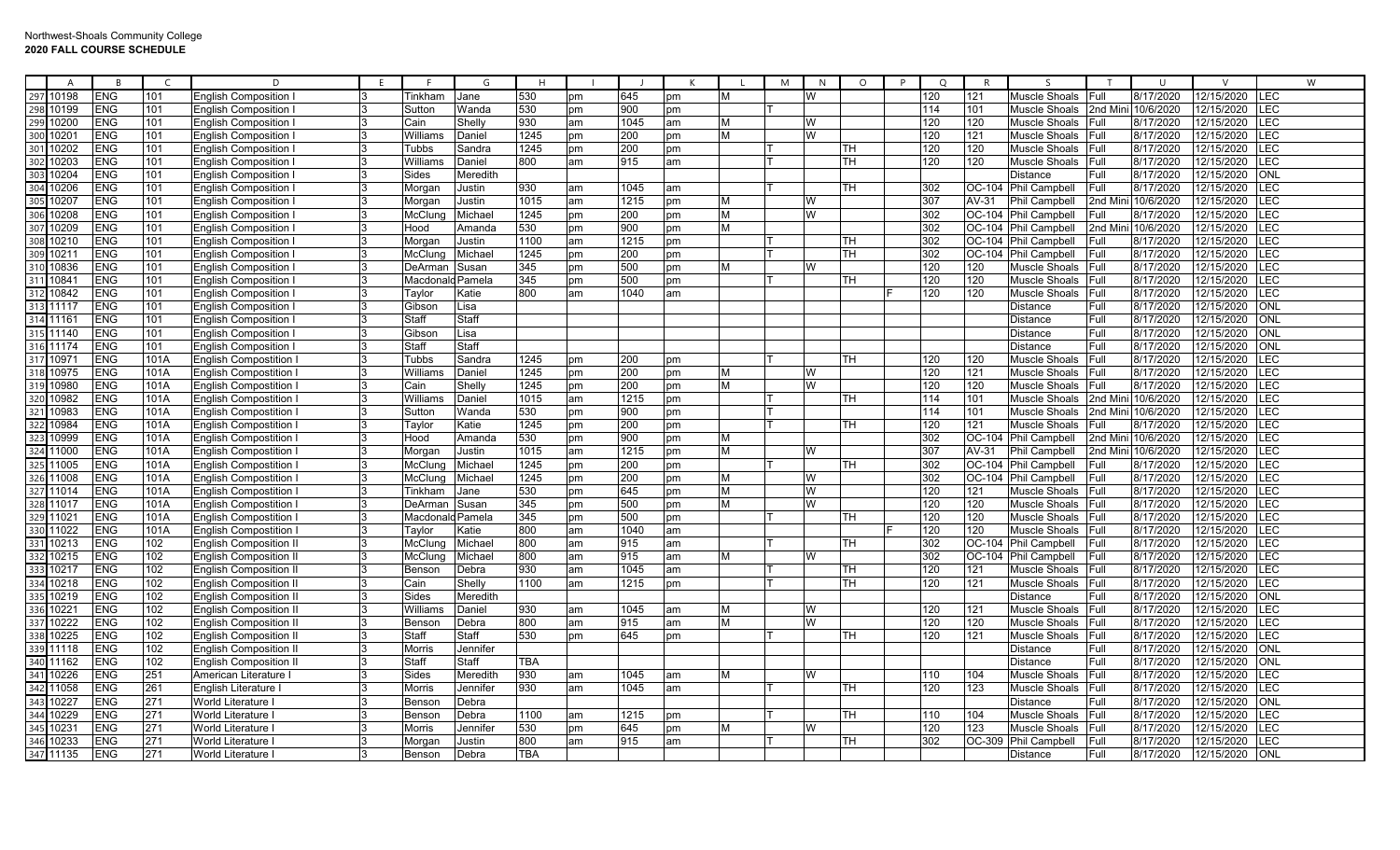|     | $\overline{A}$ | R                | $\subset$                       | D.                              |    |                  | G              | H          |    |      | K  |   | M<br>N | $\circ$   | P | $\circ$ | $\mathsf{R}$ | $\varsigma$                       | $\top$   | $\cup$    | $\mathsf{V}$ | W                    |
|-----|----------------|------------------|---------------------------------|---------------------------------|----|------------------|----------------|------------|----|------|----|---|--------|-----------|---|---------|--------------|-----------------------------------|----------|-----------|--------------|----------------------|
| 348 | 0238           | <b>ENG</b>       | 272                             | World Literature II             |    | Williams         | Daniel         | 530        | pm | 930  | pm |   | W      |           |   | 302     | $OC-104$     | <b>Phil Campbell</b>              | 1st Mini | 8/17/2020 | 10/9/2020    | <b>LEC</b>           |
| 349 | 0239           | <b>ENG</b>       | 272                             | <b>World Literature II</b>      |    | McClun           | Michael        | 1015       | am | 1215 | pm | M | W      |           |   | 307     | AV-5         | Phil Campbell                     | 1st Mini | 8/17/2020 | 10/9/2020    | LEC                  |
| 350 | 10240          | <b>ENG</b>       | 272                             | World Literature II             |    | Sides            | Meredith       | 800        | am | 1000 | am |   |        | TН        |   | 114     | 101          | Muscle Shoals                     | 1st Mini | 8/17/2020 | 10/9/2020    | LEC                  |
|     | 0243           | <b>ENG</b>       | 272                             | World Literature II             |    | Cain             | Shelly         |            |    |      |    |   |        |           |   |         |              | Distance                          | Full     | 8/17/2020 | 12/15/2020   | ONL                  |
| 352 | 11145          | <b>ENG</b>       | 272                             | World Literature II             |    | Cain             | Shelly         | TBA        |    |      |    |   |        |           |   |         |              | Distance                          | Full     | 8/17/2020 | 12/15/2020   | ONL                  |
|     | 11104          | <b>ENG</b>       | 272                             | World Literature II             |    | Batson           | Sharon         | 530        | pm | 930  | pm |   |        |           |   | 120     | 123          | Muscle Shoals 1st Min             |          | 8/17/2020 | 10/9/2020    | <b>LEC</b>           |
|     | 0251           | <b>ENR</b>       | 98                              | Writing/Reading for College     |    | Morris           | Jennifer       | 1245       | pm | 225  | pm | M | W      |           |   | 114     | 101          | DVMuscle Shoa Full                |          | 8/17/2020 | 12/15/2020   | DEV                  |
|     | 0252           | <b>ENR</b>       | 98                              | Writing/Reading for College     |    | Morris           | Jennifer       | 915        | am | 1055 | am | M | W      |           |   | 114     | 101          | DVMuscle Shoa Full                |          | 8/17/2020 | 12/15/2020   | <b>DEV</b>           |
|     | 0253           | <b>ENR</b>       | 98                              | Writing/Reading for College     |    | Sides            | Meredith       | 1015       | am | 1215 | pm |   |        | TН        |   | 114     | 101          | DVMuscle Shoa 1st Mini            |          | 8/17/2020 | 10/9/2020    | <b>DEV</b>           |
| 357 | 0254           | <b>ENR</b>       | 98                              | Writing/Reading for College     |    | Fike             | Judi           | 530        | pm | 930  | pm |   |        |           |   | 114     | 101          | DVMuscle Shoal1st Mini            |          | 8/17/2020 | 10/9/2020    | <b>DEV</b>           |
| 358 | 10256          | <b>ENR</b>       | 98                              | Writing/Reading for College     |    | Morgan           | Justin         | 1015       | am | 1215 | pm | M | W      |           |   | 307     | $AV-31$      | <b>DVPhil Campbel 1st Mini</b>    |          | 8/17/2020 | 10/9/2020    | <b>DEV</b>           |
| 359 | 0257           | <b>ENR</b>       | 98                              | Writing/Reading for College     |    | Fike             | Judi           | 530        | pm | 930  | pm |   | W      |           |   | 307     | AV-31        | DVPhil Campbel 1st Mini 8/17/2020 |          |           | 10/9/2020    | <b>DEV</b>           |
| 360 |                |                  | <b>Environmental Technology</b> |                                 |    |                  |                |            |    |      |    |   |        |           |   |         |              |                                   |          |           |              |                      |
| 361 | 0382           | <b>EV1</b>       | 201                             | Environmental Internship        |    | Tomlinson Robert |                |            |    |      |    |   |        |           |   |         |              | Muscle Shoals Full                |          | 8/17/2020 | 12/15/2020   | LEC                  |
|     | 1089           | <b>EVT</b>       | 250                             | Hazd Waste Oper/Emerg Response4 |    | Tomlinson        | Robert         | 500        | pm | 1000 | pm |   |        | TН        |   | 121     | 151          | Muscle Shoals                     | Full     | 8/17/2020 | 12/15/2020   | <b>LEC</b>           |
|     | 1090           | <b>EVT</b>       | 260                             | Intro to Industrial Hygiene     |    | Wright           | Janet          | 500        | pm | 900  | pm |   |        |           |   | 121     | 151          | Muscle Shoals Full                |          | 8/17/2020 | 12/15/2020   | <b>LEC</b>           |
|     | Geography      |                  |                                 |                                 |    |                  |                |            |    |      |    |   |        |           |   |         |              |                                   |          |           |              |                      |
|     |                | <b>GEO</b>       |                                 |                                 |    |                  |                | 1100       |    |      |    |   |        |           |   |         | 141          | Muscle Shoals                     |          |           | 12/15/2020   | LEC                  |
|     | 0384           |                  | 100                             | World Regional Geography        |    | Pearson          | Selina         |            | am | 1215 | pm | M | W      |           |   | 121     |              |                                   | Full     | 8/17/2020 |              |                      |
| 366 | 0385           | <b>GEO</b>       | 100                             | World Regional Geography        | 3  | Pearson          | Selina         | 1100       | am | 1215 | pm | M | W      |           |   | 302     |              | OC-307A Phil Campbell             | Full     | 8/17/2020 | 12/15/2020   | LEC                  |
|     | <b>History</b> |                  |                                 |                                 |    |                  |                |            |    |      |    |   |        |           |   |         |              |                                   |          |           |              |                      |
| 368 | 10410          | <b>HIS</b>       | 101                             | Western Civilization            |    | Pearson          | Selina         |            |    |      |    |   |        |           |   |         |              | Distance                          | Full     | 8/17/2020 | 12/15/2020   | ONL                  |
| 369 | 10411          | $\overline{HIS}$ | 101                             | <b>Western Civilization</b>     |    | Finch            | Andrew         | 215        | pm | 330  | pm | M | W      |           |   | 110     | 101          | Muscle Shoals                     | Full     | 8/17/2020 | 12/15/2020   | <b>LEC</b>           |
| 370 | 10413          | <b>HIS</b>       | 101                             | <b>Western Civilization</b>     |    | Wright           | Lauren         | 1245       | pm | 200  | pm |   |        | TH        |   | 110     | 107          | Muscle Shoals                     | Full     | 8/17/2020 | 12/15/2020   | <b>LEC</b>           |
| 371 | 10414          | <b>HIS</b>       | 101                             | <b>Western Civilization</b>     |    | Pool             | <b>Bradley</b> | 930        | am | 1045 | am | M | W      |           |   | 302     | OC-308       | Phil Campbell                     | Full     | 8/17/2020 | 12/15/2020   | LEC                  |
|     | 10415          | HIS              | 101                             | <b>Western Civilization</b>     |    | Pool             | <b>Bradley</b> | 700        | pm | 815  | pm | M | W      |           |   | 302     | OC-308       | Phil Campbell                     | Full     | 8/17/2020 | 12/15/2020   | <b>LEC</b>           |
|     | 10416          | <b>HIS</b>       | 101                             | Western Civilization I          |    | Chandle          | Patricia       | 700        | pm | 815  | pm |   |        | TН        |   | 110     | 101          | Muscle Shoals                     | Full     | 8/17/2020 | 12/15/2020   | <b>LEC</b>           |
|     | 10417          | <b>HIS</b>       | 101                             | Western Civilization            |    | Finch            | Andrew         | 1245       | pm | 200  | pm | M | W      |           |   | 110     | 101          | Muscle Shoals                     | Full     | 8/17/2020 | 12/15/2020   | LEC                  |
|     | 11181          | <b>HIS</b>       | 101                             | Western Civilization            |    | Staff            | Staff          | TBA        |    |      |    |   |        |           |   |         |              | <b>Distance</b>                   | Full     | 8/17/2020 | 12/15/2020   | <b>ONL</b>           |
| 376 | 10419          | $\overline{HS}$  | 102                             | <b>Western Civilization I</b>   |    | Pool             | <b>Bradley</b> | <b>TBA</b> |    |      |    |   |        |           |   |         |              | <b>Distance</b>                   | Full     | 8/17/2020 | 12/15/2020   | <b>ONL Re-Opened</b> |
| 377 | 10420          | <b>HIS</b>       | 102                             | Western Civilization II         |    | Wright           | Lauren         | 930        | am | 1045 | am | M | W      |           |   | 110     | 107          | Muscle Shoals                     | Full     | 8/17/2020 | 12/15/2020   | <b>LEC</b>           |
| 378 | 10422          | <b>HIS</b>       | 102                             | Western Civilization I          |    | Pool             | Bradley        | 200        | pm | 330  | pm | M | W      |           |   | 302     | OC-308       | Phil Campbell                     | Full     | 8/17/2020 | 12/15/2020   | LEC                  |
| 379 | 11103          | <b>HIS</b>       | 102                             | <b>Western Civilization I</b>   |    | Staff            | Staff          |            |    |      |    |   |        |           |   |         |              | Distance                          | Full     | 8/17/2020 | 12/15/2020   | <b>ONL</b>           |
| 380 | 10423          | <b>HIS</b>       | 201                             | United States History           |    | Pool             | <b>Bradley</b> | 1245       | pm | 200  | pm |   |        | TН        |   | 302     |              | OC-308 Phil Campbell              | Full     | 8/17/2020 | 12/15/2020   | <b>LEC</b>           |
| 381 | 10424          | <b>HIS</b>       | 201                             | United States History           |    | Pearson          | Selina         |            |    |      |    |   |        |           |   |         |              | Distance                          | Full     | 8/17/2020 | 12/15/2020   | <b>ONL</b>           |
| 382 | 10425          | <b>HIS</b>       | 201                             | United States History           |    | Wright           | Lauren         |            |    |      |    |   |        |           |   |         |              | <b>Distance</b>                   | Full     | 8/17/2020 | 12/15/2020   | ONL                  |
|     | 10427          | HIS              | 201                             | United States History           |    | Pearsor          | Selina         |            |    |      |    |   |        |           |   |         |              | Distance                          | Full     | 8/17/2020 | 12/15/2020   | ONL                  |
|     | 10430          | <b>HIS</b>       | 201                             | United States History           |    | Taylor           | Daniel         | 530        | pm | 645  | pm | M | W      |           |   | 110     | 101          | Muscle Shoals                     | Full     | 8/17/2020 | 12/15/2020   | <b>LEC</b>           |
|     | 0431           | <b>HIS</b>       | 201                             | United States History           |    | Pearsor          | Selina         | 1100       | am | 1215 | pm |   |        | TН        |   | 110     | 107          | Muscle Shoals                     | Full     | 8/17/2020 | 12/15/2020   | LEC                  |
| 386 | 0432           | <b>HIS</b>       | 201                             | United States History           |    | Wright           | Lauren         | 930        | am | 1045 | am |   |        | TН        |   | 110     | 107          | Muscle Shoals                     | Full     | 8/17/2020 | 12/15/2020   | LEC                  |
| 387 | 10435          | <b>HIS</b>       | 201                             | United States History           |    | Wright           | Lauren         | 1245       | pm | 200  | pm | M | W      |           |   | 110     | 107          | Muscle Shoals                     | Full     | 8/17/2020 | 12/15/2020   | LEC                  |
| 388 | 10436          | <b>HIS</b>       | 201                             | <b>United States History</b>    |    | Pool             | <b>Bradley</b> | 1100       | am | 1215 | pm | M | W      |           |   | 302     | OC-30        | <b>Phil Campbell</b>              | Full     | 8/17/2020 | 12/15/2020   | LEC                  |
| 389 | 10437          | <b>HIS</b>       | 201                             | United States History           |    | Wright           | Lauren         | 800        | am | 915  | am |   |        | <b>TH</b> |   | 110     | 107          | Muscle Shoals                     | Full     | 8/17/2020 | 12/15/2020   | LEC                  |
| 390 | 1049           | <b>HIS</b>       | 201                             | United States History           | 3  | Staff            | Staff          |            |    |      |    |   |        |           |   |         |              | Distance                          | 2nd Min  | 10/6/2020 | 12/15/2020   | <b>ONL</b>           |
|     | 10438          | HIS              | 202                             | United States History I         |    | Pearsor          | Selina         | TBA        |    |      |    |   |        |           |   |         |              | Distance                          | Full     | 8/17/2020 | 12/15/2020   | ONL                  |
|     | 11179          | HIS              | 202                             | United States History II        |    | Staff            | Staff          | TBA        |    |      |    |   |        |           |   |         |              | Distance                          | Full     | 8/17/2020 | 12/15/2020   | ONL                  |
|     | 10440          | <b>HIS</b>       | 202                             | United States History II        | 3  | Chandle          | Patricia       | 830        | pm | 945  | pm |   |        | TН        |   | 110     | 101          | Muscle Shoals                     | Full     | 8/17/2020 | 12/15/2020   | <b>LEC</b>           |
| 394 | 11179          | <b>HIS</b>       | 202                             | United States History II        | 13 | Staff            | Staff          | <b>TBA</b> |    |      |    |   |        |           |   |         |              | Distance                          | Full     | 8/17/2020 | 12/15/2020   | <b>ONL</b>           |
|     | History        |                  |                                 |                                 |    |                  |                |            |    |      |    |   |        |           |   |         |              |                                   |          |           |              |                      |
|     | 396 10616      | HIT              | 230                             | <b>Medical Coding Systems</b>   | 3  | McBay            | Katherine      | 1000       | am | 1130 | am | M | W      |           |   | 110     | 106          | Muscle Shoals 1st Mini 8/17/2020  |          |           | 10/9/2020    | LEC                  |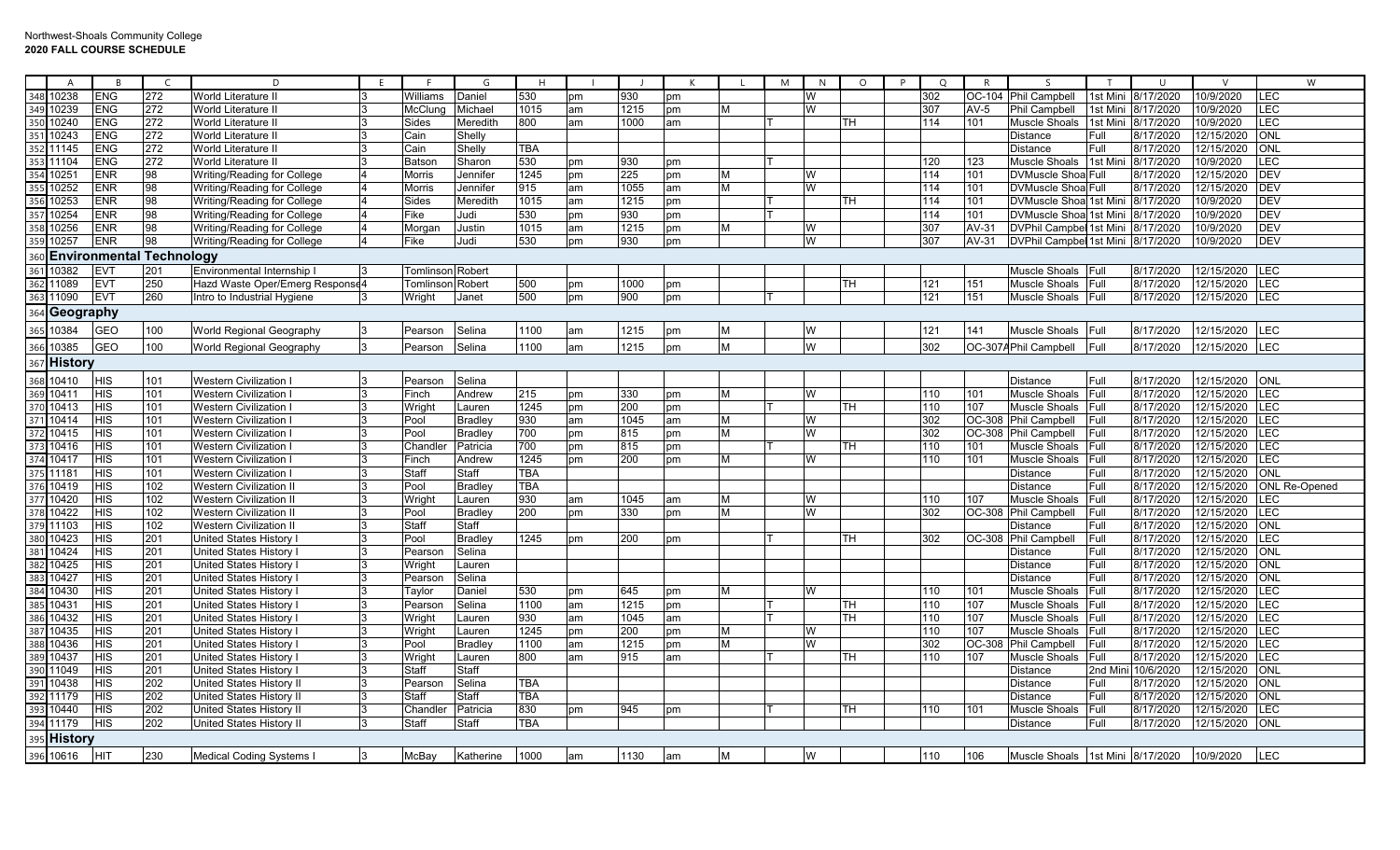## Northwest-Shoals Community College **2020 FALL COURSE SCHEDULE**

|                                        | $\Delta$            | B               | $\epsilon$                       | D.                                    |              | G              | н                |    |      | К  |   | M       | N         | $\circ$<br>P | Q   | R   | $\varsigma$     | ா        | $\mathbf{U}$       | $\mathsf{V}$ |                | W |
|----------------------------------------|---------------------|-----------------|----------------------------------|---------------------------------------|--------------|----------------|------------------|----|------|----|---|---------|-----------|--------------|-----|-----|-----------------|----------|--------------------|--------------|----------------|---|
|                                        | 397 10743           | <b>IHIT</b>     | 232                              | <b>Medical Coding Systems II</b>      | Peebles      | Medina         | 1000             | pm | 1130 | am |   |         |           |              | 110 | 106 | Muscle Shoals   | IFull.   | 8/17/2020          | 12/15/2020   | <b>ILEC</b>    |   |
|                                        |                     |                 | 398 Interdisciplinary Studies    |                                       |              |                |                  |    |      |    |   |         |           |              |     |     |                 |          |                    |              |                |   |
| 399                                    | 10618               | <b>IDS</b>      | 115                              | Forum                                 |              |                |                  |    |      |    |   |         |           |              |     |     | Muscle Shoals   | Full     | 8/17/2020          | 12/15/2020   | LEC            |   |
|                                        | 10619               | <b>IDS</b>      | 115                              | Forum                                 |              |                |                  |    |      |    |   |         |           |              |     |     | Phil Campbell   | Full     | 8/17/2020          | 12/15/2020   | LEC            |   |
| $\frac{400}{401}$                      | 10670               | <b>IDS</b>      | 200                              | <b>College Scholars Bowl</b>          | Watson       | Sharon         |                  |    |      |    |   |         |           |              |     |     | Phil Campbell   | Full     | 8/17/2020          | 12/15/2020   | LEC            |   |
| 402                                    | 10620               | <b>IDS</b>      | 299                              | Directed Studies in Leadership        | Staff        | Staff          |                  |    |      |    |   |         |           |              |     |     | Phil Campbell   | Full     | 8/17/2020          | 12/15/2020   | LEC            |   |
| 40 <sup>3</sup>                        | 10622               | <b>IDS</b>      | 299                              | Directed Studies in Leadership        |              |                |                  |    |      |    |   |         |           |              |     |     | Muscle Shoals   | Full     | 8/17/2020          | 12/15/2020   | LEC            |   |
| 404                                    |                     |                 |                                  | <b>Industrial Systems Technology</b>  |              |                |                  |    |      |    |   |         |           |              |     |     |                 |          |                    |              |                |   |
|                                        | 11059               | <b>ILT</b>      | 240                              | Sensors Tech Application              | Staff        | Staff          | 1230             | рm | 300  | pm | M | W       |           |              | 105 |     | Muscle Shoals   | Full     | 8/17/2020          | 12/15/2020   | LEC            |   |
| $\frac{405}{406}$                      | 10674               | <b>INT</b>      | 101                              | <b>DC Fundamentals</b>                | <b>Bogus</b> | Caleb          | 205              | pm | 435  | pm | M | W       |           |              | 104 |     | Muscle Shoals   | Full     | 8/17/2020          | 12/15/2020   | LEC            |   |
|                                        | 10675               | <b>INT</b>      | 101                              | <b>DC Fundamentals</b>                | Staff        | Staff          | 1035             | am | 105  | pm |   |         | TН        |              | 105 |     | Muscle Shoals   | Full     | 8/17/2020          | 12/15/2020   | LEC            |   |
| 407<br>408<br>409<br>410<br>411<br>412 | 10676               | <b>INT</b>      | 118                              | Fund of Ind Hydraul/Pneumatics        | Springe      | <b>Gregory</b> | 400              | pm | 730  | pm | M | W       |           |              | 105 |     | Muscle Shoals   | Full     | 8/17/2020          | 12/15/2020   | LEC            |   |
|                                        | 11065               | <b>INT</b>      | 118                              | Fund of Ind Hydraul/Pneumatics        | Staff        | Staff          | 1035             | am | 1205 | pm |   |         | TН        |              | 105 |     | Muscle Shoals   | Full     | 8/17/2020          | 12/15/2020   | LEC            |   |
|                                        | 11067               | <b>INT</b>      | 134                              | Indust Maint Weld/Mtl Cut Tech        | Staff        | Staff          |                  |    |      |    |   |         |           |              |     |     | Muscle Shoals   | Full     | 8/17/2020          | 12/15/2020   | LEC            |   |
|                                        | 11068               | <b>INT</b>      | 134                              | Indust Maint Weld/Mtl Cut Tech        | Staff        | Staff          |                  |    |      |    |   |         |           |              |     |     | Muscle Shoals   | Full     | 8/17/2020          | 12/15/2020   | LEC            |   |
|                                        | 10677               | <b>INT</b>      | 158                              | Industrial Wiring I                   | Morris       | Ray            | 800              | am | 1030 | am | м |         |           |              | 102 |     | Muscle Shoals   | Full     | 8/17/2020          | 12/15/2020   | LEC            |   |
|                                        | 10678               | INT             | 158                              | <b>Industrial Wiring I</b>            | <b>Bogus</b> | Caleb          | 800              | am | 1030 | am |   |         | <b>TH</b> |              | 105 |     | Muscle Shoals   | Full     | 8/17/2020          | 12/15/2020   | LEC            |   |
| $\frac{413}{414}$                      | 10819               | <b>INT</b>      | 158                              | Industrial Wiring                     | <b>Bogus</b> | Caleb          | 800              | am | 1030 | am | M | w       |           |              | 105 |     | Muscle Shoals   | Full     | 8/17/2020          | 12/15/2020   | LEC            |   |
|                                        | 10500               | <b>INT</b>      | 161                              | <b>Blueprint Rdg for Indust Techs</b> | Staff        | Staff          | 125              | pm | 255  | pm |   |         | TH        |              | 105 |     | Muscle Shoals   | Full     | 8/17/2020          | 12/15/2020   | LEC            |   |
|                                        | 10679               | INT             | 161                              | <b>Blueprint Rdg for Indust Techs</b> | Rogers       | Jeffrey        | 1230             | pm | 200  | pm | M | W       |           |              | 104 |     | Muscle Shoals   | Full     | 8/17/2020          | 12/15/2020   | LEC            |   |
| $\frac{416}{417}$                      | 10680               | <b>INT</b>      | 184                              | Intro to Program Logic Cntrl          | Rogers       | Jeffrey        | 730              | am | 1000 | am | М | W       |           |              | 103 |     | Muscle Shoals   | Full     | 8/17/2020          | 12/15/2020   | LEC            |   |
| 418                                    | 10681               | <b>INT</b>      | 184                              | Intro to Program Logic Cntrl          | Rogers       | Jeffrey        | 1200             | pm | 230  | pm |   |         | TН        |              | 103 |     | Muscle Shoals   | Full     | 8/17/2020          | 12/15/2020   | LEC            |   |
| 419                                    | 10682               | <b>INT</b>      | 206                              | Industrial Motors                     | <b>Bogus</b> | Caleb          | 110              | am | 440  | pm |   |         | <b>TH</b> |              | 105 |     | Muscle Shoals   | Full     | 8/17/2020          | 12/15/2020   | LEC            |   |
| 420                                    | 11066               | <b>INT</b>      | 206                              | <b>Industrial Motors</b>              | Staff        | Staff          | 400              | pm | 730  | pm | M | W       |           |              | 105 |     | Muscle Shoals   | Full     | 8/17/2020          | 12/15/2020   | LEC            |   |
| 421                                    | 11100               | <b>INT</b>      | 206                              | Industrial Motors                     | Rogers       | Jeffrey        | 800              | am | 1130 | am |   |         | TН        |              | 104 |     | Muscle Shoals   | Full     | 8/17/2020          | 12/15/2020   | LEC            |   |
| 422                                    | 10683               | <b>INT</b>      | 261                              | <b>MSSC Safety Course</b>             | Rogers       | Jeffrey        | 1035             | am | 1205 | pm | м | W       |           |              | 104 |     | Muscle Shoals   | Full     | 8/17/2020          | 12/15/2020   | LEC            |   |
| 423                                    | 10684               | INT             | 261                              | <b>MSSC Safety Course</b>             | Rogers       | Jeffrey        | 300              | pm | 430  | pm |   |         | TH.       |              | 105 |     | Muscle Shoals   | Full     | 8/17/2020          | 12/15/2020   | LEC            |   |
|                                        |                     |                 | 424 Medical Assisting Technology |                                       |              |                |                  |    |      |    |   |         |           |              |     |     |                 |          |                    |              |                |   |
|                                        | 10623               | <b>MAT</b>      | 101                              | <b>Medical Terminology</b>            | McBay        | Katherine      | 1000             | am | 1130 | am | M |         |           |              | 110 | 108 | Muscle Shoals   | Full     | 8/17/2020          | 12/15/2020   | LEC            |   |
| $\frac{425}{426}$                      | 10624               | <b>MAT</b>      | 101                              | <b>Medical Terminology</b>            | McBay        | Katherine      | 200              | pm | 330  | pm |   |         | TН        |              | 110 | 108 | Muscle Shoals   | Full     | 8/17/2020          | 12/15/2020   | LEC            |   |
| $\frac{427}{428}$                      | 10626               | <b>MAT</b>      | 102                              | <b>Medical Assisting Theory I</b>     | Peebles      | Medina         | 800              | am | 930  | am | м | W       |           |              | 110 | 108 | Muscle Shoals   | IFull.   | 8/17/2020          | 12/15/2020   | LEC            |   |
|                                        | 10627               | <b>MAT</b>      | 102                              | <b>Medical Assisting Theory I</b>     | Staff        | Staff          | 735              | pm | 905  | pm |   |         | <b>TH</b> |              | 110 | 106 | Muscle Shoals   | Full     | 8/17/2020          | 12/15/2020   | LEC            |   |
|                                        | 10628               | <b>MAT</b>      | 111                              | Clinical Pro I for Med Assist         | Staff        | Staff          | $\overline{500}$ | pm | 730  | pm |   |         | TН        |              | 110 | 106 | Muscle Shoals   | Full     | 8/17/2020          | 12/15/2020   | LEC            |   |
| 430                                    | 10629               | MA <sub>1</sub> | 111                              | Clinical Pro I for Med Assist         | Staff        | Staff          | 100              | pm | 330  | pm | M | W       |           |              | 110 | 108 | Muscle Shoals   | Full     | 8/17/2020          | 12/15/2020   | LEC            |   |
|                                        | 10693               | <b>MAT</b>      | 125                              | Lab Proc I Med Assistant              | <b>Staff</b> | Staff          | 600              | pm | 830  | pm | м |         |           |              | 110 | 108 | Muscle Shoals   | 1st Mini | 8/17/2020          | 10/9/2020    | LEC            |   |
| $\frac{431}{432}$                      | 10630               | <b>MAT</b>      | 128                              | Med Law & Ethics Med Assistant        | McBay        | Katherine      |                  |    |      |    |   |         |           |              |     |     | <b>Distance</b> | Full     | 8/17/2020          | 12/15/2020   | ONL            |   |
| $\frac{433}{434}$                      | 10631               | <b>MAT</b>      | 211                              | Clinical Pro II Med Assistant         | Peebles      | Medina         | 930              | am | 1200 | pm |   |         | TH        |              | 110 | 108 | Muscle Shoals   | Full     | 8/17/2020          | 12/15/2020   | LEC            |   |
|                                        | 10632               | <b>MAT</b>      | 211                              | Clinical Pro II Med Assistant         | Peebles      | Medina         | $\overline{500}$ | pm | 730  | pm |   |         | TН        |              | 110 | 108 | Muscle Shoals   | Full     | 8/17/2020          | 12/15/2020   | LEC            |   |
| 435                                    | 10634               | <b>MAT</b>      | 215                              | Lab Pro II Medical Assistant          | Staff        | Staff          | 600              | pm | 830  | pm | M | W       |           |              | 110 | 108 | Muscle Shoals   | 2nd Mir  | 10/6/2020          | 12/15/2020   | LEC            |   |
| 436                                    | 10635               | <b>MAT</b>      | 216                              | Med. Pharmacology Med Office          | McBay        | Katherine      | 500              | pm | 800  | pm |   |         | TH        |              | 110 | 107 | Muscle Shoals   | Full     | 8/17/2020          | 12/15/2020   | LEC            |   |
| 437                                    | 10636               | <b>MAT</b>      | 228                              | <b>Medical Assistant Review</b>       | Peebles      | Medina         |                  |    |      |    |   |         |           |              |     |     | Muscle Shoals   | Full     | 8/17/2020          | 12/15/2020   | <b>ONL</b>     |   |
| 438                                    | 11078               | <b>MAT</b>      | 229                              | Med Assisting Preceptorship           | Peebles      | Medina         |                  |    |      |    |   |         |           |              |     |     | Muscle Shoals   | Full     | 8/17/2020          | 12/15/2020   | L3             |   |
| 439                                    | 11079               | <b>MAT</b>      | 239                              | Phlebotomy Preceptorship              | Peebles      | Medina         |                  |    |      |    |   |         |           |              |     |     | Muscle Shoals   | Full     | 8/17/2020          | 12/15/2020   | L <sub>3</sub> |   |
| 440                                    | <b>Machine Shop</b> |                 |                                  |                                       |              |                |                  |    |      |    |   |         |           |              |     |     |                 |          |                    |              |                |   |
|                                        | 10504               | <b>MSP</b>      | 101                              | <b>Basic Machining Technology</b>     | Johnson      | Matthew        | 400              | pm | 715  | pm | М |         | lтн       |              | 111 |     | Muscle Shoals   | Full     | 8/17/2020          | 12/15/2020   | LEC            |   |
| $\frac{441}{442}$                      | 10505               | <b>MSP</b>      | 101                              | <b>Basic Machining Technology</b>     | Maupin       | Timothy        | 1230             | pm | 300  | pm | M | W<br>ΙT | TH        |              | 111 |     | Muscle Shoals   | 1st Mini | 8/17/2020          | 10/9/2020    | LEC            |   |
|                                        | 10505               | <b>MSP</b>      | 101                              | <b>Basic Machining Technology</b>     | Maupin       | Timothy        | 800              | am | 1200 | pm | M | ΙT<br>W | <b>TH</b> |              | 111 |     | Muscle Shoals   | 1st Mini | 8/17/2020          | 10/9/2020    | LEC            |   |
|                                        | 444 10506           | <b>MSP</b>      | 101                              | <b>Basic Machining Technology</b>     | Johnson      | Matthew        | 800              | am | 1200 | pm | M | W<br>Π  | TH        |              | 312 |     | Phil Campbell   | 1st Mini | 8/17/2020          | 10/9/2020    | LEC            |   |
|                                        | 445 10506           | <b>MSP</b>      | 101                              | <b>Basic Machining Technology</b>     | Johnson      | Matthew        | 1230             | pm | 300  | pm | M |         | <b>TH</b> |              | 312 |     | Phil Campbell   |          | 1st Mini 8/17/2020 | 10/9/2020    | LEC            |   |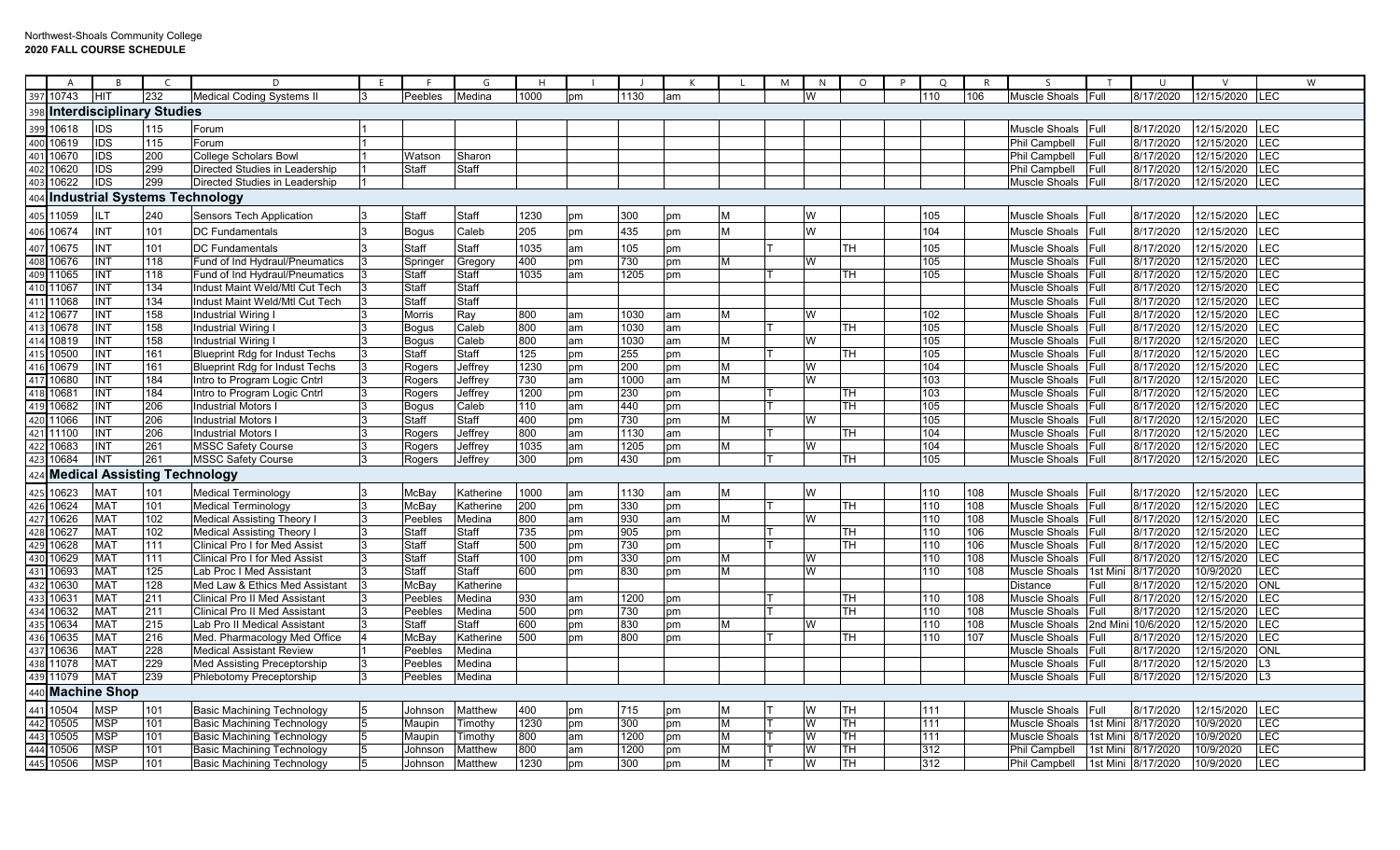|     | A         | $\overline{R}$ | $\epsilon$ | D.                                   | F. |                  | G              | H                |    |      | K  |   | M | N        | $\circ$                  | P<br>$\circ$ | R   | $\varsigma$                |              | $\cup$             | $\vee$     |            | W |
|-----|-----------|----------------|------------|--------------------------------------|----|------------------|----------------|------------------|----|------|----|---|---|----------|--------------------------|--------------|-----|----------------------------|--------------|--------------------|------------|------------|---|
| 446 | 10507     | <b>MSP</b>     | 102        | Intermediate Machining Tech          |    | Johnson          | Matthew        | 720              | pm | 1030 | pm | м |   | W        | TH                       | 111          |     | Muscle Shoals              | Full         | 8/17/2020          | 12/15/2020 | LEC        |   |
| 447 | 10508     | <b>MSP</b>     | 102        | Intermediate Machining Tech          | 15 | Maupin           | Timothy        | 800              | am | 1200 | pm | M |   | W        | TH                       | 111          |     | Muscle Shoals              |              | 2nd Mini 10/6/2020 | 12/15/2020 | LEC        |   |
| 448 | 10508     | <b>MSP</b>     | 102        | Intermediate Machining Tech          |    | Maupin           | Timothy        | 1230             | pm | 300  | pm | M |   |          | TH                       | 111          |     | Muscle Shoals              |              | 2nd Mini 10/6/2020 | 12/15/2020 | LEC        |   |
| 449 | 10509     | <b>MSP</b>     | 102        | Intermediate Machining Tech          |    | Johnsor          | Matthew        | 800              | am | 1200 | pm | M |   |          | TH                       | 312          |     | <b>Phil Campbell</b>       |              | 2nd Mini 10/6/2020 | 12/15/2020 | LEC        |   |
| 450 | 10509     | <b>MSP</b>     | 102        | Intermediate Machining Tech          |    | Johnsor          | Matthew        | 1230             | pm | 300  | pm | M |   | W        | $\overline{\mathsf{TH}}$ | 312          |     | <b>Phil Campbell</b>       |              | 2nd Mini 10/6/2020 | 12/15/2020 | LEC        |   |
| 451 | 10510     | <b>MSP</b>     | 103        | Advanced Machining Technology        |    | Maupin           | Fimothy        | 1230             | pm | 300  | pm | M |   |          | TH                       | 111          |     | Muscle Shoals              |              | 1st Mini 8/17/2020 | 10/9/2020  | LEC        |   |
| 452 | 10510     | <b>MSP</b>     | 103        | Advanced Machining Technology        |    | Maupin           | Fimothy        | 300              | am | 1200 | pm | м |   |          | TH                       | 111          |     | Muscle Shoals              | 1st Mini     | 8/17/2020          | 10/9/2020  | LEC        |   |
| 453 | 10511     | <b>MSP</b>     | 103        | Advanced Machining Technology        |    | Johnsor          | Matthew        | 1230             | pm | 300  | pm | M |   | W        | TH.                      | 312          |     | <b>Phil Campbell</b>       | 1st Mini     | 8/17/2020          | 10/9/2020  | LEC        |   |
| 454 | 10511     | <b>MSP</b>     | 103        | Advanced Machining Technology        |    | Johnsor          | Matthew        | 800              | am | 1200 | pm | M |   | W        | <b>TH</b>                | 312          |     | <b>Phil Campbell</b>       | 1st Mini     | 8/17/2020          | 10/9/2020  | LEC        |   |
| 455 | 10512     | <b>MSP</b>     | 103        | <b>Advanced Machining Technology</b> |    | Johnson          | Matthew        | 330              | pm | 645  | pm |   |   |          | TH                       | 111          |     | Muscle Shoals              | Full         | 8/17/2020          | 12/15/2020 | LEC        |   |
| 456 | 10512     | <b>MSP</b>     | 103        | <b>Advanced Machining Technology</b> |    | Johnson          | Matthew        | 400              | pm | 645  | pm | M |   | w        |                          | 111          |     | Muscle Shoals              | Full         | 8/17/2020          | 12/15/2020 | LEC        |   |
| 457 | 10749     | <b>MSP</b>     | 107        | <b>Milling Machines</b>              |    | <b>Berrens</b>   | David          | 330              | pm | 1030 | pm |   |   |          | TH                       | 111          |     | Muscle Shoals              | Full         | 8/17/2020          | 12/15/2020 | LEC        |   |
| 458 | 10514     | <b>MSP</b>     | 111        | Intro Computer Numerical Ctrl        |    | Johnson          | Matthew        | $\overline{705}$ | pm | 800  | pm | м |   |          | TH                       | 111          |     | Muscle Shoals Full         |              | 8/17/2020          | 12/15/2020 | LEC        |   |
| 459 | 10515     | <b>MSP</b>     | 111        | Intro Computer Numerical Ctrl        |    | Maupin           | Fimothy        | 730              | am | 755  | am | M |   |          | <b>TH</b>                | 111          |     | Muscle Shoals              | Full         | 8/17/2020          | 12/15/2020 | LEC        |   |
| 460 | 10515     | <b>MSP</b>     | 111        | Intro Computer Numerical Ctrl        |    | Maupin           | Fimothy        | 305              | pm | 330  | pm | M |   | w        | <b>TH</b>                | 111          |     | Muscle Shoals              | <b>IFull</b> | 8/17/2020          | 12/15/2020 | LEC        |   |
| 461 | 10516     | <b>MSP</b>     | 111        | Intro Computer Numerical Ctrl        |    | Johnson          | Matthew        | $\overline{730}$ | am | 755  | am | M |   | w        | $\overline{\mathsf{TH}}$ | 312          |     | <b>Phil Campbell</b>       | Full         | 8/17/2020          | 12/15/2020 | LEC        |   |
| 462 | 10516     | <b>MSP</b>     | 111        | Intro Computer Numerical Ctrl        |    | Johnson          | Matthew        | 305              | pm | 330  | pm | M |   |          | TH                       | 312          |     | Phil Campbell              | Full         | 8/17/2020          | 12/15/2020 | <b>LEC</b> |   |
| 463 | 10517     | <b>MSP</b>     | 115        | <b>Advanced Milling Machines</b>     |    | Johnson          | Matthew        | 805              | pm | 1045 | pm | М |   |          | TH                       | 111          |     | Muscle Shoals              | Full         | 8/17/2020          | 12/15/2020 | LEC        |   |
| 464 | 10518     | <b>MSP</b>     | 115        | <b>Advanced Milling Machines</b>     |    | Maupin           | <b>Fimothy</b> | 800              | am | 1200 | pm | M |   |          | TH                       | 111          |     | Muscle Shoals              |              | 2nd Mini 10/6/2020 | 12/15/2020 | LEC        |   |
| 465 | 10518     | <b>MSP</b>     | 115        | <b>Advanced Milling Machines</b>     |    | Maupin           | Timothy        | 1230             | pm | 200  | pm | M |   |          | TH                       | 111          |     | Muscle Shoals              |              | 2nd Mini 10/6/2020 | 12/15/2020 | LEC        |   |
| 466 | 10519     | <b>MSP</b>     | 115        | <b>Advanced Milling Machines</b>     | 15 | Johnson          | Matthew        | 800              | am | 1200 | pm | M |   | W        | TH                       | 312          |     | Phil Campbell              |              | 2nd Mini 10/6/2020 | 12/15/2020 | LEC        |   |
| 467 | 10519     | <b>MSP</b>     | 115        | <b>Advanced Milling Machines</b>     |    | Johnson          | Matthew        | 1230             | pm | 200  | pm | M |   |          | <b>TH</b>                | 312          |     | <b>Phil Campbell</b>       |              | 2nd Mini 10/6/2020 | 12/15/2020 | LEC        |   |
| 468 | 10520     | <b>MSP</b>     | 181        | Spec Topics - Grinding               |    | Johnson          | Matthew        | 100              | pm | 200  | pm | M |   |          | TH                       | 312          |     | Phil Campbell              | <b>Full</b>  | 8/17/2020          | 12/15/2020 | LEC        |   |
| 469 | 10521     | <b>MSP</b>     | 182        | Spec Topics - Mill, Lathe, Saw       |    | Johnson          | Matthew        |                  |    |      |    | м |   | w        | TH                       | 312          |     | Phil Campbell              | Full         | 8/17/2020          | 12/15/2020 | LEC        |   |
| 470 | 10522     | <b>MSP</b>     | 182        | Spec Topics - Mill. Lathe. Saw       |    | Maupin           | Fimothy        |                  |    |      |    | M |   | w        | <b>TH</b>                | 111          |     | Muscle Shoals              | <b>Full</b>  | 8/17/2020          | 12/15/2020 | LEC        |   |
| 471 | 11091     | <b>MSP</b>     | 182        | Spec Topics - Mill, Lathe, Saw       | 12 | Johnson          | Matthew        |                  |    |      |    | M |   | W        | Iтн                      |              |     | <b>Phil Campbell</b>       | Full         | 8/17/2020          | 12/15/2020 | LEC        |   |
| 472 | Math      |                |            |                                      |    |                  |                |                  |    |      |    |   |   |          |                          |              |     |                            |              |                    |            |            |   |
|     | 473 10101 | <b>MTH</b>     | 98         | <b>Elementary Algebra</b>            |    | Staff            | Staff          | 740              | am | 920  | am | м |   | <b>W</b> |                          | 120          | 126 | <b>DVMuscle Shoa Full</b>  |              | 8/17/2020          | 12/15/2020 | <b>DEV</b> |   |
| 474 | 10103     | <b>MTH</b>     | 98         | <b>Elementary Algebra</b>            |    | Peters           | Pamela         | 1055             | am | 1235 | pm | M |   | W        |                          | 120          | 126 | <b>DVMuscle Shoa Full</b>  |              | 8/17/2020          | 12/15/2020 | DEV        |   |
| 475 | 10105     | <b>MTH</b>     | 98         | <b>Elementary Algebra</b>            |    | Martin           | <b>Brian</b>   | 345              | pm | 525  | pm | M |   | W        |                          | 120          | 126 | DVMuscle Shoa Full         |              | 8/17/2020          | 12/15/2020 | DEV        |   |
| 476 | 10108     | <b>MTH</b>     | 98         | <b>Elementary Algebra</b>            |    | Peters           | Pamela         | 740              | am | 920  | am |   |   |          | lTH.                     | 120          | 126 | DVMuscle Shoa Full         |              | 8/17/2020          | 12/15/2020 | <b>DEV</b> |   |
| 477 | 10110     | <b>MTH</b>     | 98         | <b>Elementary Algebra</b>            |    | Dial             | Greg           | 1055             | am | 1235 | pm |   |   |          | <b>TH</b>                | 120          | 126 | <b>DVMuscle ShoalFull</b>  |              | 8/17/2020          | 12/15/2020 | <b>DEV</b> |   |
| 478 | 10112     | <b>MTH</b>     | 98         | <b>Elementary Algebra</b>            |    | Tippett          | Sherry         | 700              | pm | 845  | pm |   |   |          | TН                       | 120          | 126 | <b>DVMuscle Shoa Full</b>  |              | 8/17/2020          | 12/15/2020 | <b>DEV</b> |   |
| 479 | 10113     | <b>MTH</b>     | 98         | <b>Elementary Algebra</b>            |    | Crabtree         | Sherry         | 900              | am | 1040 | am | м |   | W        |                          | 305          | 106 | <b>DVPhil Campbel Full</b> |              | 8/17/2020          | 12/15/2020 | <b>DEV</b> |   |
| 480 | 10114     | <b>MTH</b>     | 98         | <b>Elementary Algebra</b>            |    | Crabtree         | Sherry         | 1100             | am | 1240 | pm |   |   |          | <b>TH</b>                | 305          | 106 | <b>DVPhil Campbel Full</b> |              | 8/17/2020          | 12/15/2020 | DEV        |   |
| 481 | 11131     | <b>MTH</b>     | 98         | <b>Elementary Algebra</b>            |    | Peters           | Pamela         | TBA              |    |      |    |   |   |          |                          |              |     | DV ONL                     | Full         | 8/17/2020          | 12/15/2020 | <b>DEV</b> |   |
| 482 | 10116     | <b>MTH</b>     | 99         | Support for Inter College Alge       |    | Sheppard         | Kimberly       | 830              | am | 920  | am | M |   |          |                          | 120          | 122 | DVMuscle Shoa Full         |              | 8/17/2020          | 12/15/2020 | <b>DEV</b> |   |
| 483 | 10119     | <b>MTH</b>     | 99         | Support for Inter College Alge       |    | Billingham Frank |                | 1220             | pm | 110  | pm | M |   |          |                          | 305          | 106 | <b>DVPhil Campbel Full</b> |              | 8/17/2020          | 12/15/2020 | DEV        |   |
| 484 | 10120     | <b>MTH</b>     | 99         | Support for Inter College Alge       |    | Staff            | Staff          | 430              | pm | 520  | pm |   |   | W        |                          | 120          | 127 | <b>DVMuscle Shoa</b> Full  |              | 8/17/2020          | 12/15/2020 | <b>DEV</b> |   |
| 485 | 10122     | <b>MTH</b>     | 99         | Support for Inter College Alge       |    | Dial             | Greg           | 210              | pm | 300  | pm |   |   |          |                          | 120          | 126 | <b>DVMuscle Shoa</b> Full  |              | 8/17/2020          | 12/15/2020 | <b>DEV</b> |   |
| 486 | 10123     | <b>MTH</b>     | 99         | Support for Inter College Alge       |    | Isbell           | Sherry         | 1000             | am | 1050 | am |   |   |          | TН                       | 120          | 127 | DVMuscle Shoa Full         |              | 8/17/2020          | 12/15/2020 | LEC        |   |
| 487 | 10124     | <b>MTH</b>     | 99         | Support for Inter College Alge       |    | <b>Brewer</b>    | Elizabeth      | 115              | pm | 205  | pm |   |   | l W      |                          | 120          | 127 | <b>DVMuscle ShoalFull</b>  |              | 8/17/2020          | 12/15/2020 | LEC        |   |
| 488 | 10126     | <b>MTH</b>     | 99         | Support for Inter College Alge       |    | Tippetl          | Sherry         | 430              | pm | 520  | pm |   |   |          | TH                       | 120          | 126 | <b>DVMuscle ShoalFull</b>  |              | 8/17/2020          | 12/15/2020 | <b>DEV</b> |   |
| 489 | 10128     | <b>MTH</b>     | 99         | Support for Inter College Alge       |    | Watson           | Sharon         | 830              | am | 920  | am |   |   |          |                          | 305          | 106 | <b>DVPhil Campbel Full</b> |              | 8/17/2020          | 12/15/2020 | DEV        |   |
| 490 | 10176     | <b>MTH</b>     | 99         | Support for Inter College Alge       |    | Peters           | Pamela         | 115              | pm | 205  | pm |   |   |          | TН                       | 120          | 127 | <b>DVMuscle ShoalFull</b>  |              | 8/17/2020          | 12/15/2020 | LEC        |   |
| 491 | 10779     | <b>MTH</b>     | 99         | Support for Inter College Alge       |    | Watsor           | Sharon         | 1150             | am | 1240 | pm |   |   |          |                          | 305          | 106 | <b>DVPhil Campbel Full</b> |              | 8/17/2020          | 12/15/2020 | DEV        |   |
| 492 | 10867     | <b>MTH</b>     | 99         | Support for Inter College Alge       |    | <b>Brown</b>     | Kimberly       | 510              | pm | 600  | pm |   |   |          |                          | 120          | 127 | DVMuscle Shoa Full         |              | 8/17/2020          | 12/15/2020 | DEV        |   |
| 493 | 10926     | <b>MTH</b>     | 99         | Support for Inter College Alge       |    | Gargis           | Matthew        | 210              | pm | 300  | pm |   |   | w        |                          | 120          | 126 | DVMuscle Shoa Full         |              | 8/17/2020          | 12/15/2020 | LEC        |   |
| 494 | 10943     | <b>MTH</b>     | 99         | Support for Inter College Alge       |    | Billingham Frank |                | 1220             | pm | 110  | pm |   |   | W        |                          | 305          | 106 | <b>DVPhil Campbel Full</b> |              | 8/17/2020          | 12/15/2020 | LEC        |   |
| 495 | 10144     | <b>MTH</b>     | 100        | Intermediate College Algebra         |    | Billingham Frank |                | 1100             | am | 1215 | pm | М |   | W        |                          | 305          | 106 | Phil Campbell              | Full         | 8/17/2020          | 12/15/2020 | LEC        |   |
|     | 496 10145 | <b>MTH</b>     | 100        | Intermediate College Algebra         |    | Staff            | Staff          | 115              | pm | 230  | pm | М |   | W        |                          | 305          | 106 | Phil Campbell              | Full         | 8/17/2020          | 12/15/2020 | LEC        |   |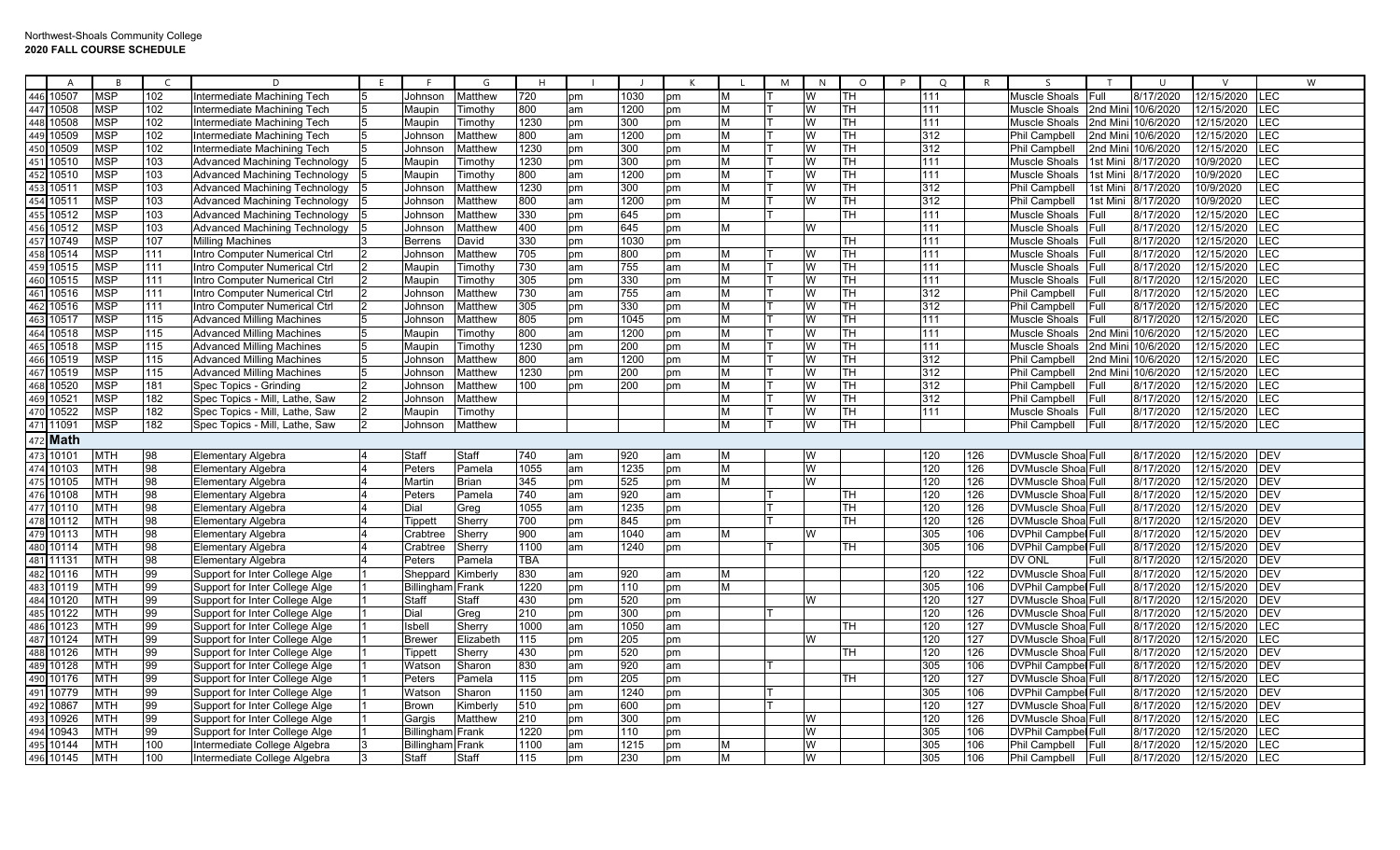| $\overline{A}$ | $\overline{R}$ | $\mathsf{C}$ | D                                |     |               | G               | H    |    |      | K  |   | M | N | $\circ$   | P | $\circ$ |     | <sub>S</sub>         | $\mathbf{T}$ | $\overline{1}$ | $\mathcal{U}$       | W           |
|----------------|----------------|--------------|----------------------------------|-----|---------------|-----------------|------|----|------|----|---|---|---|-----------|---|---------|-----|----------------------|--------------|----------------|---------------------|-------------|
| 497<br>10148   | <b>MTH</b>     | 100          | Intermediate College Algebra     |     | Smith         | James           |      |    |      |    |   |   |   |           |   |         |     | <b>Distance</b>      | Full         | 8/17/2020      | 12/15/2020          | <b>ILEC</b> |
| 498<br>10149   | <b>MTH</b>     | 100          | Intermediate College Algebra     | R.  | Watsor        | Sharon          |      |    |      |    |   |   |   |           |   |         |     | <b>Distance</b>      | Full         | 8/17/2020      | 12/15/2020          | $E$ C       |
| 499 10787      | <b>MTH</b>     | 100          | Intermediate College Algebra     | 13. | Tippett       | Sherry          | 530  | pm | 645  | pm |   |   |   | TH.       |   | 120     | 126 | Muscle Shoals        | Full         | 8/17/2020      | 12/15/2020          | <b>LEC</b>  |
| 500 10788      | <b>MTH</b>     | 100          | Intermediate College Algebra     |     | Peters        | Pamela          | 215  | pm | 330  | pm |   |   |   | <b>TH</b> |   | 120     | 127 | Muscle Shoals        | Full         | 8/17/2020      | 12/15/2020          | <b>EC</b>   |
| 501 10789      | <b>MTH</b>     | 100          | Intermediate College Algebra     |     | Dial          | Greg            | 1245 | pm | 200  | pm |   |   |   | <b>TH</b> |   | 120     | 126 | Muscle Shoals        | Full         | 8/17/2020      | 12/15/2020          | <b>LEC</b>  |
| 502<br>1079    | <b>MTH</b>     | 100          | Intermediate College Algebra     |     | <b>Isbell</b> | Sherry          | 1100 | am | 1215 | pm |   |   |   | TН        |   | 120     | 127 | <b>Muscle Shoals</b> | Full         | 8/17/2020      | 12/15/2020          | <b>EC</b>   |
| 10792<br>50    | <b>MTH</b>     | 100          | Intermediate College Algebra     |     | Watsor        | Sharon          | 1245 | pm | 200  | pm |   |   |   | TH.       |   | 305     | 106 | <b>Phil Campbell</b> | Full         | 8/17/2020      | 12/15/2020          | <b>EC</b>   |
| 504<br>10793   | <b>MTH</b>     | 100          | Intermediate College Algebra     |     | Gargis        | Matthew         | 1245 | pm | 200  | pm | М |   | W |           |   | 120     | 126 | <b>Muscle Shoals</b> | Full         | 8/17/2020      | 12/15/2020          | <b>LEC</b>  |
| 505<br>10795   | <b>MTH</b>     | 100          | Intermediate College Algebra     |     | Sheppard      | Kimberly        | 930  | am | 1045 | am | M |   | W |           |   | 120     | 127 | <b>Muscle Shoals</b> | Full         | 8/17/2020      | 12/15/2020          | <b>EC</b>   |
| 10796<br>506   | <b>MTH</b>     | 100          | Intermediate College Algebra     |     | Copeland      | Sandra          | 530  | pm | 645  | pm | м |   | W |           |   | 120     | 127 | <b>Muscle Shoals</b> | Full         | 8/17/2020      | 12/15/2020          | <b>LEC</b>  |
| 10798<br>507   | <b>MTH</b>     | 100          | Intermediate College Algebra     |     | Watson        | Sharon          | 930  | am | 1045 | am |   |   |   | TH.       |   | 305     | 106 | <b>Phil Campbell</b> | Full         | 8/17/2020      | 12/15/2020          | <b>EC</b>   |
| 508<br>10799   | <b>MTH</b>     | 100          | Intermediate College Algebra     |     | <b>Brewer</b> | Elizabeth       | 215  | pm | 330  | pm | м |   | W |           |   | 120     | 127 | <b>Muscle Shoals</b> | Full         | 8/17/2020      | 12/15/2020          | LEC         |
| 509 10865      | <b>MTH</b>     | 100          | Intermediate College Algebra     |     | <b>Brown</b>  | Kimberly        | 345  | pm | 500  | pm |   |   |   | TH.       |   | 120     | 127 | Muscle Shoals        | Full         | 8/17/2020      | 12/15/2020          | .<br>EC     |
| 510 11133      | <b>MTH</b>     | 100          | Intermediate College Algebra     |     | Watson        | Sharon          | TBA  |    |      |    |   |   |   |           |   |         |     | <b>Distance</b>      | Full         | 8/17/2020      | 12/15/2020          | <b>ONL</b>  |
| 511 11152      | <b>MTH</b>     | 100          | Intermediate College Algebra     |     | Sheppard      | Kimberly        | TBA  |    |      |    |   |   |   |           |   |         |     | <b>Distance</b>      | Full         | 8/17/2020      | 12/15/2020          | <b>ONL</b>  |
| 11175<br>512   | MTH            | 100          | Intermediate College Algebra     |     | Staff         | Staff           | TBA  |    |      |    |   |   |   |           |   |         |     | <b>Distance</b>      | Full         | 8/17/2020      | 12/15/2020          | ONL         |
| 10927<br>513   | <b>MTH</b>     | 100A         | Intermediate College Algebra     | IЗ  | Gargis        | Matthew         | 1245 | pm | 200  | pm | M |   | w |           |   | 120     | 126 | <b>Muscle Shoals</b> | Full         | 8/17/2020      | 12/15/2020          | LEC         |
| 10928<br>514   | <b>MTH</b>     | 100A         | Intermediate College Algebra     |     | Sheppard      | Kimberly        | 930  | am | 1045 | am | м |   | W |           |   | 120     | 127 | <b>Muscle Shoals</b> | Full         | 8/17/2020      | 12/15/2020          | <b>LEC</b>  |
| 10933          | <b>MTH</b>     | 100A         | Intermediate College Algebra     |     | <b>Brewer</b> | Elizabeth       | 215  | pm | 330  | pm | м |   | W |           |   | 120     | 127 | Muscle Shoals        | Full         | 8/17/2020      | $\sqrt{12/15/2020}$ | <b>LEC</b>  |
| 516 10934      | <b>MTH</b>     | 100A         | Intermediate College Algebra     |     | Copeland      | Sandra          | 530  | pm | 645  | pm |   |   | W |           |   | 120     | 127 | <b>Muscle Shoals</b> | Full         | 8/17/2020      | 12/15/2020          | _EC         |
| 517<br>10935   | <b>MTH</b>     | 100A         | Intermediate College Algebra     |     | Dial          | Greg            | 1245 | pm | 200  | pm |   |   |   | TH.       |   | 120     | 126 | <b>Muscle Shoals</b> | Full         | 8/17/2020      | 12/15/2020          | LEC         |
| 518<br>10936   | <b>MTH</b>     | 100A         | Intermediate College Algebra     |     | Isbell        | Sherry          | 1100 | am | 1215 | pm |   |   |   | <b>TH</b> |   | 120     | 127 | <b>Muscle Shoals</b> | Full         | 8/17/2020      | 12/15/2020          | <b>EC</b>   |
| 10937<br>51    | <b>MTH</b>     | 100A         | Intermediate College Algebra     |     | Peters        | Pamela          | 215  | pm | 330  | pm |   |   |   | TH        |   | 120     | 127 | <b>Muscle Shoals</b> | Full         | 8/17/2020      | 12/15/2020          | E           |
| 10938<br>520   | <b>MTH</b>     | 100A         | Intermediate College Algebra     |     | <b>Brown</b>  | Kimberly        | 345  | pm | 500  | pm |   |   |   | <b>TH</b> |   | 120     | 127 | <b>Muscle Shoals</b> | Full         | 8/17/2020      | 12/15/2020          | LEC         |
| 10939<br>521   | <b>MTH</b>     | 100A         | Intermediate College Algebra     |     | Tippett       | Sherry          | 530  | pm | 645  | pm |   |   |   | TH.       |   | 120     | 126 | <b>Muscle Shoals</b> | Full         | 8/17/2020      | 12/15/2020          | <b>EC</b>   |
| 10940          | <b>MTH</b>     | 100A         | Intermediate College Algebra     | IЗ  | Watson        | Sharon          | 930  | am | 1045 | am |   |   |   | TН        |   | 305     | 106 | <b>Phil Campbell</b> | Full         | 8/17/2020      | 12/15/2020          | <b>LEC</b>  |
| 523<br>10941   | <b>MTH</b>     | 100A         | Intermediate College Algebra     |     | Watsor        | Sharon          | 1245 | pm | 200  | pm |   |   |   | TH.       |   | 305     | 106 | Phil Campbell        | Full         | 8/17/2020      | 12/15/2020          | <b>EC</b>   |
| 10942<br>524   | <b>MTH</b>     | 100A         | Intermediate College Algebra     |     | Billingham    | Frank           | 1100 | am | 1215 | pm | М |   | W |           |   | 305     | 106 | Phil Campbell        | Full         | 8/17/2020      | 12/15/2020          | <b>EC</b>   |
| 10944<br>525   | <b>MTH</b>     | 100A         | Intermediate College Algebra     |     | Staff         | Staff           | 115  | pm | 230  | pm | M |   | W |           |   | 305     | 106 | <b>Phil Campbell</b> | Full         | 8/17/2020      | 12/15/2020          | <b>EC</b>   |
| 526<br>1015'   | <b>MTH</b>     | 110          | <b>Finite Mathematics</b>        |     | Gargis        | Matthew         | 800  | am | 915  | am |   |   |   | TH.       |   | 120     | 127 | <b>Muscle Shoals</b> | Full         | 8/17/2020      | 12/15/2020          | $E$ C       |
| 527<br>10154   | <b>MTH</b>     | 112          | Precalculus Algebra              |     | Smith         | James           | 800  | am | 915  | am | M |   | W |           |   | 120     | 127 | <b>Muscle Shoals</b> | Full         | 8/17/2020      | 12/15/2020          | <b>EC</b>   |
| 528<br>10155   | <b>MTH</b>     | 112          | Precalculus Algebra              |     | Eubanks       | Claude          | 215  | pm | 330  | pm | м |   | W |           |   | 121     | 147 | <b>Muscle Shoals</b> | Full         | 8/17/2020      | 12/15/2020          | <b>EC</b>   |
| 10156          | <b>MTH</b>     | 112          | Precalculus Algebra              |     | Sheppard      | Kimberly        | 930  | am | 1045 | am |   |   |   | TH.       |   | 120     | 122 | <b>Muscle Shoals</b> | Full         | 8/17/2020      | 12/15/2020          | LEC         |
| 530<br>10158   | <b>MTH</b>     | 112          | Precalculus Algebra              |     | Bassham       | Kelli           | 700  | pm | 815  | pm |   |   |   | TН        |   | 120     | 122 | Muscle Shoals        | Full         | 8/17/2020      | 12/15/2020          | <b>EC</b>   |
| 531 10159      | <b>MTH</b>     | 112          | Precalculus Algebra              |     | Crabtree      | Sherry          |      |    |      |    |   |   |   |           |   |         |     | Distance             | Full         | 8/17/2020      | 12/15/2020          | <b>LEC</b>  |
| 10160<br>532   | <b>MTH</b>     | 112          | Precalculus Algebra              |     | Crabtree      | Sherrv          | 1245 | pm | 200  | pm |   |   | W |           |   | 305     | 105 | Phil Campbell        | Full         | 8/17/2020      | 12/15/2020          | <b>LEC</b>  |
| 533<br>1016    | <b>MTH</b>     | 112          | Precalculus Algebra              |     | Crabtree      | Sherry          | 800  | am | 915  | am |   |   |   | TH.       |   | 305     | 106 | <b>Phil Campbell</b> | Full         | 8/17/2020      | 12/15/2020          | E           |
| 534<br>10783   | <b>MTH</b>     | 112          | Precalculus Algebra              |     | Crabtree      | Sherry          |      |    |      |    |   |   |   |           |   |         |     | <b>Distance</b>      | Full         | 8/17/2020      | 12/15/2020          | <b>NO</b>   |
| 10932<br>535   | <b>MTH</b>     | 112          | Precalculus Algebra              |     | Smith         | James           | 1100 | am | 1215 | pm | м |   | W |           |   | 120     | 127 | <b>Muscle Shoals</b> | Full         | 8/17/2020      | 12/15/2020          | LEC         |
| 10954<br>536   | <b>MTH</b>     | 112          | Precalculus Algebra              |     | Peters        | Pamela          | 930  | am | 1045 | am | м |   | W |           |   | 120     | 126 | <b>Muscle Shoals</b> | Full         | 8/17/2020      | 12/15/2020          | <b>LEC</b>  |
| 537<br>10963   | <b>MTH</b>     | 112          | Precalculus Algebra              |     | Sheppard      | <b>Kimberly</b> | 1245 | pm | 200  | pm |   |   |   | TH        |   | 120     | 122 | <b>Muscle Shoals</b> | Full         | 8/17/2020      | 12/15/2020          | <b>LEC</b>  |
| 538<br>10164   | <b>MTH</b>     | 113          | Precalculus Trigonometry         |     | Bassham       | Kelli           | 530  | pm | 645  | pm |   |   |   | TH.       |   | 120     | 122 | <b>Muscle Shoals</b> | Full         | 8/17/2020      | 12/15/2020          | LEC         |
| 10165<br>539   | <b>MTH</b>     | 113          | Precalculus Trigonometry         | 3   | Watson        | Sharon          |      |    |      |    |   |   |   |           |   |         |     | <b>Distance</b>      | Full         | 8/17/2020      | 12/15/2020          | <b>LEC</b>  |
| 10969<br>540   | <b>MTH</b>     | 115          | Precalculus Algebra & Trig       |     | Gargis        | Matthew         | 1055 | am | 1235 | pm |   |   |   | TН        |   | 120     | 122 | <b>Muscle Shoals</b> | Full         | 8/17/2020      | 12/15/2020          | <b>EC</b>   |
| 541 10162      | <b>HTM</b>     | 116          | <b>Mathematical Applications</b> | 3   | Peters        | Pamela          | 330  | pm | 445  | pm | м |   | W |           |   | 126     | 104 | <b>Muscle Shoals</b> | Full         | 8/17/2020      | 12/15/2020          | $E$ C       |
| 542 10163      | <b>MTH</b>     | 116          | <b>Mathematical Applications</b> |     | Staff         | Staff           | 700  | pm | 815  | pm | м |   | W |           |   | 120     | 127 | <b>Muscle Shoals</b> | Full         | 8/17/2020      | 12/15/2020          | .EC         |
| 543 10166      | <b>MTH</b>     | 116          | <b>Mathematical Applications</b> | 3   | Sheppard      | Kimberly        |      |    |      |    |   |   |   |           |   |         |     | <b>Distance</b>      | Full         | 8/17/2020      | 12/15/2020          | <b>LEC</b>  |
| 544 1016       | <b>MTH</b>     | 116          | <b>Mathematical Applications</b> |     | Sheppard      | Kimberly        |      |    |      |    |   |   |   |           |   |         |     | <b>Distance</b>      | Full         | 8/17/2020      | 12/15/2020          | ЕC          |
| 545 10168      | <b>MTH</b>     | 116          | <b>Mathematical Applications</b> |     | Staff         | Staff           | 215  | pm | 330  | pm |   |   |   | TН        |   | 305     | 106 | Phil Campbell        | Full         | 8/17/2020      | 2/15/2020           | <b>LEC</b>  |
| 546 10169      | <b>MTH</b>     | 125          | Calculus                         |     | Gargis        | Matthew         | 1055 | am | 1235 | pm |   |   | W |           |   | 120     | 122 | <b>Muscle Shoals</b> | Full         | 8/17/2020      | 12/15/2020          | <b>EC</b>   |
| 547 10170      | <b>MTH</b>     | 125          | Calculus                         |     | Watson        | Sharon          | 740  | am | 920  | am | М |   | W |           |   | 305     | 105 | <b>Phil Campbell</b> | Full         | 8/17/2020      | 12/15/2020          | LEC         |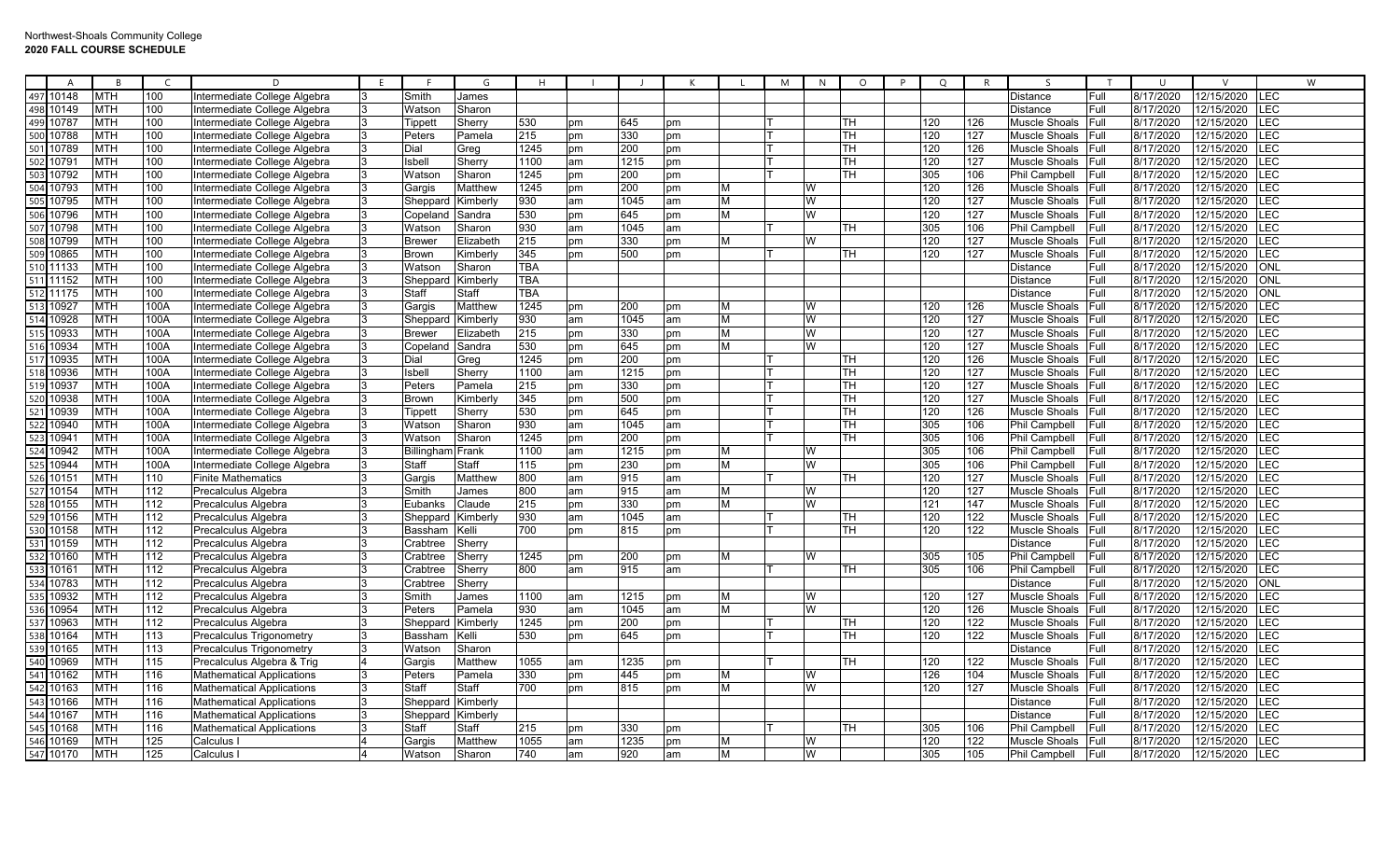|            | $\overline{A}$ | <sub>R</sub>             | $\subset$  | D                                                   | F |                    | G                | H    |    |     |    |   | M | N | $\circ$   | P | $\circ$    | $\mathsf{R}$ | $\varsigma$                    |              | $\cup$                 | $\vee$                   | W                 |
|------------|----------------|--------------------------|------------|-----------------------------------------------------|---|--------------------|------------------|------|----|-----|----|---|---|---|-----------|---|------------|--------------|--------------------------------|--------------|------------------------|--------------------------|-------------------|
| 548        | 10171          | <b>MTH</b>               | 227        | Calculus III                                        |   | Staff              | Staff            | 215  | pm | 355 | pm | M |   | W |           |   | 120        | 122          | Muscle Shoals                  | <b>IFull</b> | 8/17/2020              | 12/15/2020               | LEC               |
| 549        | 10172          | <b>MTH</b>               | 231        | Math Elementary Teacher                             |   | Smith              | James            | 1245 | pm | 200 | рm |   |   |   | TH        |   | 127        | 112          | Muscle Shoals                  | Full         | 8/17/2020              | 12/15/2020               | LEC               |
| 550        | 10970          | <b>MTH</b>               | 237        | Linear Algebra                                      |   | Gargis             | Matthew          | 1245 | pm | 200 | pm | M |   | W |           |   | 120        | 122          | Muscle Shoals                  | Full         | 8/17/2020              | 12/15/2020               | LEC               |
|            | 10174          | <b>MTH</b>               | 265        | <b>Elementary Statistics</b>                        | 3 | Eubanks            | Claude           |      |    |     |    |   |   |   |           |   |            |              | Distance                       | Full         | 8/17/2020              | 12/15/2020               | LEC               |
|            | Music          |                          |            |                                                     |   |                    |                  |      |    |     |    |   |   |   |           |   |            |              |                                |              |                        |                          |                   |
| 553        | 10992          | <b>MUL</b>               | 101        | Class Piano I                                       |   | Crummie            | George           | 825  | am | 915 | am |   |   |   | <b>TH</b> |   | 310        | <b>HG-14</b> | Phil Campbell                  | Full         | 8/17/2020              | 12/15/2020               | LEC               |
|            | 10993          | <b>MUL</b>               | 111        | Class Voice I                                       |   | Romero             | Jonathon         | 825  | am | 915 | am |   |   |   | TH        |   | 310        |              | Phil Campbell                  | Full         | 8/17/2020              | 12/15/2020               | <b>LEC</b>        |
|            | 10994          | <b>MUL</b>               | 161        | <b>Class Fretted Instr</b>                          |   | Crummie            | George           |      |    |     |    |   |   |   |           |   | 310        |              | Phil Campbell                  | Full         | 8/17/2020              | 12/15/2020               | LEC               |
|            | 0995           | <b>MUL</b>               | 182        | Vocal Ensemble                                      |   | Romero             | Jonathon         | 100  | pm | 230 | pm |   |   |   | TH        |   | 310        |              | Phil Campbell                  | Full         | 8/17/2020              | 12/15/2020               | LEC               |
|            | 10996          | <b>MUL</b>               | 183        | Vocal Ensemble I                                    |   | Romero             | Jonathon         | 100  | pm | 230 | pm |   |   |   | TН        |   | 310        |              | Phil Campbell                  | Full         | 8/17/2020              | 12/15/2020               | LEC               |
|            | 10997          | <b>MUL</b>               | 196        | Jazz/Show Band                                      |   | Crummie            | George           | 235  | pm | 400 | рm |   |   |   | TН        |   | 310        |              | Phil Campbell                  | Full         | 8/17/2020              | 12/15/2020               | LEC               |
|            | 10998          | <b>MUL</b>               | 197        | Jazz/Show Band I                                    |   | Crummie            | George           | 235  | pm | 400 | pm |   |   |   | TH        |   | 310        |              | Phil Campbell                  | Full         | 8/17/2020              | 12/15/2020               | LEC               |
| 560        | 10732          | <b>MUL</b>               | 211        | Class Voice III                                     |   | Romero             | Jonathon         |      |    |     |    |   |   |   |           |   |            |              | Phil Campbell                  | Full         | 8/17/2020              | 12/15/2020               | LEC               |
| 561        | 11001          | <b>MUL</b>               | 282        | Vocal Ensemble III                                  |   | Romero             | Jonathon         | 100  | pm | 230 | pm |   |   |   | TH        |   | 310        |              | Phil Campbell                  | Full         | 8/17/2020              | 12/15/2020               | <b>LEC</b>        |
|            | 11002          | <b>MUL</b>               | 283        | Vocal Ensemble IV                                   |   | Romero             | Jonathon         | 100  | pm | 230 | pm |   |   |   | TН        |   | 310        |              | Phil Campbell                  | Full         | 8/17/2020              | 12/15/2020               | LEC               |
|            | 1003           | <b>MUL</b>               | 296        | Jazz/Show Band II                                   |   | Crummie            | George           | 235  | pm | 400 | pm |   |   |   | TН        |   | 310        |              | Phil Campbell                  | Full         | 8/17/2020              | 12/15/2020               | LEC               |
|            | 11004          | <b>MUL</b>               | 297        | Jazz/Show Band IV                                   |   | Crummie            | George           | 235  | pm | 400 | pm |   |   |   | TН        |   | 310        |              | Phil Campbell                  | Full         | 8/17/2020              | 12/15/2020               | <b>LEC</b>        |
| 565        | 1006           | <b>MUP</b>               | 101        | Private Piano                                       |   | Crummie            | George           |      |    |     |    |   |   |   |           |   | 310        |              | Phil Campbell                  | Full         | 8/17/2020              | 12/15/2020               | LEC               |
| 566        | 11010          | <b>MUP</b>               | 102        | Private Piano II                                    |   | Crummie            | George           |      |    |     |    |   |   |   |           |   | 310        |              | Phil Campbell                  | Full         | 8/17/2020              | 12/15/2020               | LEC               |
| 567        | 11011          | <b>MUP</b>               | 111        | <b>Private Voice</b>                                |   | Romero             | Jonathon         |      |    |     |    |   |   |   |           |   | 310        |              | Phil Campbell                  | Full         | 8/17/2020              | 12/15/2020               | LEC               |
| 568        | 1012           | <b>MUP</b>               | 112        | Private Voice I                                     |   | Romero             | Jonathon         |      |    |     |    |   |   |   |           |   | 310        |              | Phil Campbell                  | Full         | 8/17/2020              | 12/15/2020               | LEC               |
|            | 11013          | <b>MUP</b>               | 133        | Private Guitar I                                    |   | Crummie George     |                  |      |    |     |    |   |   |   |           |   | 310        |              | Phil Campbell                  | Full         | 8/17/2020              | 12/15/2020               | LEC               |
| 570        | 11015          | <b>MUP</b>               | 134        | Private Guitar II                                   |   | Crummie            | George           |      |    |     |    |   |   |   |           |   | 310        |              | Phil Campbell                  | Full         | 8/17/2020              | 12/15/2020               | LEC               |
| 571        | 11016          | <b>MUP</b>               | 145        | Private Saxophone                                   |   | Crummie            | George           |      |    |     |    |   |   |   |           |   | 310        |              | Phil Campbell                  | Full         | 8/17/2020              | 12/15/2020               | <b>LEC</b>        |
| 572        | 11018          | <b>MUP</b>               | 146        | Private Saxophone II                                |   | Crummie            | George           |      |    |     |    |   |   |   |           |   | 310        |              | Phil Campbell                  | Full         | 8/17/2020              | 12/15/2020               | LEC               |
| 573        | 11019          | <b>MUP</b>               | 161        | Private Trumpet                                     |   | Crummie            | George           |      |    |     |    |   |   |   |           |   | 310        |              | Phil Campbell                  | Full         | 8/17/2020              | 12/15/2020               | LEC               |
|            | 11020          | <b>MUP</b>               | 162        | Private Trumpet II                                  |   | Crummie            | George           |      |    |     |    |   |   |   |           |   | 310        |              | Phil Campbell                  | Full         | 8/17/2020              | 12/15/2020               | LEC               |
| 575        | 11025          | <b>MUP</b>               | 171        | Private Trombone                                    |   | Crummie            | George           |      |    |     |    |   |   |   |           |   | 310        |              | Phil Campbell                  | Full         | 8/17/2020              | 12/15/2020               | LEC               |
| 576        | 11026          | <b>MUP</b>               | 172        | Private Trombone II                                 |   | Crummie            | George           |      |    |     |    |   |   |   |           |   | 310        |              | Phil Campbell                  | Full         | 8/17/2020              | 12/15/2020               | LEC               |
| 577        | 11027          | <b>MUP</b>               | 175        | Private Tuba                                        |   | Crummie            | George           |      |    |     |    |   |   |   |           |   | 310        |              | Phil Campbell                  | Full         | 8/17/2020              | 12/15/2020               | <b>LEC</b>        |
|            | 578 11028      | <b>MUP</b>               | 181        | Private Percussion                                  |   | Crummie            | George           |      |    |     |    |   |   |   |           |   | 310        |              | Phil Campbell                  | Full         | 8/17/2020              | 12/15/2020               | LEC               |
| 579        | 11029          | <b>MUP</b>               | 182        | <b>Private Percussion II</b>                        |   | Crummie            | George           |      |    |     |    |   |   |   |           |   | 310        |              | Phil Campbell                  | Full         | 8/17/2020              | 12/15/2020               | LEC               |
| 580        | 1030           | <b>MUP</b>               | 201        | Private Piano II                                    |   | Crummie            | George           |      |    |     |    |   |   |   |           |   | 310        |              | Phil Campbell                  | Full         | 8/17/2020              | 12/15/2020               | LEC               |
| 581<br>582 | 1031           | <b>MUP</b>               | 202        | Private Piano IV                                    |   | Crummie            | George           |      |    |     |    |   |   |   |           |   | 310        |              | Phil Campbell                  | Full         | 8/17/2020              | 12/15/2020               | LEC               |
|            | 1032           | <b>MUP</b>               | 211        | Private Voice III                                   |   | Romero             | Jonathon         |      |    |     |    |   |   |   |           |   | 310        |              | Phil Campbell                  | Full         | 8/17/2020              | 12/15/2020               | <b>LEC</b>        |
| 583        | 11033          | <b>MUP</b>               | 212        | Private Voice IV                                    |   | Romero             | Jonathon         |      |    |     |    |   |   |   |           |   | 310        |              | Phil Campbell                  | Full         | 8/17/2020              | 12/15/2020               | <b>LEC</b>        |
| 584        | 11034          | <b>MUP</b>               | 233        | <b>Private Guitar III</b>                           |   | Crummie            | George           |      |    |     |    |   |   |   |           |   | 310        |              | Phil Campbell                  | Full         | 8/17/2020              | 12/15/2020               | LEC               |
|            | 11035<br>1036  | <b>MUP</b><br><b>MUP</b> | 234        | <b>Private Guitar IV</b>                            |   | Crummie            | George           |      |    |     |    |   |   |   |           |   | 310<br>310 |              | Phil Campbell                  | Full         | 8/17/2020<br>8/17/2020 | 12/15/2020               | LEC<br><b>LEC</b> |
|            | 1037           |                          | 245<br>246 | Private Saxophone III                               |   | Crummie            | George           |      |    |     |    |   |   |   |           |   | 310        |              | Phil Campbell                  | Full<br>Full |                        | 12/15/2020<br>12/15/2020 | LEC               |
|            |                | <b>MUP</b>               |            | Private Saxophone IV                                |   | Crummie            | George           |      |    |     |    |   |   |   |           |   |            |              | Phil Campbell                  |              | 8/17/2020              |                          | LEC               |
| 588        | 1038           | <b>MUP</b>               | 261        | <b>Private Trumpet III</b>                          |   | Crummie            | George           |      |    |     |    |   |   |   |           |   | 310        |              | Phil Campbell                  | Full         | 8/17/2020              | 12/15/2020               |                   |
| 589        | 11039<br>1040  | <b>MUP</b><br><b>MUP</b> | 262<br>271 | <b>Private Trumpet IV</b><br>Private Trombone II    |   | Crummie            | George           |      |    |     |    |   |   |   |           |   | 310<br>310 |              | Phil Campbell                  | Full<br>Full | 8/17/2020<br>8/17/2020 | 12/15/2020<br>12/15/2020 | <b>LEC</b><br>LEC |
|            |                |                          |            |                                                     |   | Crummie            | George           |      |    |     |    |   |   |   |           |   |            |              | Phil Campbell                  |              |                        |                          |                   |
|            | 1041<br>1042   | <b>MUP</b><br><b>MUP</b> | 272<br>281 | Private Trombone IV<br><b>Private Percussion II</b> |   | Crummie<br>Crummie | George           |      |    |     |    |   |   |   |           |   | 310<br>310 |              | Phil Campbell<br>Phil Campbell | Full<br>Full | 8/17/2020<br>8/17/2020 | 12/15/2020<br>12/15/2020 | LEC<br><b>LEC</b> |
|            | 11043          | <b>MUP</b>               | 282        | <b>Private Percussion IV</b>                        |   | Crummie            | George<br>George |      |    |     |    |   |   |   |           |   | 310        |              | Phil Campbell                  | Full         | 8/17/2020              | 12/15/2020               | LEC               |
| 594        | 10947          | <b>MUS</b>               | 100        | Convocation                                         |   | Romero             | Jonathon         |      |    |     |    |   |   |   |           |   | 310        |              | Phil Campbell                  | Full         | 8/17/2020              | 12/15/2020               | <b>LEC</b>        |
|            | 10034          | <b>MUS</b>               | 101        | <b>Music Appreciation</b>                           |   | Crummie            | George           |      |    |     |    |   |   |   |           |   |            |              | Distance                       | Full         | 8/17/2020              | 12/15/2020               | <b>ONL</b>        |
|            | 10035          | <b>MUS</b>               | 101        | <b>Music Appreciation</b>                           |   | Crummie            | George           |      |    |     |    |   |   |   |           |   |            |              | Distance                       | Full         | 8/17/2020              | 12/15/2020               | ONL               |
|            | 10801          | <b>MUS</b>               | 101        | <b>Music Appreciation</b>                           |   | McAlister          | Jeff             |      |    |     |    |   |   |   |           |   |            |              | Distance                       | Full         | 8/17/2020              | 12/15/2020               | ONI               |
|            | 598 10848      | <b>MUS</b>               | 101        | <b>Music Appreciation</b>                           |   | Romero             | Jonathon         |      |    |     |    |   |   |   |           |   |            |              | Distance                       | Full         | 8/17/2020              | 12/15/2020               | ONL               |
|            |                |                          |            |                                                     |   |                    |                  |      |    |     |    |   |   |   |           |   |            |              |                                |              |                        |                          |                   |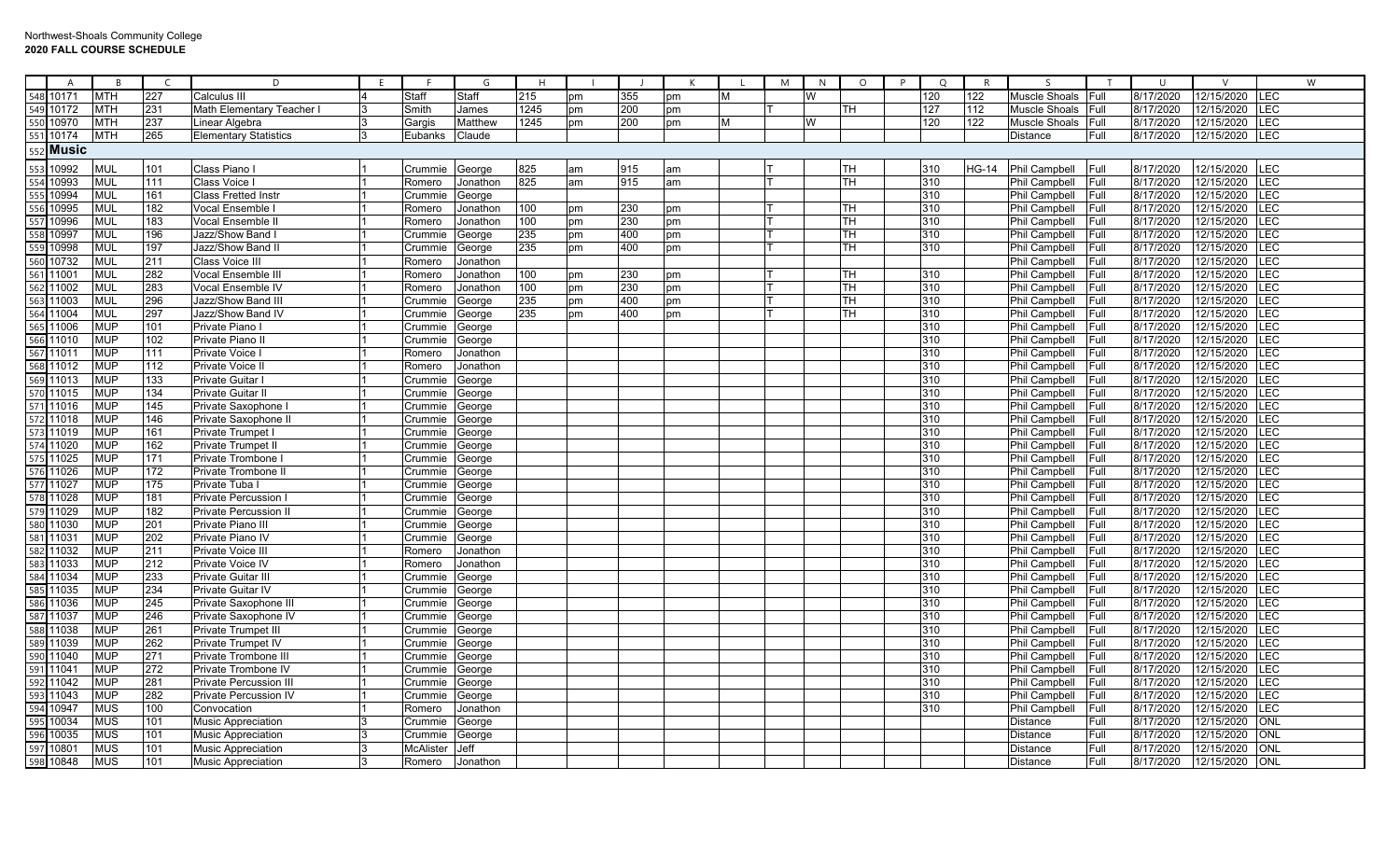|                   | $\overline{A}$                                                                                                    | <b>B</b>                 |                                      | D                                     |                |                       | G              | H          |           |      |    |   | M | N | $\circ$ | -P | $\circ$    | R            |                      |             | U                   |                | W          |
|-------------------|-------------------------------------------------------------------------------------------------------------------|--------------------------|--------------------------------------|---------------------------------------|----------------|-----------------------|----------------|------------|-----------|------|----|---|---|---|---------|----|------------|--------------|----------------------|-------------|---------------------|----------------|------------|
|                   |                                                                                                                   | <b>MUS</b>               | 101                                  | <b>Music Appreciation</b>             | 3              | Crummie               | George         | 1245       | pm        | 200  | pm |   |   |   | TН      |    | 310        | <b>HG-25</b> | Phil Campbell        | Full        | 8/17/2020           | 12/15/2020     | LEC        |
|                   | 599 10955<br>600 10956                                                                                            | <b>MUS</b>               | 101                                  | <b>Music Appreciation</b>             | 3              | Gifford               | Gene           | 530        | pm        | 930  | pm |   |   |   |         |    | 115        | 101          | Muscle Shoals        | 1st Mini    | 8/17/2020           | 10/9/2020      | LEC        |
|                   | 601 10957                                                                                                         | <b>MUS</b>               | 101                                  | <b>Music Appreciation</b>             | 3              | Romero                | Jonathon       | 530        | pm        | 930  | рm |   |   | W |         |    | 310        | <b>HG-25</b> | Phil Campbell        |             | 1st Mini  8/17/2020 | 10/9/2020      | <b>LEC</b> |
|                   |                                                                                                                   | <b>MUS</b>               | 101                                  | <b>Music Appreciation</b>             | 3              | Gifford               | Gene           | 800        | am        | 915  | am |   |   |   | TН      |    | 115        | 101          | Muscle Shoals        | Full        | 8/17/2020           | 12/15/2020     | LEC        |
|                   | 602 10990                                                                                                         | <b>MUS</b>               | 101                                  | <b>Music Appreciation</b>             |                | Gifford               | Gene           | 1015       | am        | 1215 | рm |   |   |   | TН      |    | 115        | 101          | Muscle Shoals        | 1st Mini    | 8/17/2020           | 10/9/2020      | LEC        |
| 604               | 11044                                                                                                             | <b>MUS</b>               | 101                                  | <b>Music Appreciation</b>             |                | Romero                | Jonathon       | 1015       | am        | 1215 | рm | M |   | W |         |    | 310        | <b>HG-25</b> | Phil Campbell        | Ist Min     | 8/17/2020           | 10/9/2020      | LEC        |
|                   | 10958                                                                                                             | <b>MUS</b>               | 111                                  | Music Theory I                        |                | Romero                | Jonathon       | 930        | am        | 1045 | am |   |   |   | TН      |    | 310        | <b>HG-25</b> | <b>Phil Campbell</b> | Full        | 8/17/2020           | 12/15/2020     | <b>LEC</b> |
| $\frac{605}{606}$ | 10972                                                                                                             | <b>MUS</b>               | 113                                  | Music Theory Lab I                    |                | Romero                | Jonathon       | 1055       | am        | 1145 | am |   |   |   | TН      |    | 310        | <b>HG-25</b> | Phil Campbell        | Full        | 8/17/2020           | 12/15/2020     | LEC        |
|                   | 10973                                                                                                             | <b>MUS</b>               | 211                                  | Music Theory II                       |                | Crummi                | George         | 930        | am        | 1045 | am |   |   |   | TН      |    | 310        |              | Phil Campbell        | Full        | 8/17/2020           | 12/15/2020     | <b>LEC</b> |
|                   | 10974                                                                                                             | <b>MUS</b>               | 290                                  | Intro to Commercial Music             |                | Staff                 | Staff          | 930        | am        | 1045 | am |   |   |   | TH      |    | <b>UNA</b> |              | Phil Campbell        | Full        | 8/17/2020           | 12/15/2020     | LEC        |
| 609               | 10976                                                                                                             | <b>MUS</b>               | 290                                  | Intro to Commercial Music             | $\overline{2}$ | Staff                 | Staff          | 600        | pm        | 845  | pm |   |   |   |         |    | <b>UNA</b> |              | Phil Campbell        | Full        | 8/17/2020           | 12/15/2020 LEC |            |
|                   |                                                                                                                   |                          |                                      |                                       |                |                       |                |            |           |      |    |   |   |   |         |    |            |              |                      |             |                     |                |            |
|                   |                                                                                                                   | <b>Nursing Assistant</b> |                                      |                                       |                |                       |                |            |           |      |    |   |   |   |         |    |            |              |                      |             |                     |                |            |
|                   | 611 10316                                                                                                         | <b>NAS</b>               | 100                                  | Long Term Care Nursing Asst           |                | <b>Thompson Nikki</b> |                | 330        | pm        | 730  | pm | M |   |   |         |    | 122        | 193          | Muscle Shoals Full   |             | 8/17/2020           | 12/15/2020     | LEC        |
| 612               | Nursing                                                                                                           |                          |                                      |                                       |                |                       |                |            |           |      |    |   |   |   |         |    |            |              |                      |             |                     |                |            |
|                   | 613 10317                                                                                                         | <b>NUR</b>               | 112                                  | Fundamental Concept of Nursing        |                | Tice                  | Cynthia        | 800        | am        | 1200 | pm | M |   |   |         |    | 305        | 102          | Phil Campbell        | Full        | 8/17/2020           | 12/15/2020     | LEC        |
|                   |                                                                                                                   | <b>NUR</b>               | 112                                  | <b>Fundamental Concept of Nursing</b> |                | Tice                  | Cynthia        |            |           |      |    | M |   |   | TH      |    | 305        | 102          | Phil Campbell        | Full        | 8/17/2020           | 12/15/2020     | LEC        |
|                   | 614 10317<br>615 10318                                                                                            | <b>NUR</b>               | 112                                  | <b>Fundamental Concept of Nursing</b> |                | Tice                  | Cynthia        |            |           |      |    |   |   | W | TH      |    | 305        | 102          | Phil Campbell        | Full        | 8/17/2020           | 12/15/2020     | LEC        |
|                   | 616 11110                                                                                                         | <b>NUR</b>               | 112                                  | <b>Fundamental Concept of Nursing</b> |                | Ford                  | Parris         | 830        | am        | 1230 | pm |   |   | W | TН      |    |            |              |                      | Full        | 8/17/2020           | 12/15/2020     | <b>LEC</b> |
|                   |                                                                                                                   | <b>NUR</b>               | 112                                  | <b>Fundamental Concept of Nursing</b> |                | Tice                  | Cynthia        | 800        | am        | 1200 | om |   |   | W |         |    | 302        | OC-203       | <b>Phil Campbell</b> | Full        | 8/17/2020           | 12/15/2020 LEC |            |
|                   | 617 10318<br>618 10319                                                                                            | <b>NUR</b>               | 113                                  | Nursing Concepts                      |                | Tidwell               | Cynthia        | 830        | am        | 1230 |    | M |   |   |         |    | 122        | 167          | Muscle Shoals        | Full        | 8/17/2020           | 12/15/2020     | LEC        |
|                   | 016 10319<br>019 10319<br>020 10320<br>021 10320<br>022 10321<br>024 10321<br>026 10322<br>027 10322<br>027 10322 | <b>NUR</b>               | 113                                  | Nursing Concepts                      |                | Tidwell               |                |            |           |      | om |   |   |   | TH      |    | 122        | 167          | <b>Muscle Shoals</b> | Full        | 8/17/2020           | 12/15/2020     | <b>LEC</b> |
|                   |                                                                                                                   |                          |                                      |                                       |                |                       | Cynthia        |            |           |      |    |   |   |   |         |    |            |              |                      |             |                     |                | <b>LEC</b> |
|                   |                                                                                                                   | <b>NUR</b>               | 113                                  | Nursing Concepts                      |                | Thompson Nikki        |                |            |           |      |    |   |   |   | TН      |    |            |              | <b>Phil Campbell</b> | Full        | 8/17/2020           | 12/15/2020     |            |
|                   |                                                                                                                   | <b>NUR</b>               | 113                                  | <b>Nursing Concepts I</b>             |                | Thompson Nikki        |                | 1200       | pm        | 200  | pm | M |   |   |         |    | 305        | OC-203       | <b>Phil Campbell</b> | Full        | 8/17/2020           | 12/15/2020     | LEC        |
|                   |                                                                                                                   | <b>NUR</b>               | 113                                  | Nursing Concepts                      |                | Thompson Nikki        |                | 900        | am        | 1100 | am | M |   |   |         |    | 305        | OC-203       | <b>Phil Campbell</b> | Full        | 8/17/2020           | 12/15/2020     | LEC        |
|                   |                                                                                                                   | <b>NUR</b>               | 211                                  | <b>Advanced Nursing Concepts</b>      |                | Hester                | Monica         | 900        | am        | 1100 | am | M |   |   |         |    | 307        | $AV-2$       | Phil Campbell        | Full        | 8/17/2020           | 12/15/2020     | <b>LEC</b> |
|                   |                                                                                                                   | <b>NUR</b>               | 211                                  | <b>Advanced Nursing Concepts</b>      |                | Hester                | Monica         |            |           |      |    |   |   |   | TН      |    | 307        | $AV-2$       | Phil Campbell        | Full        | 8/17/2020           | 12/15/2020     | <b>LEC</b> |
|                   |                                                                                                                   | <b>NUR</b>               | 211                                  | <b>Advanced Nursing Concepts</b>      |                | Hester                | Monica         | 1200       | pm        | 200  | pm | M |   |   |         |    | 307        | $Av-2$       | Phil Campbell        | Full        | 8/17/2020           | 12/15/2020     | <b>LEC</b> |
|                   |                                                                                                                   | <b>NUR</b>               | 211                                  | <b>Advanced Nursing Concepts</b>      |                | Hester                | Monica         |            |           |      |    |   |   |   | TН      |    |            |              | <b>Phil Campbell</b> | Full        | 8/17/2020           | 12/15/2020     | <b>LEC</b> |
|                   |                                                                                                                   | <b>NUR</b>               | 211                                  | <b>Advanced Nursing Concepts</b>      |                | Hester                | Monica         | 900        | am        | 1100 | am |   |   | W |         |    | 307        | $AV-2$       | <b>Phil Campbell</b> | Full        | 8/17/2020           | 12/15/2020     | <b>LEC</b> |
|                   | 628 10322                                                                                                         | <b>NUR</b>               | 211                                  | <b>Advanced Nursing Concepts</b>      |                | Hester                | Monica         | 1200       | pm        | 200  | pm |   |   | W |         |    |            |              | Phil Campbell        | Full        | 8/17/2020           | 12/15/2020     | <b>LEC</b> |
|                   | 629 11129                                                                                                         | <b>NUR</b>               | 211                                  | <b>Advanced Nursing Concepts</b>      |                | Hester                | Monica         | 900        | am        | 200  | pm |   |   |   |         |    | 305        | 102          | <b>Phil Campbell</b> | Full        | 8/17/2020           | 12/15/2020     | LEC        |
|                   | 630 11129                                                                                                         | <b>NUR</b>               | 211                                  | <b>Advanced Nursing Concepts</b>      |                | Hester                | Monica         | <b>TBA</b> |           |      |    |   |   |   | TH      |    |            |              | Phil Campbell        | Full        | 8/17/2020           | 12/15/2020 LEC |            |
| 63 <sup>2</sup>   | <b>Office</b>                                                                                                     |                          | Administration                       | <b>Business Office Management</b>     |                |                       |                |            |           |      |    |   |   |   |         |    |            |              |                      |             |                     |                |            |
|                   | 632 10305                                                                                                         | <b>OAD</b>               | 101                                  | <b>Beginning Keyboarding</b>          |                | McClinton             | Leslyn         | 1100       | am        | 1215 | pm | M |   | W |         |    | 112        | 111          | Muscle Shoals Full   |             | 8/17/2020           | 12/15/2020     | LEC        |
|                   |                                                                                                                   | <b>OAD</b>               | 125                                  | <b>Word Processing</b>                | 3              | South                 | <b>Desiree</b> | 800        | am        | 915  | am | M |   | W |         |    | 112        | 111          | Muscle Shoals        | Full        | 8/17/2020           | 12/15/2020     | LEC        |
|                   |                                                                                                                   | <b>OAD</b>               | 131                                  | <b>Business English</b>               | 3              | McClinton Leslyn      |                | 930        | am        | 1045 | am | M |   | W |         |    | 112        | 106          | Muscle Shoals        | <b>Full</b> | 8/17/2020           | 12/15/2020 LEC |            |
|                   | 633 10306<br>634 10307<br>635 10308                                                                               | <b>OAD</b>               | 133                                  | <b>Business Communications</b>        |                | McClinton             | Leslyn         |            |           |      |    |   |   |   |         |    |            |              | Distance             | Full        | 8/17/2020           | 12/15/2020     | <b>ONL</b> |
|                   |                                                                                                                   | OAD                      | 134                                  | Career & Professional Dev             | 3              | McClinton             | Leslyn         |            |           |      |    |   |   |   |         |    |            |              | Distance             | Full        | 8/17/2020           | 12/15/2020     | ONL        |
|                   | 636 10309<br>637 10310                                                                                            | OAD                      | 135                                  | <b>Financial Record Keeping</b>       | 3              | South                 | <b>Desiree</b> | 930        | am        | 1045 | am |   |   |   | TН      |    | 112        | 108          | Muscle Shoals        | Full        | 8/17/2020           | 12/15/2020     | LEC        |
| 638               | 1031'                                                                                                             | <b>OAD</b>               | 137                                  | Computerized Financial Record         | 3              | South                 | <b>Desiree</b> | 930        | am        | 1045 | am | M |   | W |         |    | 112        | 108          | Muscle Shoals        | Full        | 8/17/2020           | 12/15/2020     | <b>IFC</b> |
|                   | 639 10312                                                                                                         | <b>OAD</b>               | 211                                  | <b>Medical Terminology</b>            |                | South                 | Desiree        |            |           |      |    |   |   |   |         |    |            |              | Distance             | Full        | 8/17/2020           | 12/15/2020     | <b>ONL</b> |
|                   | 640 11080                                                                                                         | OAD                      | 241                                  | OAD COOP                              | 3              | McClinton             | Leslyn         |            |           |      |    |   |   |   |         |    |            |              | Muscle Shoals        | Full        | 8/17/2020           | 12/15/2020     | INT        |
|                   | 641 10314                                                                                                         | <b>OAD</b>               | 242                                  |                                       | 3              | Peebles               |                |            |           |      |    |   |   |   |         |    |            |              |                      |             |                     | 12/15/2020 LEC |            |
|                   |                                                                                                                   |                          |                                      | Office Internship                     |                |                       | Medina         |            |           |      |    |   |   |   |         |    |            |              | Muscle Shoals Full   |             | 8/17/2020           |                |            |
| 642               |                                                                                                                   |                          | <b>Orientation - Student Success</b> |                                       |                |                       |                |            |           |      |    |   |   |   |         |    |            |              |                      |             |                     |                |            |
|                   | 643 10354                                                                                                         | ORI                      | 107                                  | <b>Student Success</b>                |                | <b>Bright</b>         | Lindsay        |            |           |      |    |   |   |   |         |    |            |              | Distance             | Full        | 8/17/2020           | 12/15/2020     | <b>ONL</b> |
|                   | 644 10358<br>645 10359                                                                                            | <b>ORI</b>               | 107                                  | <b>Student Success</b>                |                | <b>Staff</b>          | Staff          | 100        | pm        | 150  | pm | M |   |   |         |    | 306        | $L-6$        | Phil Campbell        |             | 1st Mini 8/17/2020  | 10/9/2020      | <b>LEC</b> |
|                   |                                                                                                                   | ORI                      | 107                                  | <b>Student Success</b>                |                | Simpson               | Mark           |            |           |      |    |   |   |   |         |    |            |              | Distance             | Full        | 8/17/2020           | 12/15/2020     | ONL        |
|                   | 646 10360<br>647 10361                                                                                            | ORI                      | 107                                  | <b>Student Success</b>                |                | Ana                   | Kathryn        | 430        | pm        | 520  | рm |   |   |   |         |    | 306        | L-6          | Phil Campbell        | 2nd Mini    | 10/6/2020           | 12/15/2020     | <b>LEC</b> |
|                   |                                                                                                                   | <b>ORI</b>               | 107                                  | <b>Student Success</b>                |                | Hamilton              | Bianca         | 430        | <b>pm</b> | 520  | pm | M |   |   |         |    | 100        | 117          | Muscle Shoals        |             | 1st Mini 8/17/2020  | 10/9/2020      | LEC        |
|                   |                                                                                                                   |                          |                                      |                                       |                |                       |                |            |           |      |    |   |   |   |         |    |            |              |                      |             |                     |                |            |

┱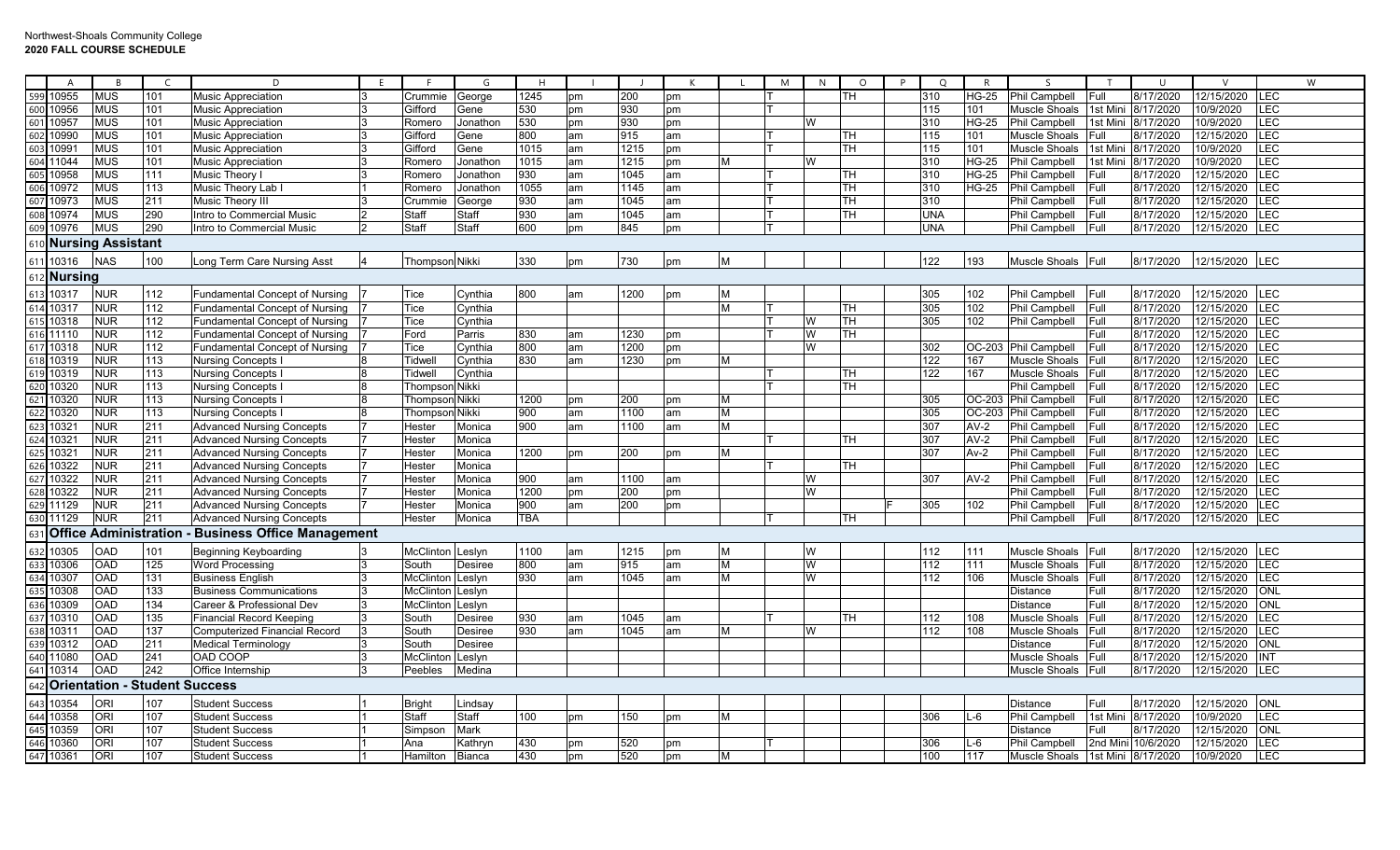|     | A              |                          |     | D                                   |    |                 | G             | H          |    |      |    |   | M | N. | $\circ$   | P | $\circ$ | R     |                      |                 |                    |                | W          |
|-----|----------------|--------------------------|-----|-------------------------------------|----|-----------------|---------------|------------|----|------|----|---|---|----|-----------|---|---------|-------|----------------------|-----------------|--------------------|----------------|------------|
| 648 | 10362          | <b>ORI</b>               | 107 | <b>Student Success</b>              |    | Oates           | Marchia       | 930        | am | 1020 | am |   |   |    |           |   | 100     | 117   | <b>Muscle Shoals</b> | 1st Mini        | 8/17/2020          | 10/9/2020      | LEC        |
|     | 649 10363      | <b>ORI</b>               | 107 | <b>Student Success</b>              |    | Lawler          | Ryan          | 1100       | am | 1150 | am |   |   |    |           |   | 100     | 117   | <b>Muscle Shoals</b> | 1st Mini        | 8/17/2020          | 0/9/2020       | LEC        |
|     | 650 10364      | <b>ORI</b>               | 107 | <b>Student Success</b>              |    | <b>Staff</b>    | Staff         | 210        | pm | 300  | рm |   |   |    |           |   | 100     | 117   | Muscle Shoals        | 1st Mini        | 8/17/2020          | 0/9/2020       | LEC        |
| 651 | 10365          | <b>ORI</b>               | 107 | <b>Student Success</b>              |    | Robbins         | John          | 930        | am | 1020 | am |   |   | W  |           |   | 100     | 117   | Muscle Shoals        | 1st Mini        | 8/17/2020          | 0/9/2020       | LEC        |
| 652 | 10366          | <b>ORI</b>               | 107 | <b>Student Success</b>              |    | Eggleston Casey |               | 210        | pm | 300  | pm |   |   | W  |           |   | 100     | 117   | <b>Muscle Shoals</b> | 1st Mini        | 8/17/2020          | 0/9/2020       | LEC        |
| 653 | 10367          | <b>ORI</b>               | 107 | <b>Student Success</b>              |    | Armstrong Seth  |               | 800        | am | 850  | am |   |   |    |           |   | 306     | $L-6$ | Phil Campbell        | 1st Mini        | 8/17/2020          | 10/9/2020      | LEC        |
| 654 | 10368          | <b>ORI</b>               | 107 | <b>Student Success</b>              |    | Hamilton        | <b>Bianca</b> | 430        | pm | 520  | pm |   |   | W  |           |   | 100     | 117   | <b>Muscle Shoals</b> | 1st Mini        | 8/17/2020          | 0/9/2020       | LEC        |
| 655 | 10369          | <b>ORI</b>               | 107 | <b>Student Success</b>              |    | Staff           | Staff         | 800        | am | 850  | am |   |   |    | TH        |   | 100     | 117   | Muscle Shoals        | 1st Mini        | 8/17/2020          | 0/9/2020       | LEC        |
|     | 656 10370      | <b>ORI</b>               | 107 | <b>Student Success</b>              |    | Eqgleston Casey |               | 100        | pm | 150  | pm |   |   |    | TН        |   | 100     | 117   | Muscle Shoals        | 1st Mini        | 8/17/2020          | 10/9/2020      | LEC        |
| 657 | 10371          | <b>ORI</b>               | 107 | <b>Student Success</b>              |    | Staff           | Staff         | 400        | pm | 450  | pm |   |   |    | TH        |   | 100     | 117   | <b>Muscle Shoals</b> | 1st Mini        | 8/17/2020          | 0/9/2020       | LEC        |
| 658 | 10372          | <b>ORI</b>               | 107 | <b>Student Success</b>              |    | Phillips        | Kristi        | 900        | am | 950  | am |   |   |    |           |   | 100     | 117   | <b>Muscle Shoals</b> | lst Mini        | 8/17/2020          | 0/9/2020       | LEC        |
| 659 | 10373          | <b>ORI</b>               | 107 | <b>Student Success</b>              |    | Phillips        | Kristi        | 1050       | am | 1140 | am |   |   |    |           |   | 100     | 117   | <b>Muscle Shoals</b> | 1st Mini        | 8/17/2020          | 10/9/2020      | LEC        |
| 660 | 10374          | <b>ORI</b>               | 107 | <b>Student Success</b>              |    | Lawler          | Ryan          | 1100       | am | 1150 | am |   |   |    | TH        |   | 100     | 117   | Muscle Shoals        | 2nd Mini        | 10/6/2020          | 12/15/2020     | LEC        |
| 661 | 10375          | <b>ORI</b>               | 107 | <b>Student Success</b>              |    | Oates           | Marchia       | 100        | pm | 150  | pm |   |   |    |           |   | 100     | 117   | Muscle Shoals        | <b>Pad Mini</b> | 10/6/2020          | 12/15/2020     | LEC        |
| 662 | 10376          | <b>ORI</b>               | 107 | <b>Student Success</b>              |    | <b>Robbins</b>  | John          | 100        | pm | 150  | pm |   |   | W  |           |   | 100     | 117   | Muscle Shoals        |                 | 2nd Mini 10/6/2020 | 12/15/2020     | LEC        |
| 663 | 10377          | <b>ORI</b>               | 107 | <b>Student Success</b>              |    | Staff           | Staff         | 210        | pm | 300  | pm |   |   | W  |           |   | 307     | AV-31 | Phil Campbell        | 1st Mini        | 8/17/2020          | 0/9/2020       | LEC        |
| 664 | 10378          | <b>ORI</b>               | 107 | <b>Student Success</b>              |    | Armstro         | Seth          | 800        | am | 850  | am |   |   | W  |           |   | 306     | L-6   | Phil Campbell        | 1st Mini        | 8/17/2020          | 0/9/2020       | LEC        |
| 665 | 10379          | <b>ORI</b>               | 107 | <b>Student Success</b>              |    | McRae           | Chenee        | 930        | am | 1020 | am |   |   |    | TH        |   | 306     | $L-6$ | <b>Phil Campbell</b> | 1st Mini        | 8/17/2020          | 10/9/2020      | LEC        |
| 666 | 10380          | <b>ORI</b>               | 107 | <b>Student Success</b>              |    | Staff           | Staff         | 100        | pm | 150  | pm | M |   |    |           |   | 306     | $L-6$ | <b>Phil Campbell</b> | 2nd Min         | 10/6/2020          | 12/15/2020     | LEC        |
| 667 | 11146          | <b>ORI</b>               | 107 | <b>Student Success</b>              |    | Staff           | Staff         | TBA        |    |      |    |   |   |    |           |   |         |       | Distance             | Full            | 8/17/2020          | 12/15/2020     | ONL        |
|     | 668 11180      | <b>ORI</b>               | 107 | <b>Student Success</b>              |    | Staff           | Staff         | TBA        |    |      |    |   |   |    |           |   |         |       | Distance             | Full            | 8/17/2020          | 12/15/2020     | ONL        |
| 669 | 11180          | <b>ORI</b>               | 107 | <b>Student Success</b>              |    | Staff           | Staff         | <b>TBA</b> |    |      |    |   |   |    |           |   |         |       | Distance             | Full            | 8/17/2020          | 12/15/2020     | ONL        |
|     | 670 Philosophy |                          |     |                                     |    |                 |               |            |    |      |    |   |   |    |           |   |         |       |                      |                 |                    |                |            |
| 671 | 10315          | PHL                      | 206 | <b>Ethics and Society</b>           |    | Peace           | John          | <b>TBA</b> |    |      |    |   |   |    |           |   |         |       | Distance             | Full            | 8/17/2020          | 12/15/2020     | <b>ONL</b> |
|     | 672 11155      | PHL                      | 206 | <b>Ethics and Society</b>           | 13 | Peace           | John          | <b>TBA</b> |    |      |    |   |   |    |           |   |         |       | <b>Distance</b>      | Full            | 8/17/2020          | 12/15/2020 ONL |            |
|     |                | 673 Physical Science     |     |                                     |    |                 |               |            |    |      |    |   |   |    |           |   |         |       |                      |                 |                    |                |            |
| 674 | 10477          | PHS                      | 111 | Physical Science                    |    | Eubanks         | Claude        | 930        | am | 1200 | рm | M |   | W  |           |   | 123     | 132   | Muscle Shoals        | Full            | 8/17/2020          | 12/15/2020     | LEC        |
|     | 675 10478      | PHS                      | 111 | <b>Physical Science</b>             |    | Murphy          | Michael       | 930        | am | 1045 | am | M |   | W  |           |   | 303     | $S-9$ | <b>Phil Campbell</b> | Full            | 8/17/2020          | 12/15/2020     | <b>LEC</b> |
|     | 676 10478      | PHS                      | 111 | <b>Physical Science</b>             |    | Murphy          | Michael       | 1245       | pm | 245  | pm | M |   |    |           |   | 303     | $S-9$ | Phil Campbell        | Full            | 8/17/2020          | 12/15/2020     | LEC        |
|     | 677 10480      | PHS                      | 111 | <b>Physical Science</b>             |    | Eubanks         | Claude        | 500        | pm | 730  | pm | M |   | W  |           |   | 123     | 129   | Muscle Shoals        | Full            | 8/17/2020          | 12/15/2020     | LEC        |
|     | 678 10716      | <b>PHS</b>               | 111 | <b>Physical Science</b>             |    | Arny            | Mary          |            |    |      |    |   |   |    |           |   |         |       | Distance             | Full            | 8/17/2020          | 12/15/2020     | ONL        |
| 679 | 10794          | PHS                      | 111 | <b>Physical Science</b>             |    | <b>Burks</b>    | Amy           |            |    |      |    |   |   |    |           |   |         |       | Distance             | Full            | 8/17/2020          | 12/15/2020     | <b>ONL</b> |
| 680 | 11173          | PHS                      | 111 | <b>Physical Science</b>             |    | Carrigee        | Craig         | TBA        |    |      |    |   |   |    |           |   |         |       | Distance             | Full            | 8/17/2002          | 12/15/2020     | <b>ONL</b> |
| 681 | 10481          | PHS                      | 112 | Physical Science                    |    | Eubanks         | Claude        | 100        | pm | 330  | pm |   |   |    | TН        |   | 123     | 132   | Muscle Shoals        | Full            | 8/17/2020          | 12/15/2020     | LEC        |
| 682 | 10685          | PHS                      | 120 | <b>Environmental Science</b>        |    | Arny            | Mary          |            |    |      |    |   |   |    |           |   |         |       | Distance             | Full            | 8/17/2020          | 12/15/2020     | <b>ONL</b> |
| 683 | <b>Physics</b> |                          |     |                                     |    |                 |               |            |    |      |    |   |   |    |           |   |         |       |                      |                 |                    |                |            |
| 684 | 10469          | PHY                      | 115 | <b>Technical Physics Lab</b>        |    | Arny            | Mary          | 100        | pm | 230  | рm |   |   |    | <b>TH</b> |   | 123     | 129   | Hybrid               | Full            | 8/17/2020          | 12/15/2020     | Hybrid     |
| 685 | 10469          | PHY                      | 115 | <b>Technical Physics Lecture</b>    |    | Arny            | Mary          | TBA        |    |      |    |   |   |    |           |   |         |       | <b>Distance</b>      | Full            | 8/17/2020          | 12/15/2020     | <b>ONL</b> |
|     | 686 10471      | PHY                      | 115 | <b>Technical Physics Lecture</b>    |    | Arny            | Mary          |            |    |      |    |   |   |    |           |   |         |       | <b>Distance</b>      | Full            | 8/17/2020          | 12/15/2020     | Hybrid     |
| 687 | 10471          | PHY                      | 115 | Technical Physics Lab               |    | Arny            | Mary          | 900        | am | 1030 | am |   |   |    | TH        |   | 123     | 129   | Hybrid               | Full            | 8/17/2020          | 12/15/2020     | ONL        |
|     | 688 11177      | PHY                      | 115 | <b>Technical Physics Lab</b>        |    | Arny            | Mary          | 9:00       | am | 1030 | am | M |   | W  |           |   | 123     | 129   | Hybrid               | Full            | 8/17/2020          | 12/15/2020     | Hybrid     |
| 689 | 11177          | PHY                      | 115 | Technical Physics Lecture           |    | Arny            | Mary          | TBA        |    |      |    |   |   |    |           |   |         |       | Distance             | Full            | 8/17/2020          | 12/15/2020     | ONL        |
| 690 | 10473          | <b>PHY</b>               | 201 | General Physics I - Trig Based      |    | Arny            | Mary          | 1100       | am | 1215 | pm | М |   | W  |           |   | 123     | 129   | Muscle Shoals        | Full            | 8/17/2020          | 12/15/2020     | <b>LLB</b> |
| 691 | 10473          | PHY                      | 201 | General Physics I - Trig Based      |    | Arny            | Mary          | 230        | pm | 430  | pm | M |   |    |           |   | 123     | 129   | Muscle Shoals        | Full            | 8/17/2020          | 12/15/2020     | <b>LLB</b> |
| 692 | 10474          | PHY                      | 213 | General Physics with Cal            |    | Arny            | Mary          | 230        | pm | 430  | pm |   |   | W  |           |   | 123     | 129   | Muscle Shoals        | Full            | 8/17/2020          | 12/15/2020     | <b>LLB</b> |
| 693 | 10474          | PHY                      | 213 | General Physics with Cal            |    | Arny            | Mary          | 100        | pm | 215  | pm | M |   | W  |           |   | 123     | 129   | Muscle Shoals Full   |                 | 8/17/2020          | 12/15/2020     | <b>LLB</b> |
| 694 |                | <b>Political Science</b> |     |                                     |    |                 |               |            |    |      |    |   |   |    |           |   |         |       |                      |                 |                    |                |            |
| 695 | 10386          | POL                      | 211 | <b>American National Government</b> |    | <b>Baltes</b>   | Joan          |            |    |      |    |   |   |    |           |   |         |       | <b>Distance</b>      | Full            | 8/17/2020          | 12/15/2020     | ONL        |
|     | 696 Psychology |                          |     |                                     |    |                 |               |            |    |      |    |   |   |    |           |   |         |       |                      |                 |                    |                |            |
|     |                |                          |     |                                     |    |                 |               |            |    |      |    |   |   |    |           |   |         |       |                      |                 |                    |                |            |

┱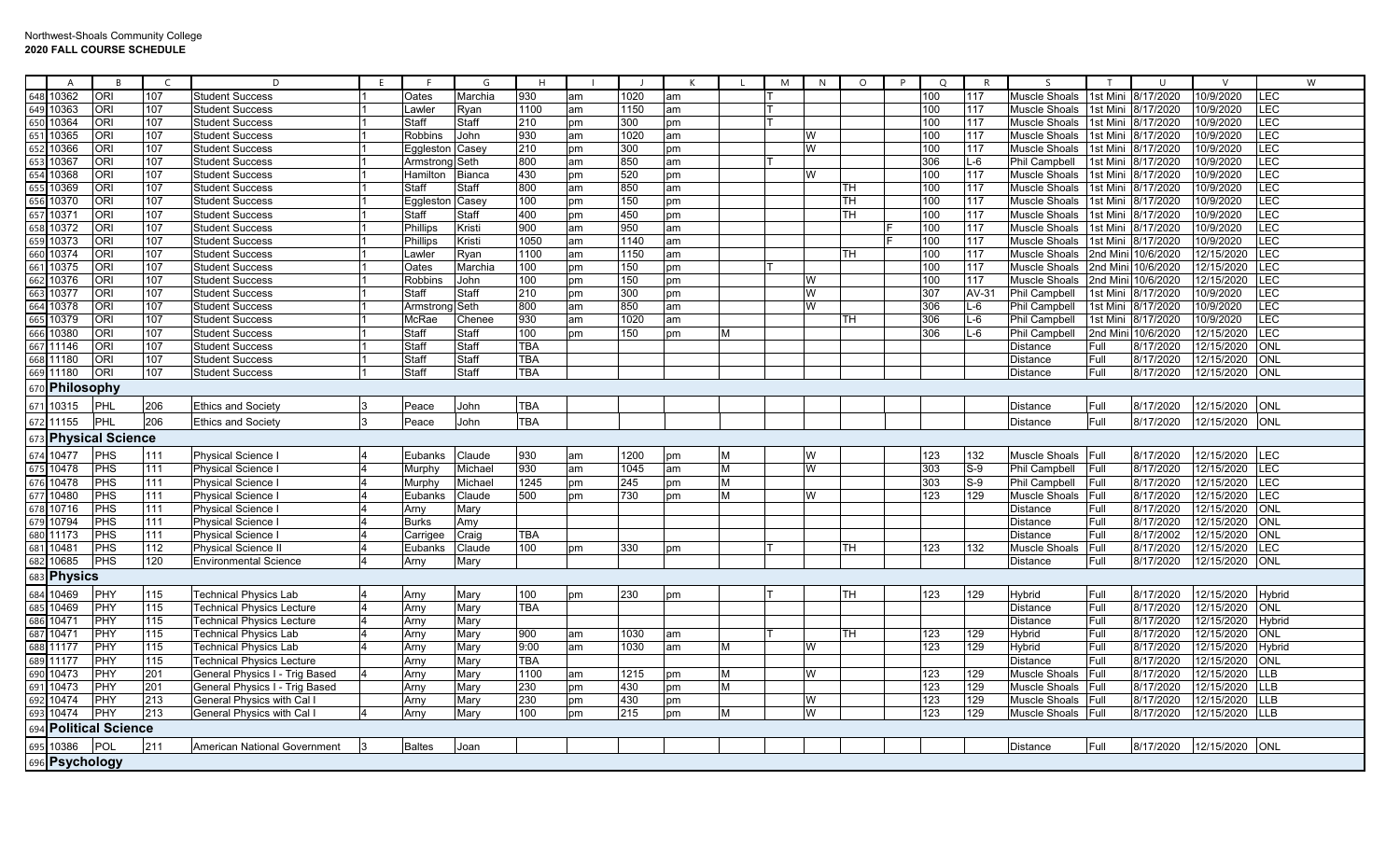| A                                 |            |                        | D                                | F |                   | G        | H          |    |      |    |                | M | N | $\Omega$  | P | $\circ$ |        | $\varsigma$          |         | $\cup$    |            |            | W |
|-----------------------------------|------------|------------------------|----------------------------------|---|-------------------|----------|------------|----|------|----|----------------|---|---|-----------|---|---------|--------|----------------------|---------|-----------|------------|------------|---|
| 0447<br>697                       | <b>PSY</b> | 200                    | General Psychology               |   | <b>Brackins</b>   | Kenneth  | 800        | am | 1045 | am |                |   |   |           |   | 110     | 109    | <b>Muscle Shoals</b> | Full    | 8/17/2020 | 12/15/2020 | <b>LEC</b> |   |
| 0448<br>698                       | PSY        | 200                    | General Psychology               |   | Staff             | Staff    | 530        | pm | 930  | pm | M              |   |   |           |   | 307     | $AV-5$ | <b>Phil Campbell</b> | 1st Min | 8/17/2020 | 10/9/2020  | <b>LEC</b> |   |
| 699<br>10449                      | PSY        | 200                    | General Psychology               |   | Cooksor           | April    |            |    |      |    |                |   |   |           |   |         |        | Distance             | Full    | 8/17/2020 | 12/15/2020 | ONL        |   |
| 700<br>0450                       | PSY        | 200                    | General Psychology               |   | Tucker            | Kimberly | 800        | am | 915  | am | M              |   | W |           |   | 127     | 112    | <b>Muscle Shoals</b> | Full    | 8/17/2020 | 12/15/2020 | <b>LEC</b> |   |
| 701<br>1045                       | PSY        | 200                    | General Psychology               |   | Nichols           | Joseph   |            |    |      |    |                |   |   |           |   |         |        | <b>Distance</b>      | Full    | 8/17/2020 | 12/15/2020 | ONL        |   |
| 10452<br>702                      | PSY        | 200                    | General Psychology               |   | Daniel            | Howard   | 1245       | pm | 200  | pm |                |   |   | <b>TH</b> |   | 127     | 112    | Muscle Shoals        | Full    | 8/17/2020 | 12/15/2020 | <b>LEC</b> |   |
| 703<br>10453                      | PSY        | 200                    | General Psychology               |   | Daniel            | Howard   | 1100       | am | 1215 | pm |                |   |   | TН        |   | 127     | 112    | Muscle Shoals        | Full    | 8/17/2020 | 12/15/2020 | LEC        |   |
| 704<br>10454                      | PSY        | 200                    | General Psychology               |   | Oates             | Marchia  | 530        | pm | 930  | pm |                |   |   | TН        |   | 110     | 109    | Muscle Shoals        | 1st Min | 8/17/2020 | 10/9/2020  | LEC        |   |
| 705<br>10455                      | <b>PSY</b> | 200                    | General Psychology               |   | Brackir           | Kenneth  | 1245       | pm | 200  | pm |                |   |   | TH        |   | 307     | $AV-5$ | Phil Campbell        | Full    | 8/17/2020 | 12/15/2020 | LEC        |   |
| 706<br>10459                      | PSY        | 200                    | General Psychology               |   | Oates             | Marchia  | 530        | pm | 645  | pm | M              |   | W |           |   | 110     | 109    | Muscle Shoals        | Full    | 8/17/2020 | 12/15/2020 | LEC        |   |
| 707<br>10460                      | <b>PSY</b> | 200                    | General Psychology               |   | Tucker            | Kimberly | 800        | am | 1000 | am |                |   |   | TH        |   | 110     | 101    | <b>Muscle Shoals</b> | Ist Min | 8/17/2020 | 10/9/2020  | LEC        |   |
| 1046'<br>708                      | PSY        | 200                    | General Psychology               |   | <b>Brackins</b>   | Kenneth  | 215        | pm | 330  | pm | M              |   | W |           |   | 307     | $AV-5$ | <b>Phil Campbell</b> | Full    | 8/17/2020 | 12/15/2020 | <b>LEC</b> |   |
| 709 10462                         | PSY        | 200                    | General Psychology               |   | <b>Brackins</b>   | Kenneth  | 800        | am | 1000 | am | M              |   | W |           |   | 307     | $AV-5$ | <b>Phil Campbell</b> | 1st Min | 8/17/2020 | 10/9/2020  | LEC        |   |
| 710<br>10808                      | PSY        | 200                    | General Psychology               |   | Staff             | Staff    |            |    |      |    |                |   |   |           |   |         |        | Distance             | Full    | 8/17/2020 | 12/15/2020 | <b>NO</b>  |   |
| 711 10812                         | PSY        | 200                    | General Psychology               |   | <b>Brackins</b>   | Kenneth  | 1100       | am | 1215 | pm |                |   |   | TН        |   | 307     | $AV-2$ | <b>Phil Campbell</b> | Full    | 8/17/2020 | 12/15/2020 | <b>LEC</b> |   |
| 712<br>10845                      | PSY        | 200                    | General Psychology               |   | Tucker            | Kimberly |            |    |      |    |                |   |   |           |   |         |        | Distance             | Full    | 8/17/2020 | 12/15/2020 | ONL        |   |
| 713<br>11184                      | PSY        | 200                    | General Psychology               |   | Staff             | Staff    | TBA        |    |      |    |                |   |   |           |   |         |        | Distance             | Full    | 8/17/2020 | 12/15/2020 | ONL        |   |
| 714<br>10463                      | PSY        | 210                    | Human Growth and Development     |   | Tucker            | Kimberly |            |    |      |    |                |   |   |           |   |         |        | Distance             | Full    | 8/17/2020 | 12/15/2020 | ONL        |   |
| 715 10464                         | PSY        | 210                    | Human Growth and Development     |   | Nichols           | Joseph   |            |    |      |    |                |   |   |           |   |         |        | <b>Distance</b>      | Full    | 8/17/2020 | 12/15/2020 | ONL        |   |
| 716 10465                         | <b>PSY</b> | 210                    | Human Growth and Development     |   | Tucker            | Kimberly | 930        | am | 1045 | am | M              |   | W |           |   | 127     | 112    | Muscle Shoals        | Full    | 8/17/2020 | 12/15/2020 | LEC        |   |
| 10466<br>717                      | PSY        | 210                    | Human Growth and Development     |   | Nichols           | Joseph   |            |    |      |    |                |   |   |           |   |         |        | Distance             | Full    | 8/17/2020 | 12/15/2020 | ONL        |   |
| 718<br>10467                      | PSY        | 210                    | Human Growth and Development     |   | Daniel            | Howard   | 1245       | pm | 200  | pm | M              |   | W |           |   | 127     | 114    | Muscle Shoals        | Full    | 8/17/2020 | 12/15/2020 | <b>LEC</b> |   |
| 719 10468                         | PSY        | 210                    | Human Growth and Development     |   | <b>Brackins</b>   | Kenneth  | 800        | am | 915  | am |                |   |   | TH        |   | 307     | $AV-5$ | <b>Phil Campbell</b> | Full    | 8/17/2020 | 12/15/2020 | LEC        |   |
| 720 11178                         | <b>PSY</b> | 210                    | Human Growth and Development     |   | Staff             | Staff    | <b>TBA</b> |    |      |    |                |   |   |           |   |         |        | Distance             | Full    | 8/17/2020 | 12/15/2020 | <b>ONL</b> |   |
| 1 Radiography<br>72 <sup>1</sup>  |            |                        |                                  |   |                   |          |            |    |      |    |                |   |   |           |   |         |        |                      |         |           |            |            |   |
| 722<br>10733                      | <b>RAD</b> | 111                    | Introduction to Radiography      |   | Robertson Ricky   |          | 800        | am | 1000 | am | M              |   |   |           |   | 132     |        | <b>Muscle Shoals</b> | Full    | 8/17/2020 | 12/15/2020 | LEC        |   |
| 723 10734                         | <b>RAD</b> | 112                    | Radiography Procedures           |   | Robertson Ricky   |          | 1005       | am | 1135 | am | $\overline{M}$ |   | W |           |   | 132     |        | Muscle Shoals        | Full    | 8/17/2020 | 12/15/2020 | <b>LLB</b> |   |
| 724 10734                         | <b>RAD</b> | 112                    | Radiography Procedures           |   | Robertson Ricky   |          | 1230       | pm | 330  | pm | M              |   | W |           |   | 132     |        | <b>Muscle Shoals</b> | Full    | 8/17/2020 | 12/15/2020 | <b>LLB</b> |   |
| 725<br>10735                      | <b>RAD</b> | 113                    | <b>Patient Care</b>              |   | Robertson   Ricky |          |            |    |      |    |                |   |   |           |   |         |        | Muscle Shoals        | Full    | 8/17/2020 | 12/15/2020 | <b>LLB</b> |   |
| 726 10735                         | <b>RAD</b> | 113                    | <b>Patient Care</b>              |   | Robertson         | Ricky    | 800        | am | 900  | am |                |   | W |           |   | 132     |        | Muscle Shoals        | Full    | 8/17/2020 | 12/15/2020 | <b>LLB</b> |   |
| 727 10736                         | <b>RAD</b> | 114                    | <b>Clinical Education I</b>      |   | Robertson Ricky   |          | <b>TBA</b> |    |      |    |                |   |   |           |   |         |        | Muscle Shoals        | Full    | 8/17/2020 | 12/15/2020 | <b>CLN</b> |   |
| 728 11069                         | <b>RAD</b> | 212                    | mage Evaluation & Pathology      |   | Robertson Ricky   |          | 830        | am | 1030 | am |                |   |   | TH        |   | 132     |        | Muscle Shoals        | Full    | 8/17/2020 | 12/15/2020 | <b>LLB</b> |   |
| 729 11070                         | <b>RAD</b> | 214                    | <b>Clinical Education IV</b>     |   | Robertson Ricky   |          |            |    |      |    |                |   |   |           |   |         |        | Muscle Shoals        | Full    | 8/17/2020 | 12/15/2020 | <b>CLN</b> |   |
| Religion<br>730                   |            |                        |                                  |   |                   |          |            |    |      |    |                |   |   |           |   |         |        |                      |         |           |            |            |   |
| 731 10977                         | <b>REL</b> | 151                    | Survey of the Old Testament      |   | Johnson           | Clarence |            |    |      |    |                |   |   |           |   |         |        | <b>Distance</b>      | Full    | 8/17/2020 | 12/15/2020 | ONL        |   |
| 73                                |            | Salon & Spa Management |                                  |   |                   |          |            |    |      |    |                |   |   |           |   |         |        |                      |         |           |            |            |   |
| 10663<br>733                      | SAL        | 201                    | Entrepreneurship for Salon/Spa   |   | Grissom           | Melinda  |            |    |      |    |                |   |   |           |   |         |        | Distance             | Full    | 8/17/2020 | 12/15/2020 | ONL        |   |
| 734<br>Sociology                  |            |                        |                                  |   |                   |          |            |    |      |    |                |   |   |           |   |         |        |                      |         |           |            |            |   |
| 735 10441                         | <b>SOC</b> | 200                    | Introduction to Sociology        |   | Sealy             | Patricia | 800        | am | 915  | am |                |   |   | TН        |   | 110     | 109    | Muscle Shoals        | Full    | 8/17/2020 | 12/15/2020 | LEC        |   |
| 736<br>10442                      | <b>SOC</b> | 200                    | <b>Introduction to Sociology</b> | 3 | Sealy             | Patricia | 930        | am | 1045 | am |                |   |   | TН        |   | 110     | 109    | Muscle Shoals        | Full    | 8/17/2020 | 12/15/2020 | <b>LEC</b> |   |
| 737<br>10443                      | <b>SOC</b> | 200                    | Introduction to Sociology        |   | Sealy             | Patricia | 215        | pm | 330  | pm | M              |   | W |           |   | 110     | 109    | Muscle Shoals        | Full    | 8/17/2020 | 12/15/2020 | LEC        |   |
| 738 10444                         | <b>SOC</b> | 200                    | Introduction to Sociology        |   | Sealy             | Patricia | <b>TBA</b> |    |      |    |                |   |   |           |   |         |        | Distance             | Full    | 8/17/2020 | 12/15/2020 | ONL        |   |
| 739<br>11141                      | <b>SOC</b> | 200                    | Introduction to Sociology        | 3 | Sealy             | Patricia | <b>TBA</b> |    |      |    |                |   |   |           |   |         |        | Distance             | Full    | 8/17/2020 | 12/15/2020 | <b>ONL</b> |   |
| 740<br>10445                      | <b>SOC</b> | 200                    | Introduction to Sociology        | 3 | Seal∖             | Patricia | 930        | am | 1045 | am | M              |   | W |           |   | 302     | OC-309 | <b>Phil Campbell</b> | Full    | 8/17/2020 | 12/15/2020 | <b>LEC</b> |   |
| 741 10446                         | <b>SOC</b> | 210                    | Social Problems                  |   | Sealy             | Patricia | 1100       | am | 1215 | pm |                |   |   | TН        |   | 110     | 109    | Muscle Shoals        | Full    | 8/17/2020 | 12/15/2020 | <b>LEC</b> |   |
| 74 <sub>i</sub><br><b>Spanish</b> |            |                        |                                  |   |                   |          |            |    |      |    |                |   |   |           |   |         |        |                      |         |           |            |            |   |
| 743<br>10020                      | <b>SPA</b> | 101                    | Introductory Spanish I           |   | Weems             | Julie    |            |    |      |    |                |   |   |           |   |         |        | Distance             | Full    | 8/17/2020 | 12/15/2020 | ONL        |   |
|                                   |            |                        |                                  |   |                   |          |            |    |      |    |                |   |   |           |   |         |        |                      |         |           |            |            |   |
| 744 11142                         | <b>SPA</b> | 101                    | Introductory Spanish I           |   | Weems             | Julie    |            |    |      |    |                |   |   |           |   |         |        | Distance             | Full    | 8/17/2020 | 12/15/2020 | <b>ONL</b> |   |
| 745 10978                         | <b>SPA</b> | 101                    | Introductory Spanish I           |   | Johnson           | Maria    | 1050       | am | 1230 | pm | M              |   | W |           |   | 112     | 106    | Muscle Shoals        | Full    | 8/17/2020 | 12/15/2020 | LEC        |   |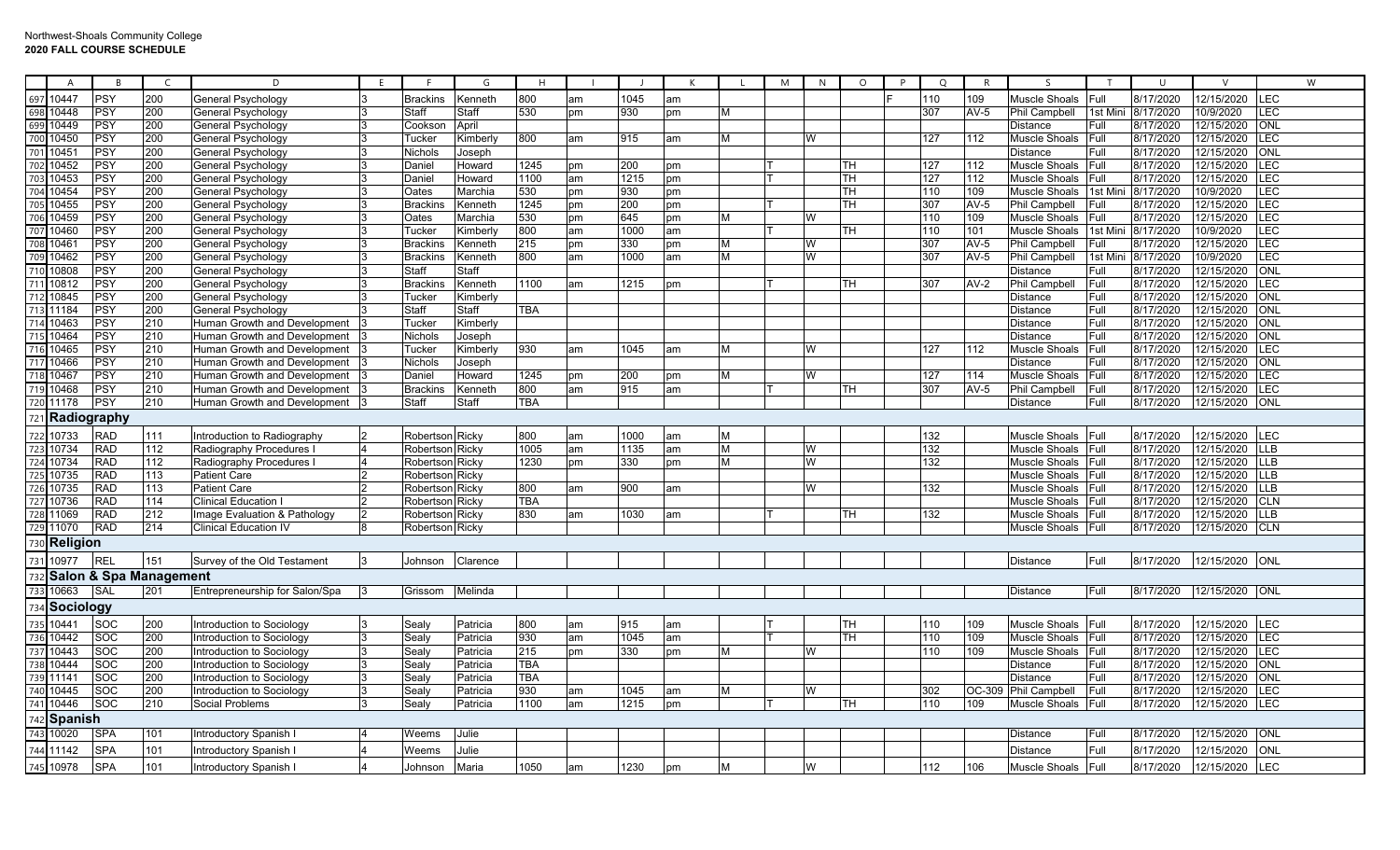|            | A                  | B <sub>1</sub>            | $\epsilon$ | D                                            | -F | - F               | G                       | H          |          |              |          |        | M | N      | $\circ$                 | P | $\Omega$         | R      | $\varsigma$                    |              | U                      | $\mathcal{V}$            |                   | W |
|------------|--------------------|---------------------------|------------|----------------------------------------------|----|-------------------|-------------------------|------------|----------|--------------|----------|--------|---|--------|-------------------------|---|------------------|--------|--------------------------------|--------------|------------------------|--------------------------|-------------------|---|
| 746        | 10979              | SPA                       | 101        | Introductory Spanish I                       |    | Johnson           | Maria                   | 510        | pm       | 655          | pm       |        |   |        | <b>TH</b>               |   | 121              | 141    | Muscle Shoals                  | Full         | 8/17/2020              | 12/15/2020               | LEC               |   |
| 747        | 10981              | <b>SPA</b>                | 101        | Introductory Spanish                         |    | Johnson           | Maria                   | 510        | pm       | 655          | pm       |        |   |        | <b>ITH</b>              |   | 302              |        | OC-307APhil Campbell           | Full         | 8/17/2020              | 12/15/2020               | <b>LEC</b>        |   |
| 748        | Speech             |                           |            |                                              |    |                   |                         |            |          |              |          |        |   |        |                         |   |                  |        |                                |              |                        |                          |                   |   |
|            | 749 10025          | SPH                       | 107        | Fundamentals of Public Speakin               |    | Robinson Kimberly |                         |            |          |              |          |        |   |        |                         |   |                  |        | <b>Distance</b>                | Full         | 8/17/2020              | 12/15/2020               | ONL               |   |
| 750        | 10026              | SPH                       | 107        | <b>Fundamentals of Public Speakin</b>        |    | _ona              | Ginger                  |            |          |              |          |        |   |        |                         |   |                  |        | <b>Distance</b>                | Full         | 8/17/2020              | 12/15/2020               | <b>ONL</b>        |   |
| 751        | 10694              | SPH                       | 107        | Fundamentals of Public Speakin               |    | Robinson          | Kimberly                | 530        | pm       | 930          | pm       |        |   |        | <b>ITH</b>              |   | 112              | 106    | Muscle Shoals                  | 2nd Min      | 10/6/2020              | 12/15/2020               | <b>LEC</b>        |   |
| 752        | 10782              | SPH                       | 107        | <b>Fundamentals of Public Speakin</b>        |    | Robinson          | Kimberly                | 1245       | pm       | 200          | pm       |        |   |        | TН                      |   | $\overline{302}$ | OC-309 | <b>Phil Campbell</b>           | Full         | 8/17/2020              | 12/15/2020               | LEC               |   |
| 753        | 10985              | SPH                       | 107        | <b>Fundamentals of Public Speakin</b>        |    | Robinson          | Kimberly                | 930        | am       | 1045         | am       | М      |   | W      |                         |   | 112              | 107    | <b>Muscle Shoals</b>           | Full         | 8/17/2020              | 12/15/2020               | <b>LEC</b>        |   |
| 754        | 10986              | SPH                       | 107        | <b>Fundamentals of Public Speakin</b>        |    | Robinson          | Kimberly                | 1100       | am       | 1215         | pm       | М      |   | W      |                         |   | 112              | 107    | Muscle Shoals                  | Full         | 8/17/2020              | 12/15/2020               | LEC               |   |
| 755        | 10987              | SPH                       | 107        | <b>Fundamentals of Public Speakin</b>        |    | Robinson          | Kimberly                | 1245       | pm       | 200          | pm       | м      |   | W      |                         |   | 112              | 107    | <b>Muscle Shoals</b>           | Full         | 8/17/2020              | 12/15/2020               | LEC               |   |
| 756        | 10988              | SPH                       | 107        | Fundamentals of Public Speakin               |    | Long              | Ginger                  | TBA        |          |              |          |        |   |        |                         |   |                  |        | <b>Distance</b>                | 2nd Mini     | 10/6/2020              | 12/15/2020               | LEC               |   |
| 757        | 10989              | SPH                       | 107        | Fundamentals of Public Speakin               |    | .ong              | Ginger                  | TBA        |          |              |          |        |   |        |                         |   |                  |        | <b>Distance</b>                | 2nd Min      | 10/6/2020              | 12/15/2020               | LEC               |   |
| '58        | 11050              | SPH                       | 107        | <b>Fundamentals of Public Speakin</b>        |    | Robinsor          | Kimberly                | 800        | am       | 1000         | am       |        |   |        | <b>ITH</b>              |   | 110              | 104    | Muscle Shoals                  | 2nd Min      | 10/6/2020              | 12/15/2020               | LEC               |   |
| 759        | 11098              | SPH                       | 107        | <b>Fundamentals of Public Speakin</b>        |    | Long              | Ginger                  |            |          |              |          |        |   |        |                         |   |                  |        | <b>Distance</b>                | Full         | 8/17/2020              | 12/15/2020               | <b>ONL</b>        |   |
| 760        | 11141              | <b>SPH</b>                | 107        | Fundamentals of Public Speakin               |    | Myatt             | Dawn                    | <b>TBA</b> |          |              |          |        |   |        |                         |   |                  |        | <b>Distance</b>                | Full         | 8/17/2020              | 12/15/2020               | <b>ONL</b>        |   |
| 761        | 11169              | SPH                       | 107        | Fundamentals of Public Speakin               | 13 | Myatt             | Dawn                    | <b>TBA</b> |          |              |          |        |   |        |                         |   |                  |        | <b>Distance</b>                | Full         | 8/17/2020              | 12/15/2020               | ONL               |   |
| 762        | <b>Theater</b>     |                           |            |                                              |    |                   |                         |            |          |              |          |        |   |        |                         |   |                  |        |                                |              |                        |                          |                   |   |
| 763        | 10691              | THR                       | 141        | Intro to Dance in Theater                    |    | Spencer           | April                   | 900        | am       | 1050         | am       |        |   |        |                         |   | 310              |        | <b>Phil Campbell</b>           | Full         | 8/17/2020              | 12/15/2020               | <b>ILEC</b>       |   |
|            | 764 10692          | THR                       | 142        | Intro to Dance Theater II                    |    | Spencer           | April                   | 900        | am       | 1050         | am       |        |   |        |                         |   | 310              |        | Phil Campbell                  | Full         | 8/17/2020              | 12/15/2020               | LEC               |   |
|            | 765 <b>Welding</b> |                           |            |                                              |    |                   |                         |            |          |              |          |        |   |        |                         |   |                  |        |                                |              |                        |                          |                   |   |
| 766        | 10523              | WDT                       | 108        | <b>SMAW Fillet/OFC</b>                       |    | Liles             | Lindsey                 | <b>TBA</b> |          |              |          |        |   |        |                         |   |                  |        | Muscle Shoals                  | Full         | 8/17/2020              | 12/15/2020               | LEC               |   |
| 67         | 10524              | WDT                       | 108        | <b>SMAW Fillet/OFC</b>                       |    | <b>Keeton</b>     | Brian                   | TBA        |          |              |          |        |   |        |                         |   |                  |        | <b>Phil Campbell</b>           | Full         | 8/17/2020              | 12/15/2020               | LEC               |   |
| 768        | 10525              | WDT                       | 108        | <b>SMAW Fillet/OFC</b>                       |    | Paden             | Randall                 | TBA        |          |              |          |        |   |        |                         |   |                  |        | Muscle Shoals                  | Full         | 8/17/2020              | 12/15/2020               | LEC               |   |
| 769        | 10526              | WDT                       | 109        | SMAW FILLET/PAC/CAC                          |    | Paden             | Randall                 | <b>TBA</b> |          |              |          |        |   |        |                         |   |                  |        | <b>Muscle Shoals</b>           | Full         | 8/17/2020              | 12/15/2020               | <b>LEC</b>        |   |
| 770        | 10527              | WDT                       | 109        | <b>SMAW FILLET/PAC/CAC</b>                   |    | .iles             | Lindsey                 | <b>TBA</b> |          |              |          |        |   |        |                         |   |                  |        | Muscle Shoals                  | Full         | 8/17/2020              | 12/15/2020               | LEC               |   |
| 771        | 10528              | WDT                       | 109        | <b>SMAW FILLET/PAC/CAC</b>                   |    | Keeton            | Brian                   | TBA        |          |              |          |        |   |        |                         |   |                  |        | <b>Phil Campbell</b>           | Full         | 8/17/2020              | 12/15/2020               | LEC               |   |
| 772        | 10713              | WDT                       | 109        | <b>SMAW FILLET/PAC/CAC</b>                   |    | Keeton            | Brian                   | 745        | am       | 945          | am       | м      |   |        | <b>TH</b>               |   | 309              |        | <b>DEPhil Campbel Full</b>     |              | 8/17/2020              | 12/15/2020               | LEC               |   |
| 773        | 10556              | WDT                       | 122        | SMAW Fillet/OFC Lab                          |    | .iles             | Lindsey                 | 1230       | pm       | 100          | pm       | М      |   |        | <b>TH</b>               |   | 108              |        | Muscle Shoals                  | Full         | 8/17/2020              | 12/15/2020               | LAB               |   |
| 774        | 10556              | WDT                       | 122        | SMAW Fillet/OFC Lab                          |    | iles              | Lindsey                 | 1020       | am       | 1200         | pm       | М      |   | W      | <b>ITH</b>              |   | 108              |        | <b>Muscle Shoals</b>           | Full         | 8/17/2020              | 12/15/2020               | LAB               |   |
| 775        | 10564              | WDT                       | 122        | SMAW Fillet/OFC Lab                          |    | Paden             | Randall                 | 625        | pm       | 700          | pm       | М      |   | W      | <b>TH</b>               |   | $\overline{108}$ |        | Muscle Shoals                  | Full         | 8/17/2020              | 12/15/2020               | LAB               |   |
| 776        | 10564              | WDT                       | 122        | SMAW Fillet/OFC Lab                          |    | Paden             | Randall                 | 730        | pm       | 910          | pm       | М      |   | W      | TH                      |   | 108              |        | Muscle Shoals                  | Full         | 8/17/2020              | 12/15/2020               | LAB               |   |
| 777        | 10580              | WDT                       | 122        | SMAW Fillet/OFC Lab                          |    | Keeton            | <b>Brian</b>            | 1020       | am       | 1200         | pm       | М      |   | W      | IТH                     |   | 309              |        | Phil Campbell                  | Full         | 8/17/2020              | 12/15/2020               | LAB               |   |
| 778        | 10580              | WDT                       | 122        | <b>SMAW Fillet/OFC Lab</b>                   |    | Keeton            | <b>Brian</b>            | 1230       | pm       | 100          | pm       | M      |   |        | ĪТН                     |   | $\frac{309}{ }$  |        | Phil Campbell                  | Full         | 8/17/2020              | 12/15/2020               | LAB               |   |
| 779        | 10582              | WDT                       | 123        | SMAW Fillet/PAC/CAC Lab                      |    | iles              | Lindsey                 | 105        | pm       | 320          | pm       | М      |   | W      | <b>ITH</b>              |   | 108              |        | <b>Muscle Shoals</b>           | Full         | 8/17/2020              | 12/15/2020               | LAB               |   |
| 780        | 10583              | WDT                       | 123        | SMAW Fillet/PAC/CAC Lab                      |    | Keeton            | Brian                   | 105        | pm       | 320          | pm       | М      |   | W      | <b>TH</b>               |   | 309              |        | <b>Phil Campbell</b>           | Full         | 8/17/2020              | 12/15/2020               | LAB               |   |
| 781        | 11097              | WDT                       | 123        | SMAW Fillet/PAC/CAC Lab                      |    | Paden             | Randall                 | 915        | am       | 1130         | am       | М      |   | W      | <b>TH</b>               |   | 108              |        | <b>Muscle Shoals</b>           | Full         | 8/17/2020              | 12/15/2020               | LAB               |   |
| 782        | 10695              | WDT                       | 184        | <b>Special Topics</b>                        |    | .iles             | Lindsey                 |            |          |              |          |        |   |        |                         |   |                  |        | Muscle Shoals                  | Full         | 8/17/2020              | 12/15/2020               | LEC               |   |
| 783        | 10761              | WDT                       | 228        | Gas tungsten ACR Welding Theor               |    | Keeton            | Brian                   | <b>TBA</b> |          |              |          |        |   |        |                         |   |                  |        | Phil Campbell                  | Full         | 8/17/2020              | 12/15/2020               | LEC               |   |
| 784        | 10762              | WDT                       | 228        | Gas tungsten ACR Welding Theor               |    | iles              | Lindsey                 | <b>TBA</b> |          |              |          |        |   |        |                         |   |                  |        | <b>Muscle Shoals</b>           | Full         | 8/17/2020              | 12/15/2020               | <b>LEC</b>        |   |
| 785        | 10763<br>10590     | WDT                       | 228<br>268 | Gas tungsten ACR Welding Theor               |    | Heathco           | James                   | <b>TBA</b> |          |              |          |        |   |        |                         |   |                  |        | Muscle Shoals                  | Full         | 8/17/2020              | 12/15/2020<br>12/15/2020 | <b>LEC</b><br>LAB |   |
| 786<br>787 | 10591              | WDT<br>WDT                | 268        | Gas Tungsten ARC Lab<br>Gas Tungsten ARC Lab |    | Keeton<br>.iles   | <b>Brian</b><br>Lindsey | 950<br>950 | am<br>am | 1205<br>1205 | pm<br>pm | М<br>М |   | W<br>w | <b>ITH</b><br><b>TH</b> |   | 309<br>108       |        | Phil Campbell<br>Muscle Shoals | Full<br>Full | 8/17/2020<br>8/17/2020 | 12/15/2020               | LAB               |   |
| 788        | 10592              | WDT                       | 268        | Gas Tungsten ARC Lab                         |    | Heathcoat         | James                   | 330        | pm       | 545          | pm       | М      |   |        | <b>ITH</b>              |   |                  |        | Muscle Shoals                  | Full         | 8/17/2020              | 12/15/2020               | LAB               |   |
| 789        | 11094              | WDT                       | 291        | <b>WDT COOP</b>                              |    | iles              | Lindsey                 |            |          |              |          |        |   |        |                         |   |                  |        | <b>Muscle Shoals</b>           | Full         | 8/17/2020              | 12/15/2020               | <b>INT</b>        |   |
| 790        | 11095              | WDT                       | 291        | <b>WDT COOP</b>                              |    | Heathco           | James                   |            |          |              |          |        |   |        |                         |   |                  |        | <b>Muscle Shoals</b>           | Full         | 8/17/2020              | 12/15/2020               | INT               |   |
|            | 79111096           | WDT                       | 291        | <b>WDT COOP</b>                              |    | Keeton            | Brian                   |            |          |              |          |        |   |        |                         |   |                  |        | Phil Campbell                  | Full         | 8/17/2020              | 12/15/2020               | <b>INT</b>        |   |
| 792        | 10817              | WKO                       | 110        | <b>NCCER Core</b>                            |    | Morris            | Ray                     | 700        | am       | 1200         | pm       |        |   |        |                         |   |                  |        | Muscle Shoals                  | <b>IFull</b> | 8/17/2020              | 12/15/2020               | LEC               |   |
| 793        | 10817              | WKO                       | 110        | <b>NCCER Core</b>                            |    | Morris            | Ray                     | 335        | pm       | 435          | pm       | м      |   |        |                         |   | 102              |        | Muscle Shoals                  | Full         | 8/17/2020              | 12/15/2020               | <b>LEC</b>        |   |
|            |                    | 794 Wastewater Management |            |                                              |    |                   |                         |            |          |              |          |        |   |        |                         |   |                  |        |                                |              |                        |                          |                   |   |
|            | 795 11093          | <b>WMT</b>                | 101        | Intro Water Treatment Processe               |    | Moore             | David                   | 530        | pm       | 815          | pm       |        |   |        |                         |   | 110              | 105    | Muscle Shoals                  | <b>IFull</b> | 8/17/2020              | 12/15/2020               | <b>LEC</b>        |   |
|            |                    |                           |            |                                              |    |                   |                         |            |          |              |          |        |   |        |                         |   |                  |        |                                |              |                        |                          |                   |   |